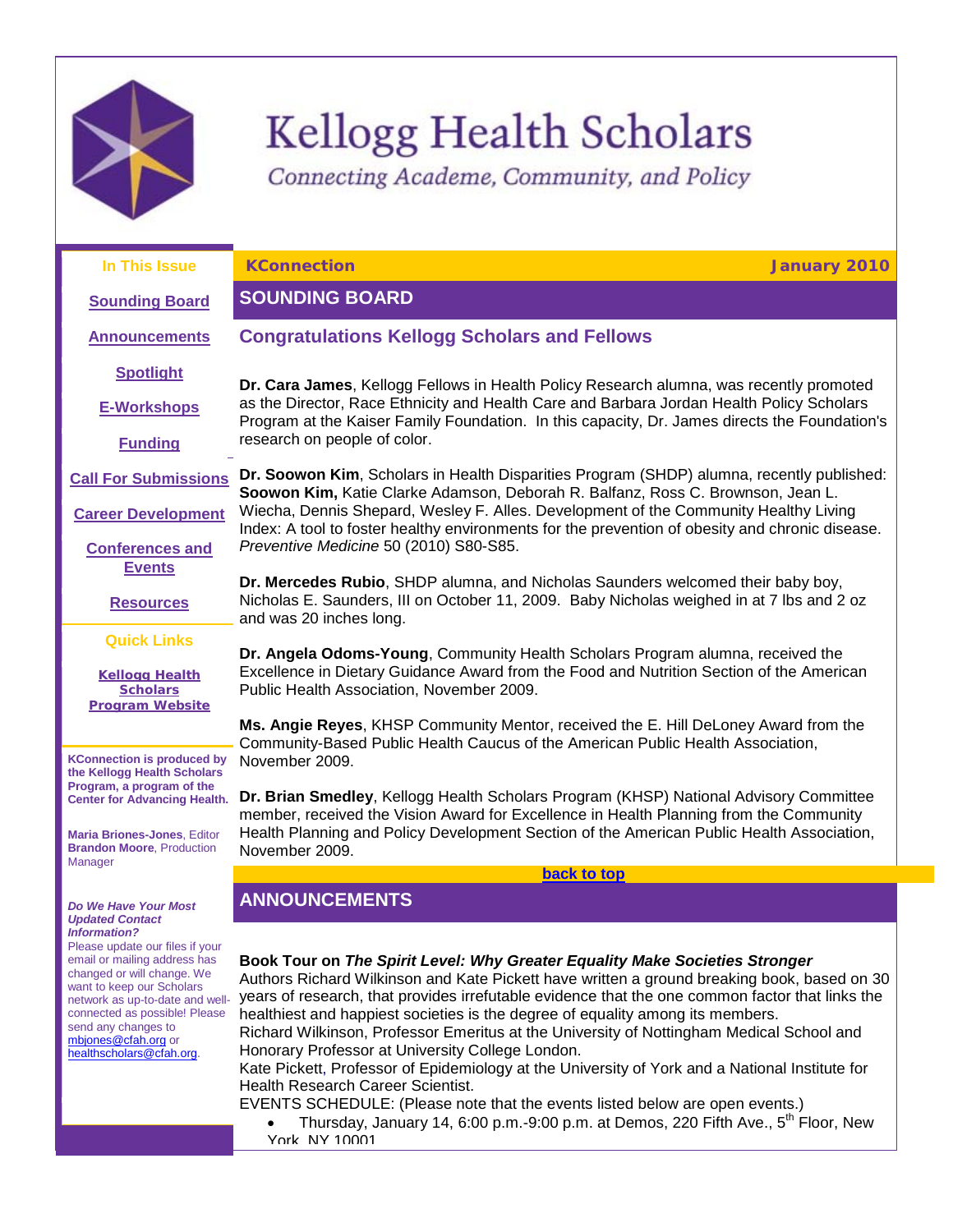Monday, January 18, 6:30 p.m.-7:30 p.m. at Busbovs and Poets, 14<sup>th</sup> and V (2021 14<sup>th</sup> St., Washington, DC)

• Tuesday, January 19, 10:00 a.m.-11:30 a.m. at the Economic Policy Institute, 1333 H St., NW, Washington, DC 20005

• Tuesday, January 19, 3:00 p.m.-5:00 p.m. (ET) at the PAHO HQ, Room 1017, 525 23<sup>rd</sup> St., NW, Washington, DC, or via the Internet through Elluminate. Link to participants -Via Internet through Elluminate: **[http://tinyurl.com/y9wpsnx.](http://rs6.net/tn.jsp?et=1102939693473&s=1&e=001B8WMXQG3H7WOPhKi8YA_-LTAVL5Q8WLD3RVx3f9cICXwV_D_LMFhyL2C9YaCj7Yxq6TRf0JNdi61ogXavEJaXstHk6k3y7RA5ZiHfqEHobPO7NU75xPMlg==)** *Please connect a few minutes before 3 pm Washington DC time. You must have a headset or speaker and microphone.*

**Save the Date! 10th Year Anniversary Celebration of Equidad listserve, cosponsored by PAHO and the Kellogg Fellows in Health Policy Research, will be held on February 24, in Washington, DC. Details to follow.**

**Save the Date! The 2010 Kellogg Health Scholars Program Annual Meeting will be held June 9 through June 11 in Washington, DC. Details to follow.**

## **Do We Have Your Most Updated Contact Information?**

Please update our files if your email or mailing address has changed or will change. We want to keep our Scholars network as up-to-date and well-connected as possible! Please send any changes to [bmoore@cfah.org](mailto:bmoore@cfah.org) or [mbjones@cfah.org.](mailto:mbjones@cfah.org)

## **[back to top](#page-0-2)**

# <span id="page-1-0"></span>**SPOTLIGHT ON KELLOGG SCHOLARS NETWORK**

Meet Community Health Scholars Program alumna, **Ellen Lopez, Ph.D., M.P.H...**

*Ellen Lopez's, research interests are in social determinants of health in the communities of color; cancer prevention, control, and survivorship in rural communities.*

Dr. Lopez is on faculty in the Department of Psychology at the Center for Alaska Native Health Research at the University of Alaska Fairbanks. She has a Masters in Public Health from the University of Washington in Health Sciences and received her Ph.D in Health Behavior/Health Education from the University of North Carolina.

Dr. Lopez trained at the University of Michigan training site from 2002-04, where she worked with two CBPR projects; Community Action Against Asthma (CAAA), and The Eastside Access Partnership (EAP). She conducted in-depth, qualitative interviews with caregivers who participated in a two-year component of CAAA (a household intervention in which community outreach workers visited) to provide them the opportunity to give their perspectives regarding CAAA's impact on their child and family as well as their insights as to how broader social, structural, and environmental issues affect their child's asthma and impact their ability to manage it. With EAP (a project to increase enrollment of uninsured children into state insurance programs), Dr. Lopez worked with community partners to evaluate how well Root Learning Maps® (visual murals) and interactive questioning is able to engage parents in discussions about issues related to obtaining coverage for their children.

Dr. Lopez recently took a new position at the University of Alaska after spending four years as a faculty member at the University of Florida College of Public Health and Health Professions. To increase community participation in cancer research, she founded and facilitated the "Cancer Resource Connections", a community-academic group. Dr. Lopez was granted a UF&Shands Cancer Center Junior Investigator Award to develop a theoretical model of quality of life for long-term breast cancer survivors in rural areas. She also developed a partnership with the Center for Independent Living of North Central Florida focused on assessing and addressing cancer-related issues faced by individuals with disabilities. This partnership was awarded a Susan G. Komen Breast Cancer Foundation Special Population Grant and a 5-year CDC grant to orchestrate a community-based effort to disseminate the "Right to Know" breast cancer screening health communications campaign for women with physical disabilities throughout Florida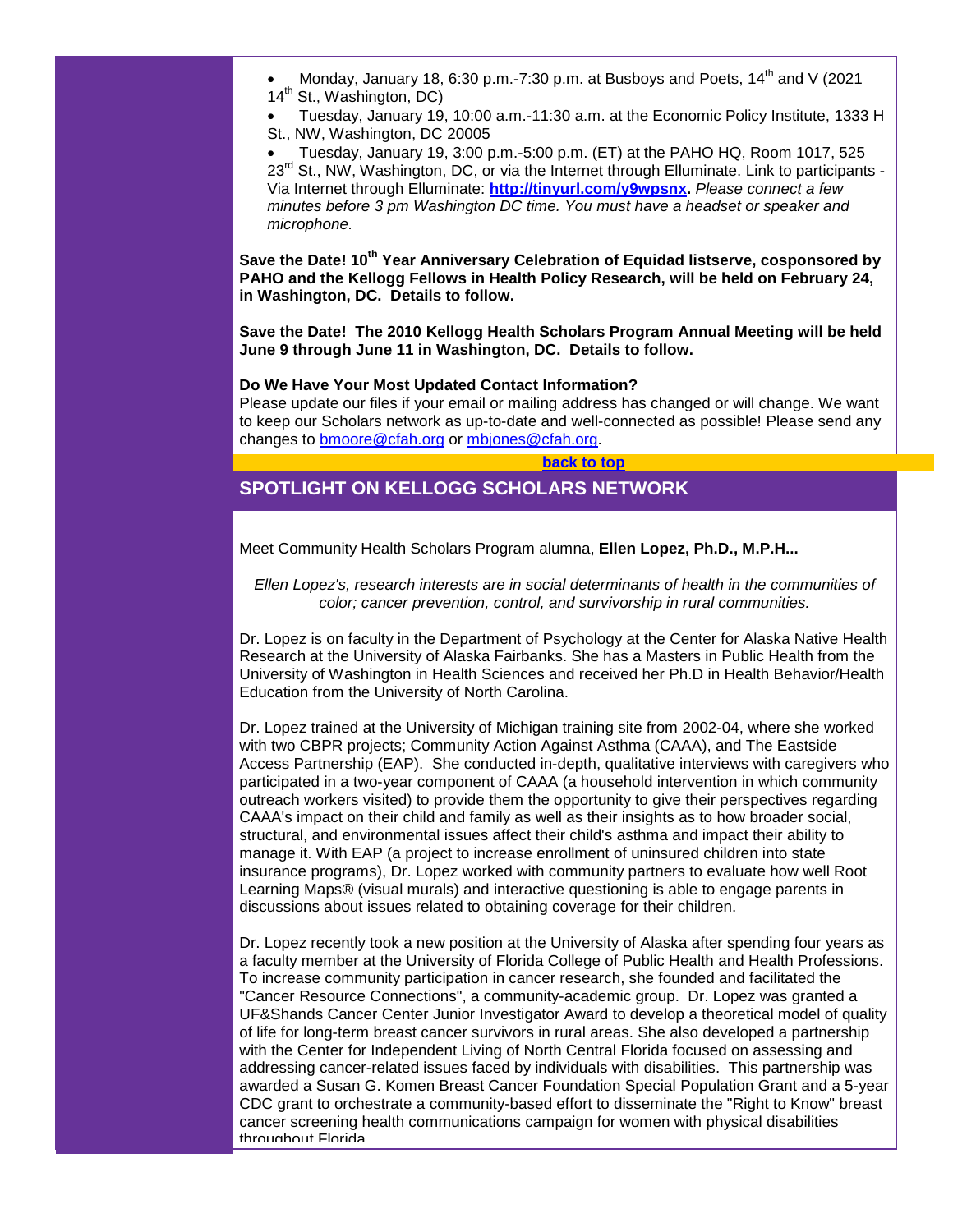Of the postdoctoral experience contribution to her career, Dr. Lopez writes, "As a student, theoretical discussions about the benefits and challenges of CBPR often left me confused and lost. Although I appreciated the merits of the CBPR process, I knew that I did not have the skills necessary to actually initiate and conduct a CBPR project as an independent investigator. For me, this realization was somewhat paralyzing. Being a Kellogg Community Health Scholar changed my life by providing me with the real-world, mentored experiences I needed to truly grasp what successful CBPR endeavors require on a day-to-day basis. Most valuable for me were the opportunities I had to literally "sit at the table" with all of the Detroit Urban Research Center's partners. During these lively meetings I literally experienced theory in practice as I was able to observe and participate in "shared decision-making" and "conflict resolution"; essential activities that to me had previously been merely theoretical concepts and terms." She further states, "As an alumnus, I entered my first faculty position with the confidence and skills I needed to not only develop a successful research program that adhered to the principles of CBPR, but to also share my diverse CBPR experiences with my students and colleagues. As I begin my new position, I am already drawing from my KHSP experiences as I strive to develop new and beneficial relationships with Alaska Native communities."

## **[back to top](#page-0-2)**

## <span id="page-2-0"></span>**Archived KHSP E-Workshops**

The archived KHSP e-workshops are taped from the live e-workshops of the Kellogg Health Scholars. These live electronic workshops are intended to bring Kellogg Health Scholars together between face-to-face networking meetings to explore topics of mutual interest. Its purpose is to form closer networks between the Kellogg Health Scholars and to provide to them and the Kellogg Community of Scholars support and resources for career development.

Access to archived e-workshops is STRICTLY LIMITED to Kellogg Health Scholars, Kellogg Fellows in Health Policy Research (current and alumni), Scholars in Health Disparities and Community Health Scholars program alumni and H. Jack Geiger Congressional Health Policy Fellows program alumni. The contents of these e-workshops are confidential. These archived presentations should not be accessed, copied or forwarded by/to any individuals other than group of scholars, fellows and scholar/fellow alumni that have been identified.

To listen to the archived presentations and download materials, visit the Archived Workshops page in the members-only section of the KHSP website at

[http://www.kellogghealthscholars.org/members/login.cfm.](http://rs6.net/tn.jsp?et=1102939693473&s=1&e=001B8WMXQG3H7X3Mf3ilqCpfbNBJuWLHymzur5WC-6Es8wnGcTefyDhZK-1OQ5zMh1YzBuS4ICEj_WF3pW1f6V-jkCEvOqPxGxG5edtI5O2kLCuHHJV1p6HLHZsMClpiF7hBRSkyVXJnUheQ0ljbzdZYA==) For login and passcode information, please contact Brandon Moore at [bmoore@cfah.org](mailto:bmoore@cfah.org) or call (202) 387-2829.

**[back to top](#page-0-2)**

## <span id="page-2-1"></span>**FUNDING**

## **Ford Foundation**

**"Sexuality, Health, and Rights among Youth in the United States: Transforming Public Policy and Public Understanding"**

## **Letters of Intent Deadline: February 1, 2010**

The Ford Foundation is pleased to announce a new initiative to support social science research, entitled "Sexuality, Health, and Rights among Youth in the United States: Transforming Public Policy and Public Understanding." The announcement is attached and can also be found online at

[http://fordfoundation.org/issues/sexuality/overview.](http://rs6.net/tn.jsp?et=1102939693473&s=1&e=001B8WMXQG3H7VnTcHsWDW5qSopxKB9YVvDiWMxCM9jNCY_Z7YD5oqbdp63_ms6I8u6hZarI-V9lXlB2tYoLwzE21DuYePi4sCI-qRH9p1S8yuGw6-yqsijq_Xng0aAhWIp913I2ZZL8NNVx7fLzEFTOg==) The initiative includes support for research, support for student training, and support for strategic communications to inform public policy and/or public understanding. The deadline for Letters of Intent is February 1, 2010. The Foundation will also host call-in informational sessions to answer general questions; dates will be posted at [www.fordfoundation.org.](http://rs6.net/tn.jsp?et=1102939693473&s=1&e=001B8WMXQG3H7WAOK9yqmgkBASYMVCl6DkLq_ZVup_Lwyk6MnfmIH8zkfXnK0pT7-V7TikNjjGroYc1rjvrFD2pqBmv0p4MxYyCJODcouowU_qI_ddM9VrAcQ==)

**National Institutes of Health NCMHD Disparities Research and Education Advancing Mission (DREAM) Career Transition Award (K22) RFA-MD-10-001**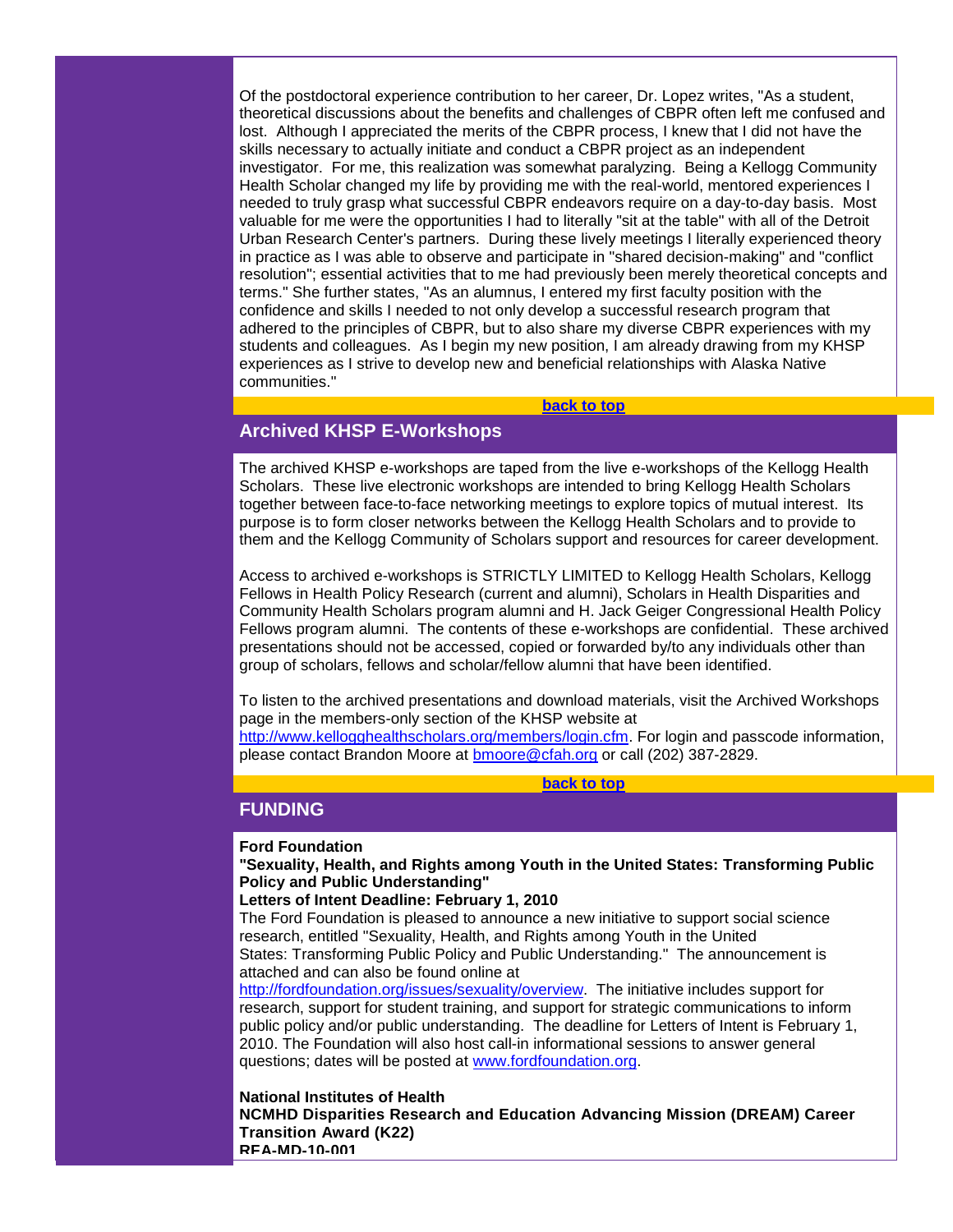**Letters of Intent Deadline: January 11, 2010 Application Deadline: February 11, 2010**

**NOTE: On time submission requires that applications be successfully submitted to Grants.gov no later than 5:00 p.m. local time (of the applicant institution/organization).** Purpose: This purpose of the NCMHD DREAM Career Transition Award (K22) is to facilitate the transition of early stage investigators working in health disparities or areas that address health disparity conditions and populations from the mentored stage of career development to the independent stage of investigator-initiated health disparities research. The program will provide an opportunity for investigators to develop solid research skills during the initial period of up to two years of study and research within the environment of the NIH Intramural Research Programs located at the NIH. The award may also include a follow-on period of up to three years of salary and mentored research support at the candidate's current institution or organization or an academic or research grantee institution of the candidate's choice. This period of extramural support will facilitate the transition to independence as a researcher in health disparities research. Announcement details at [http://grants.nih.gov/grants/guide/rfa-files/RFA-MD-10-001.html.](http://rs6.net/tn.jsp?et=1102939693473&s=1&e=001B8WMXQG3H7XfEZkRA9_C2qS8xKxpOIzUxaKTrQiN83T5UZ_D43CvxyU_WKphR3X_cA7ySEhPeynkkVZauwBXNPH_LcdUvktbzARVwf8aVJPzsuMYaq8yjdjb-Kefika8H4BGWSjIT5BrxVIw1Vdg5EjGz8awBCF-4-DNAPwoQgs=)

#### **National Institutes of Health**

**NCMHD Health Disparities Research on Minority and Underserved Populations (R01) (RFA-MD-10-003)**

**Letters of Intent Deadline: January 26, 2010** 

**NOTE: On-time submission requires that applications be successfully submitted to Grants.gov no later than 5:00 p.m. local time (of the applicant institution/organization). Application Deadline: February 26, 2010**

Purpose.The overarching goal of this FOA is to solicit innovative research addressing elements that eliminates health disparities. Research focused on disease and/or conditions that disproportionately affect racial/ethnic minorities is a growing field and has been employed lately in understanding dynamics contributing to health disparities. Funding for this FOA will support investigators who propose to conduct health disparities research using its principles to improve health inequities. The research should take into account the characteristics of health systems and health seeking behaviors that propagate disparities. The focus of targeted research population is diverse. It includes ethnic racial minorities, medically underserved and vulnerable populations, and rural and low-income populations. Several approaches could be used when designing programs; specific interventions may include but are not limited to biological, behavioral change strategies, lifestyle factors, environmental, social and structural barriers, economics, institutional and cultural, family influences, delivery system interventions, medical procedures and regimens (including alternative therapy), medical and assistive devices and technologies. Announcement details at [http://grants.nih.gov/grants/guide/rfa](http://rs6.net/tn.jsp?et=1102939693473&s=1&e=001B8WMXQG3H7VVZPKmBOSg6DHRP9yP7hBVcTv0XdiDqvFUT_0NnX7TECYW8bykb12gAAijYNhP24SHL25KD2yINJqpIz3GQ5bXqnTQj5GV10XWEyc7IhrNWxklzixZcvhewgCjkhB_VEp0G17BmbM3UrZYcQCLb20_C2Ui2eOZE_w=)[files/RFA-MD-10-003.html.](http://rs6.net/tn.jsp?et=1102939693473&s=1&e=001B8WMXQG3H7VVZPKmBOSg6DHRP9yP7hBVcTv0XdiDqvFUT_0NnX7TECYW8bykb12gAAijYNhP24SHL25KD2yINJqpIz3GQ5bXqnTQj5GV10XWEyc7IhrNWxklzixZcvhewgCjkhB_VEp0G17BmbM3UrZYcQCLb20_C2Ui2eOZE_w=)

#### **National Institutes of Health**

**Recovery Act Limited Competition: NIH Basic Behavioral and Social Science Opportunity Network (OppNet) Short-term Mentored Career Development Awards in the Basic Behavioral and Social Sciences for Mid-career and Senior Investigators (K18)**

**(RFA-OD-10-003)**

**Letters of Intent Deadline: January 20, 2010.** 

**NOTE: On-time submission requires that applications be successfully submitted to Grants.gov no later than 5:00 p.m. local time (of the applicant institution/organization). Deadline: February 18, 2010**

Purpose. This NIH Funding Opportunity Announcement (FOA), supported by funds provided to the NIH under the American Recovery & Reinvestment Act of 2009 ("Recovery Act" or "ARRA"), Public Law 111-5, invites applications for short-term mentored career development (K18) awards in the basic behavioral and social sciences research (b-BSSR) from three months to one year in duration. The program targets established, mid-career and senior investigators, to support their development of research capability in b-BSSR. Two categories of candidates are targeted: (a) biomedical or clinical researchers with little experience in basic behavioral and social sciences research who seek training with a well established b-BSSR investigator in order to explore the introduction of b-BSSR into their research programs; and (b) investigators in the basic or applied behavioral and social sciences who wish to build new components or domains of basic-BSSR into their research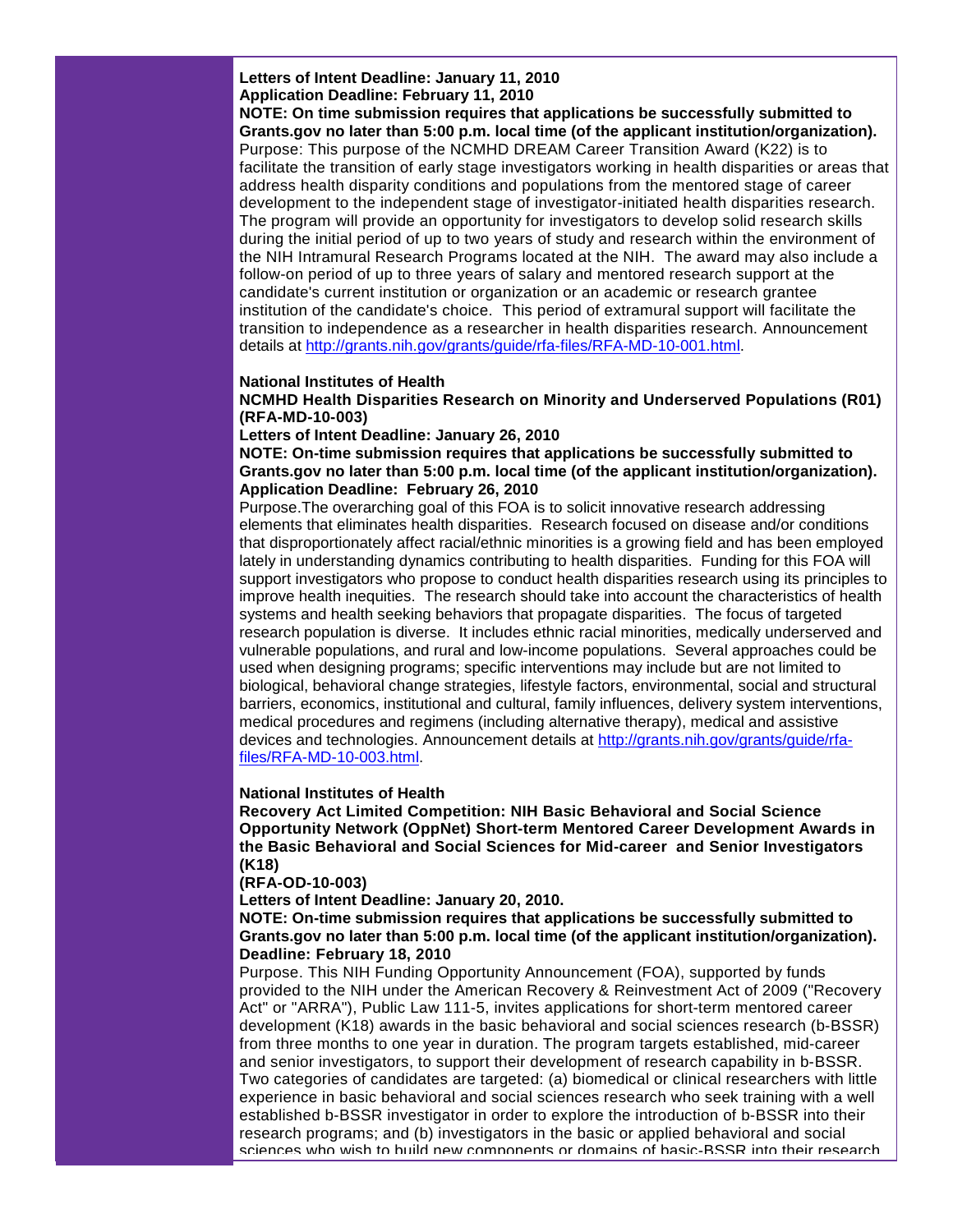programs. The intent of this FOA is to provide candidates with protected time to achieve a shift in the focus of their research direction in the basic behavioral and social sciences, or to substantially enrich a current b-BSSR research program through the introduction of tools, theories or approaches from another discipline or area of science; it is not intended as a substitute for research project support. This FOA is sponsored by the National Institutes of Health (NIH) Basic Behavioral and Social Science Opportunity Network (["OppNet"](http://rs6.net/tn.jsp?et=1102939693473&s=1&e=001B8WMXQG3H7VG9JctEgQ8t0UiGp-C34r_IPH3bsqO4Vf_5T5KPyHjEgurg1XUlzZWrpmqMkXy2Rmng6PiHGTKRx2JEWOvrPqpV86K6WUX1q4=)). OppNet strongly encourages investigators to consult NIH-OBSSR's definitions related to [b-BSSR](http://rs6.net/tn.jsp?et=1102939693473&s=1&e=001B8WMXQG3H7VQO_jnJ48DmVwbPg01vujF-L7uGlqeqB6WLBOxngT3IEoy4yAe7a45SgCqWShWSPeDSdmfojuy03AjuwB9Lp41cWXoTBAyvPNfN9eOSNqjYXjaHt322K1Wb42mJvRA-0MYQpFxDV-arPdULQFtipDiQsQLryqy3CH0J5kHpNWUtIU6w-CDHp3c) for OppNet-related FOAs. Announcement details at [http://grants.nih.gov/grants/guide/rfa-files/RFA-OD-10-003.html.](http://rs6.net/tn.jsp?et=1102939693473&s=1&e=001B8WMXQG3H7VYUA-C54b3Wq_iEMcX_qKOth_72NUQGM5E22geAC4cChdmrqNGz9jTzfl3uaumXxAbtN0pao3olLNT0BX-wG-zCYIaG-9_WYqOGJgfOeX_ow6Tv-54oolANUEBdBkcSLJ5WWUq_fJxIpytQOxrSghnFHmFRKtWZn0=)

#### **National Institutes of Health**

**Mentored Research Scientist Development Award (Parent K01) (PA-10-056)**

**Deadline: Standard dates apply, please see** 

**[http://grants1.nih.gov/grants/funding/submissionschedule.htm](http://rs6.net/tn.jsp?et=1102939693473&s=1&e=001B8WMXQG3H7VbMBJEmt1583SU2dy-diLlCJRC9JvkI7hSYd-OVZ1Jdr0c5o3J1tG0Cbz7vBXeyMxsNInjkViV-aTY6ENEb54GARJ9gIAkHxS1B-nvbiAjlgqoUpnh5nDRaMzC8y8oKMTm34YEungwib4UvzMH_w27)** 

The overall goal of NIH-supported career development programs is to help ensure that a diverse pool of highly trained scientists are available in adequate numbers and in appropriate research areas to address the Nation's biomedical, behavioral, and clinical research needs.

Purpose. The purpose of the NIH Mentored Research Scientist Development Award (K01) is to provide support and "protected time" (three, four, or five years) for an intensive, supervised career development experience in the biomedical, behavioral, or clinical sciences leading to research independence. Although all of the participating NIH Institutes and Centers (ICs) use this support mechanism to support career development experiences that lead to research independence, some ICs use the K01 award for individuals who propose to train in a new field or for individuals who have had a hiatus in their research career because of illness or pressing family circumstances. Other ICs utilize the K01 award to increase research workforce diversity by providing enhanced research career development opportunities. Prospective candidates are encouraged to contact the relevant NIH staff for IC-specific programmatic and budgetary information: [Table of Institute and](http://rs6.net/tn.jsp?et=1102939693473&s=1&e=001B8WMXQG3H7UmFHbwiEgr8UG9lOCyBGDvu6kLDWFfVPzNhAAFj6Cw-jU57p5B4B_v0S32oRjRWhO4xGlKLcAqbWRPxkf42ourFZseD6iqOWxxMYRQPVIxoKRWRi75x2TetVGQvc1QICRvXy6UOwKyPZwI4TaXUdUrA5zxxLFKQHY=)  [Center Contacts.](http://rs6.net/tn.jsp?et=1102939693473&s=1&e=001B8WMXQG3H7UmFHbwiEgr8UG9lOCyBGDvu6kLDWFfVPzNhAAFj6Cw-jU57p5B4B_v0S32oRjRWhO4xGlKLcAqbWRPxkf42ourFZseD6iqOWxxMYRQPVIxoKRWRi75x2TetVGQvc1QICRvXy6UOwKyPZwI4TaXUdUrA5zxxLFKQHY=)

Announcement details at [http://grants.nih.gov/grants/guide/pa-files/PA-10-056.html.](http://rs6.net/tn.jsp?et=1102939693473&s=1&e=001B8WMXQG3H7Wwf6N9qN1kp9j_APKMEsgKFH6r6DdXwnSKvVGFv4sAVBeLw7_LC9mJ5NTZGEP8sSERA_12Sgrm3HabqBi734FI-0xSizVps--HmsQinAr8TSCiU39rb7gb8gvGjwlmCyKFoUFaaOD-u2CUQXeTUf2S)

## **National Institutes of Health Independent Scientist Award (Parent K02) (PA-10-057)**

**Deadline: Standard dates apply, please see** 

**[http://grants1.nih.gov/grants/funding/submissionschedule.htm](http://rs6.net/tn.jsp?et=1102939693473&s=1&e=001B8WMXQG3H7VbMBJEmt1583SU2dy-diLlCJRC9JvkI7hSYd-OVZ1Jdr0c5o3J1tG0Cbz7vBXeyMxsNInjkViV-aTY6ENEb54GARJ9gIAkHxS1B-nvbiAjlgqoUpnh5nDRaMzC8y8oKMTm34YEungwib4UvzMH_w27)**

The overall goal of NIH-supported career development programs is to help ensure that a diverse pool of highly trained scientists are available in adequate numbers and in appropriate research areas to address the Nation's biomedical, behavioral, and clinical research needs.

Purpose.The purpose of the NIH Independent Scientist Award (K02) is to foster the development of outstanding scientists and enable them to expand their potential to make significant contributions to their field of research. The K02 award provides three, four, or five years of salary support and "protected time" for newly independent (see IC provisions) scientists who can demonstrate the need for a period of intensive research focus as a means of enhancing their research careers. Each independent scientist career award program must be tailored to meet the individual needs of the candidate. Prospective candidates are encouraged to contact the relevant Institute or Center (IC) staff for ICspecific programmatic and budgetary information: [Table of Institute and Center Contacts.](http://rs6.net/tn.jsp?et=1102939693473&s=1&e=001B8WMXQG3H7UTHz_pS1lnCDlQViqQs3vgqfbHvhffSmdH7gI8AmxqsZh5tGInilZdsj-fy7HYizIcwO6_mjOn-PcQIxnM9S0UhZnCH5jGIZjpERZxvxTE0H8PXWPjvpI6ZSOy_Df3DA-yYPsTjoNKcgS-M1ykjOZy9L8hrAq7cAE=) Announcement details at [http://grants.nih.gov/grants/guide/pa-files/PA-10-057.html.](http://rs6.net/tn.jsp?et=1102939693473&s=1&e=001B8WMXQG3H7VwUnSft4vDiq6SmsHNpM7_4b40pPSHrhK6m4m5eq4fqAQv20nlhBDgHSGcPyNrQ58H9gauaePytZsiAA20xFvCxmMaHK-Tyv59mAMwlPeSJVQ9aFiDuFxzuizADD3mSO6yC3wkCU7zcjcyO8rPi-D6)

**National Institutes of Health Academic Career Award (Parent K07) (PA-10-058)**

**Deadline: Standard dates apply, please see [http://grants1.nih.gov/grants/funding/submissionschedule.htm](http://rs6.net/tn.jsp?et=1102939693473&s=1&e=001B8WMXQG3H7VbMBJEmt1583SU2dy-diLlCJRC9JvkI7hSYd-OVZ1Jdr0c5o3J1tG0Cbz7vBXeyMxsNInjkViV-aTY6ENEb54GARJ9gIAkHxS1B-nvbiAjlgqoUpnh5nDRaMzC8y8oKMTm34YEungwib4UvzMH_w27)** 

The overall goal of NIH-supported career development programs is to help ensure that a diverse pool of highly trained scientists are available in adequate numbers and in

appropriate research areas to address the Nation's biomedical, behavioral, and clinical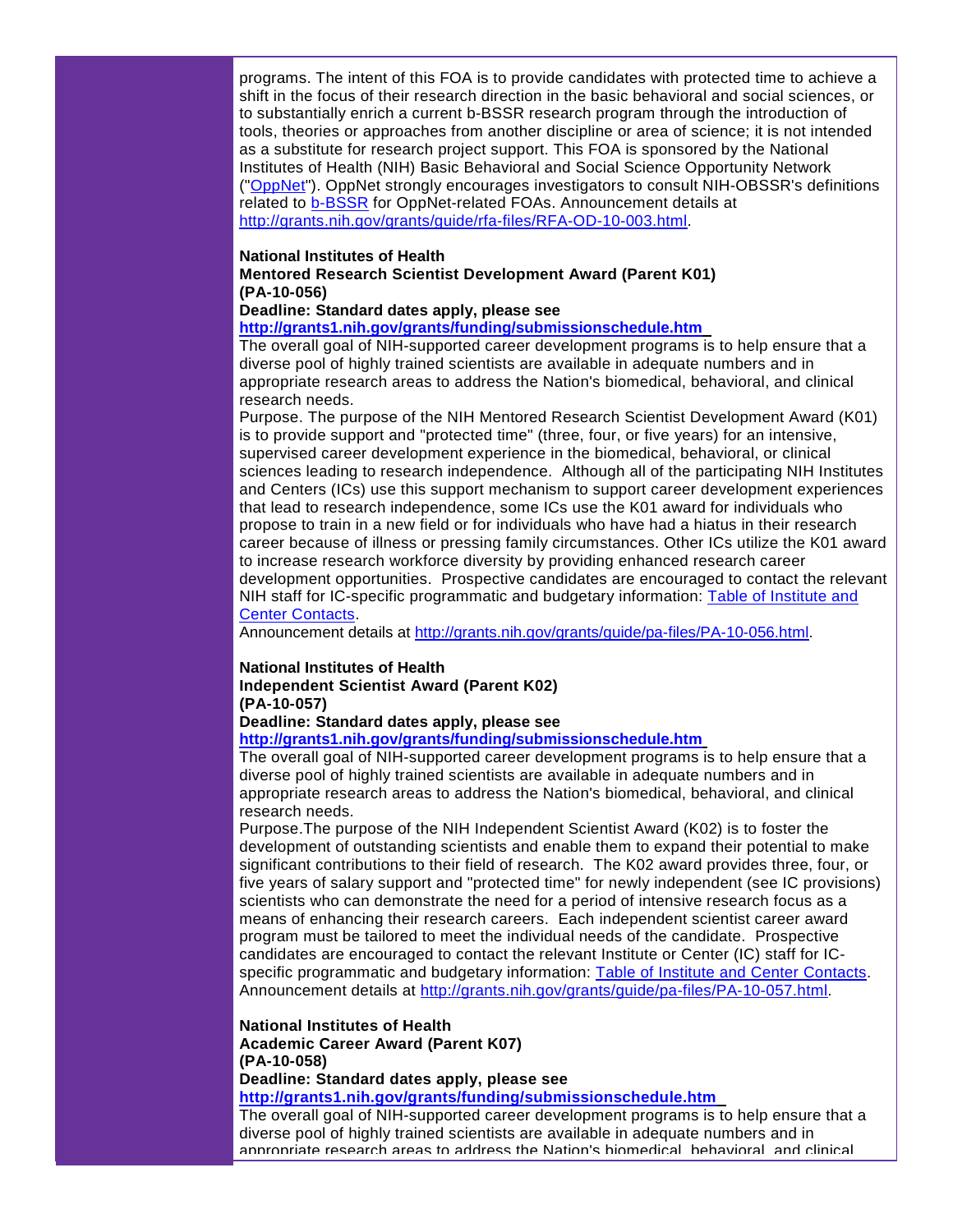research needs.

Purpose.The purpose of the NIH Academic Career Award (K07) is to provide support to increase the pool of individuals with academic and research expertise to become academic researchers and to enhance the educational or research capacity at the grantee sponsoring grantee institution. The Academic Career Award supports K07 Development awards for more junior level candidates and K07 Leadership awards for more senior individuals with acknowledged scientific expertise and leadership skills. Prospective candidates are encouraged to contact the relevant NIH staff for IC-specific programmatic and budgetary information: [Table of Institute and Center Contacts.](http://rs6.net/tn.jsp?et=1102939693473&s=1&e=001B8WMXQG3H7WgmL1l_BlGHclaBAXu6aZcxKznAFb3tVgAQJTEGCJifRDHu25DjrqOIVw36GSuDd-MA11wqxsUkAtQu0A2fVwQjMgARisAV2c0AVdPetEiZfMNCCNkIiUKKMZWsye37aFokb9ACA4xoLOJIwN9fNICtGBKOdZt7pQ=) Announcement details at [http://grants.nih.gov/grants/guide/pa-files/PA-10-058.html.](http://rs6.net/tn.jsp?et=1102939693473&s=1&e=001B8WMXQG3H7Uc8ifmdS2cU2adjpDwyVItarq0X9P3U4WlE-a79KagyyT6rkOz9tptjTOA7y5lTzwNar9RVsKiKguAg5Mwu4eAw1GiB2dYXV3QpwKFMJnNSmtb-PYxHStGDo88MQEha7RG0FFIhXnj5qRwNNvLjb33)

**[back to top](#page-0-2)**

## <span id="page-5-0"></span>**CAREER DEVELOPMENT**

## **American Statistical Association and The Bureau of Labor Statistics Senior Research Fellow for 2010**

The Bureau of Labor Statistics (BLS), in cooperation with the American Statistical Association [<http://www.amstat.org/ >](http://rs6.net/tn.jsp?et=1102939693473&s=1&e=001B8WMXQG3H7UYCQbeDsWX4MenOcjHSLLHMNwVXwrfzHTwDsgGliryBuyU6nC_FfePau80ROezMV0L-rwqs_sgUGU2zZO2-40KFoJpuJPGukmCs0FdW5nUxwrlgEhN7ixNY8whbBMR6uXuDTaUNdQg--kz8vpLrRIG) (ASA) under a grant from the National Science Foundation [<http://www.nsf.gov/ >](http://rs6.net/tn.jsp?et=1102939693473&s=1&e=001B8WMXQG3H7XWFTQymLKGKdAKgChVCM6eM5aks4_1TTtoYC8ZD-RTYpt7aAaHw3PpY4-CaH-fsYMsK9QTLdlkJ0PDil5PTBh4MuRYM4VXOOZPQ8xR-viZy2oMvcQbg7fqn5HIcN8of8svROZFkQhZKw==) (NSF), is pleased to announce our Senior Research Fellow Program for 2010.

The program's objective is to bridge the gap between academic scholars and government social science research. Research Fellows are provided the unique opportunity to address some of the complex methodological problems and analytic issues relevant to BLS programs. Fellows will conduct research in residence at BLS, use BLS data and facilities, and interact with BLS staff. We can provide assistance in identifying a topic that will best utilize your skills and interests to address BLS issues. Fellowship applicants should have a recognized research record and considerable expertise in their area of proposed research. Applicants must submit a detailed research proposal, which will be evaluated on the applicability of the research to BLS programs, the value of the proposed research to science, and the quality of the applicant's research record. Qualified women and members of minority groups are encouraged to apply. There is more information available on our website at [http://www.bls.gov/osmr/asa\\_nsf\\_bls\\_fellowship\\_info.htm](http://rs6.net/tn.jsp?et=1102939693473&s=1&e=001B8WMXQG3H7XyoInCVkrgloOtZ2wDH1-GcBKRVeG1V9zr4mH9_acaf_1RT8a5s2T6etbHXXrBEZpQM3JBvy41c02yKi_z8kB33y-x9Q5x6IQlDaBqwUeO8ctjKgM-m9GYFicw2mBxSykf6FvJxf7WfvcweF3kTw4o) or on our brochure at [http://www.amstat.org/careers/pdfs/ASANSFBLSFellowshipProgram.pdf](http://rs6.net/tn.jsp?et=1102939693473&s=1&e=001B8WMXQG3H7X1LkwoEVmliSj4CTaSMXINbHT5ayD6s9GJ3sLEU0YjxbI0uBXH5PFzDKkmHPIhDoActCoIYKc6d1Yg2Ki92JR2ljP6cBDkEegFUoY-sWOCV0imJ3jIxo-xmvPL3N3-RNZIcCmbJHftzyhWrEOznyfc027VvBFiPic=) .

## **Child Intervention, Prevention, and Services (CHIPS) Program Summer Research Institute University of Pittsburgh May 17-21, 2010**

## **Deadline: January 29, 2010**

If you are a child psychiatryresident, postdoctoral fellow, or junior faculty member with an interest in mental health research for children and adolescents, we invite you to apply to the Child Intervention, Prevention, and Services (CHIPS) program. Funded through a five-year grant from the National Institute of Mental Health, this dynamic, interdisciplinary training consortium will enhance your career and help you find direction and faculty mentors. By attending the program's five-day intensive annual Summer Research Institute, you'll refine your objectives and shape a large-scale research project.

*Who Should Apply:*Applicants must have either an M.D. or a Ph.D. in one of the following fields:

Psychology, Sociology, Social work, Nursing, and Public health. *Benefits:*Learn the tenets of solid research skills from some of the leading experts in your field in a fast-paced, stimulating setting. This year, the Summer Research Institute will take place *May 17th - 21st, 2010* at the University of Pittsburgh.

As a CHIPS fellow, you will *attend the CHIPS Summer Research Institute*, and *receive funding for two trips to visit your mentor and to attend one professional conference of your* 

*choosing.*By working one on one with your CHIPS mentor, you will build the survival skills you need to pursue grant funding in a highly competitive environment. The CHIPS Summer Research Institute is also a great place to meet NIMH staff who can advise you on how to maximize your chances of being funded. During the conference, you will have the opportunity to network with other participants, some of whom could become future research collaborators. The content of the program varies every year, but there is always a panel discussion with recent K-awardees, a lecture by NIMH staff about the different funding mechanisms available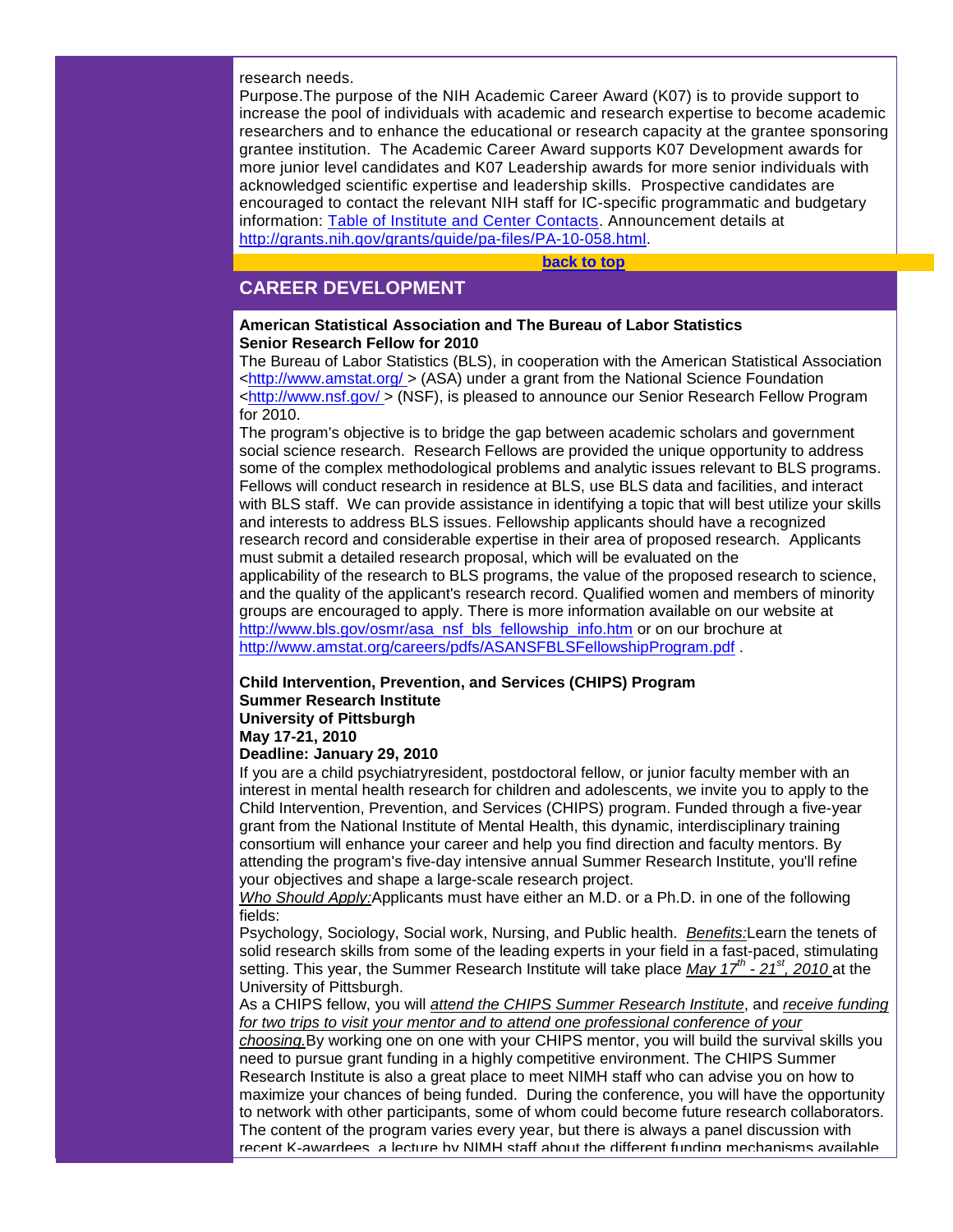and one-on-one meetings with expert researchers, statisticians for individualized consultations, and NIMH staff who will help you to refine and craft your research plans. You will also be given two opportunities during the conference to present your research plan to the CHIPS faculty, fellows and NIMH staff for feedback and advice. *CHIPS Mentors* As a CHIPS Fellow, your mentor will be one the leading researchers in the prevention, intervention and services for child and adolescent mental health.

- Neal Ryan, M.D., University of Pittsburgh
- **I** Irwin Sandler, Ph.D. University of Arizona
- Bonnie Zima, M.D./ M.P.H., University of California, Los Angeles
- Nicholas Lalongo, Ph.D., Johns Hopkins University
- Phil Leaf, Ph.D., Johns Hopkins University
- **John Landsverk, Ph.D., Rady Children's Hospital**
- Deborah Beidel, Ph.D., University of Central Florida

*How to Apply:* Complete the online CHIPS Summer Research Institution application at: [http://www.chipsfellows.com/application.](http://rs6.net/tn.jsp?et=1102939693473&s=1&e=001B8WMXQG3H7VxJ03sYpyqbfTbGQbKMfOq-_6VP9_BPB4mqfNZvz2mIqVVS_Ms_MGvWHpXD0xML3LVGi5qD2B8CzFBYtABuOX1fDox6tUtYR_TnGuIGg3f34QVE2ZowbIe) If you have any questions, or would like to apply, please contact: Sarah Mendak, University of Pittsburgh Medical Center, Western Psychiatric Institute and Clinic

Pittsburgh, PA, (412) 383-5478 office, [mendaksm@upmc.edu,](mailto:mendaksm@upmc.edu) [www.chipsfellows.com.](http://rs6.net/tn.jsp?et=1102939693473&s=1&e=001B8WMXQG3H7VrjPUsgKo4Ug4Eh0FW-DzSYrgRNSyYVNgA0DhpQFxbWmsdjWEA4vx_KFrCpKoNi-cmtLNDULKfi-EuqpfMF8Zg3bNdhn7Vhb4EUEP8HopwGw==)

## **Consumer Quality Initiatives, Boston Community Academic Mental Health partnership Research Project Coordinator**

*Consumer Quality Initiatives is a mental health consumer operated research, evaluation and quality improvement organization based in Massachusetts. CQI works with academia, government, foundations, community organizations and managed care companies to help them improve their quality of research and quality of care.*

Consumer Quality Initiatives (CQI), on behalf of the Boston Community Academic Mental Health Partnership (B-CAMHP) , is seeking to hire someone to coordinate a Communitybased Participatory Action Research project involving young adults living with mental health and/or addiction recovery needs (MHARN). This full-time coordinator will work with the two Principle Investigators, one at CQI and the other at Northeastern, a stakeholder project team, and a team of up to eight young adults with MHARN (research associates) to study the housing support needs of young adults in Boston. This position has been funded through a recently awarded NIMH grant for at least 15 months.

Specific responsibilities include:

o Coordinating and helping to lead the development and implementation of the Community Based Participatory Action Research project with young adults with MHARN in Boston o Leading the development, supervision and evaluation of part-time young adult research associates

o Administering and nurturing a collaborative partnership among multiple stakeholders, consultants, and the co-PIs

o Writing and filing regular updates and progress reports on the project, including reports to NIMH, as well as managing the project budget

o Coordinating the filing and administration of applications to the relevant Institutional Review Boards

o Coordinating and helping to lead the research training for the research associates o Identifying and helping to secure future grant and donor support for beyond this particular

## project

The position requires:

\*Demonstrated success in coordinating research partnerships

\*Excellent administrative, time management, communication, interpersonal and problemsolving skills

\*Experience supervising/ mentoring staff, students or volunteers

\*Flexibility and an ability to manage diverse tasks and responsibilities

\*Excellent qualitative research skills;

\*An understanding of and belief in community based participatory action research

\*An understanding of mental health, mental illness, and recovery

\*Experience working with low income and multi-racial communities

\*Knowledge of: Word, Excel, and PowerPoint

\*Graduate degree in Health Sciences, Social Work, Education or a related field The Coordinator will work for CQI and be supervised by the CQI PI, but also will work very closely with the Northeastern PI. Given the purpose of this partnership, persons from the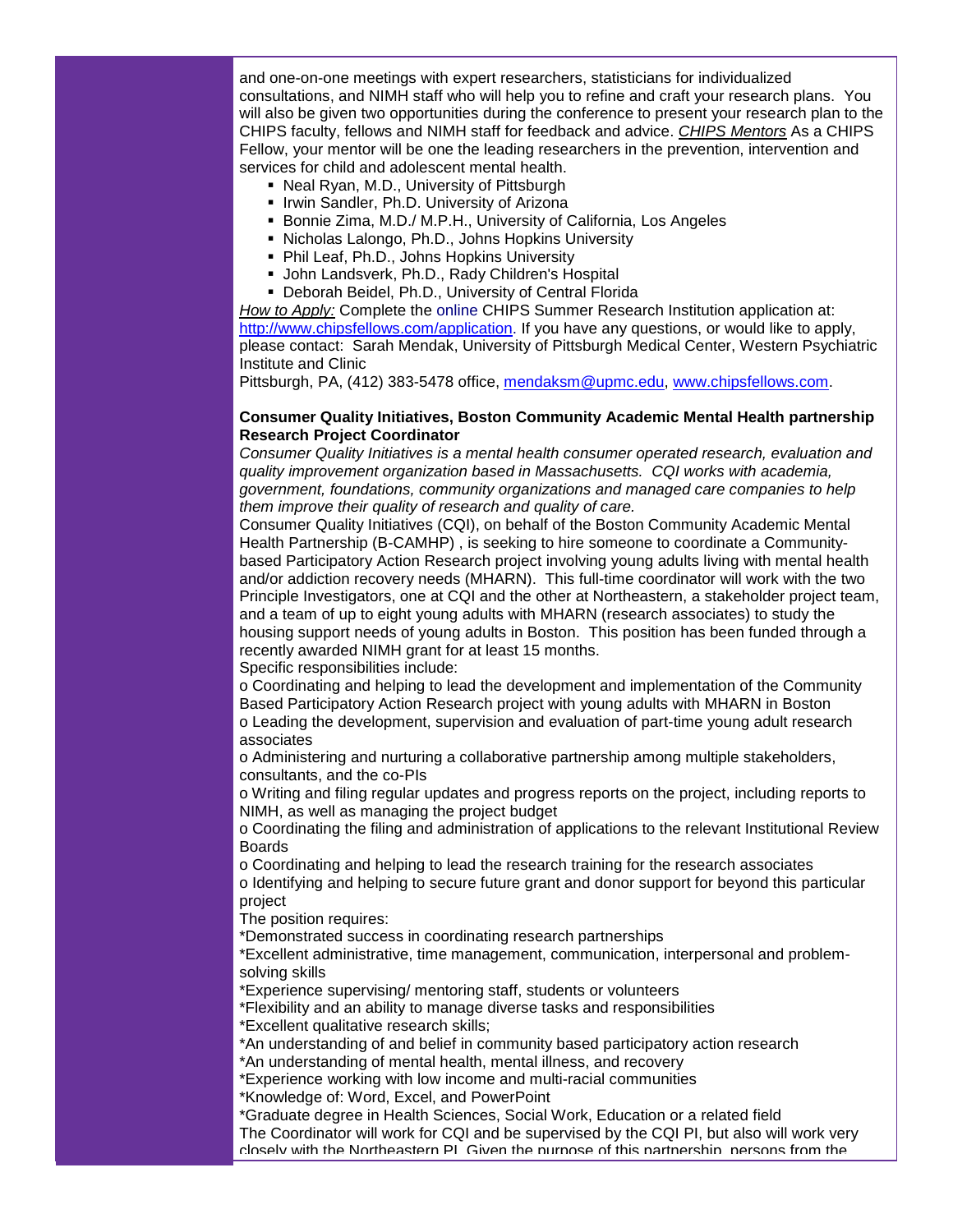community described above are encouraged to apply for this position. CQI provides health and dental insurance, Short Term Disability, retirement benefits, and paid vacation, sick time and holidays. Interested applicants should email a resume and cover letter to Jonathan Delman or mail to him at CQI 132 Kemble Street Roxbury, MA 02119. We will begin reviewing resumes on January 12, and will start interviewing shortly thereafter.

## **Drexel University School of Public Health Associate Dean for Research**

The Drexel University School of Public Health invites applications and nominations for the position of Associate Dean for Research. The candidate who fills this faculty position will provide vision and leadership around the School's research mission as it builds its extramural funding base, expands its reputation for scholarly excellence, and maintains its commitment to practice-based research. The Associate Dean is expected to be both a catalyst and guiding force as the School plans and develops major new research initiatives, such as program projects or extramurally funded research centers. Current areas of research focus in the School include: the relationship between place and chronic disease, HIV epidemiology, governmental public health management, the study and prevention of hunger among children, health services and outcomes research, the epidemiology of neurodevelopmental disorders, innovative strategies and policies to prevent intentional violence, substance abuse, occupational safety research, impact of public health law, LGBT health issues, children's environmental health, cardiac disease epidemiology, and predictors of healthy aging. The Associate Dean reports to the Dean of the School and serves on the School's Executive Committee. A successful candidate must qualify for a faculty appointment with tenure in one of the School's four Departments.

Overview of the School of Public Health:The School, located in Center City Philadelphia, is *the only accredited* School of Public Health in the eastern Pennsylvania. It is fully accredited by the Council on Education for Public Health and is a full member of the Association of Schools of Public Health. Its mission is to promote the health of communities through an integrated program of education, research, service and practice with an emphasis on the importance of the connection between human rights and health status. The School has four academic departments (Epidemiology and Biostatistics, Environmental and Occupational Health, Health Management and Policy, and Community Health and Prevention), eight centers, and is home to 28 full-time tenured or tenure track faculty. The School has experienced tremendous growth over the past five years. Currently there are over 350 students enrolled in its academic programs - which include full-time and executive-format MPH programs, an MS program in Biostatistics, and doctoral programs in Community Health and Prevention, Epidemiology, and Health Policy and Social Justice. Since fiscal year 2000 the School's sponsored research expenditures have increased nearly four-fold.

Overview of Drexel University:Drexel University is one of the fifty top private doctoral/researchintensive schools nationally, and was ranked in the top five "Up and Coming" national universities in this year's *U.S. News and World Report*. In addition to the School of Public Health, the University house twelve other schools and colleges (including medicine, nursing and health professions, biomedical engineering, law, engineering, information technology, business, arts and sciences, media arts, and education) which provide ample opportunities for multidisciplinary collaboration. In 2008, sponsored research expenditures university-wide exceeded \$100 million and the University is committed to doubling its research budget over the next several years.

## Job Responsibilities:

The Associate Dean reports to the Dean of the School and will be expected to work closely with: the other Administrative Deans at the School; the School's four Department Chairs; the University Vice Provost and Associate Vice Provosts for Research; and the Associate Research Deans at other schools and colleges of the University. The expectation is that the Associate Dean will:

- Implement policies and develop resources that promote and enhance the research enterprise at the School.
- Serve as a resource for School faculty seeking to develop strategic research initiatives and respond to emerging opportunities.
- Lead schoolwide efforts around research-related faculty development and mentoring programs.
- Cultivate research partnerships with other University units and with academic and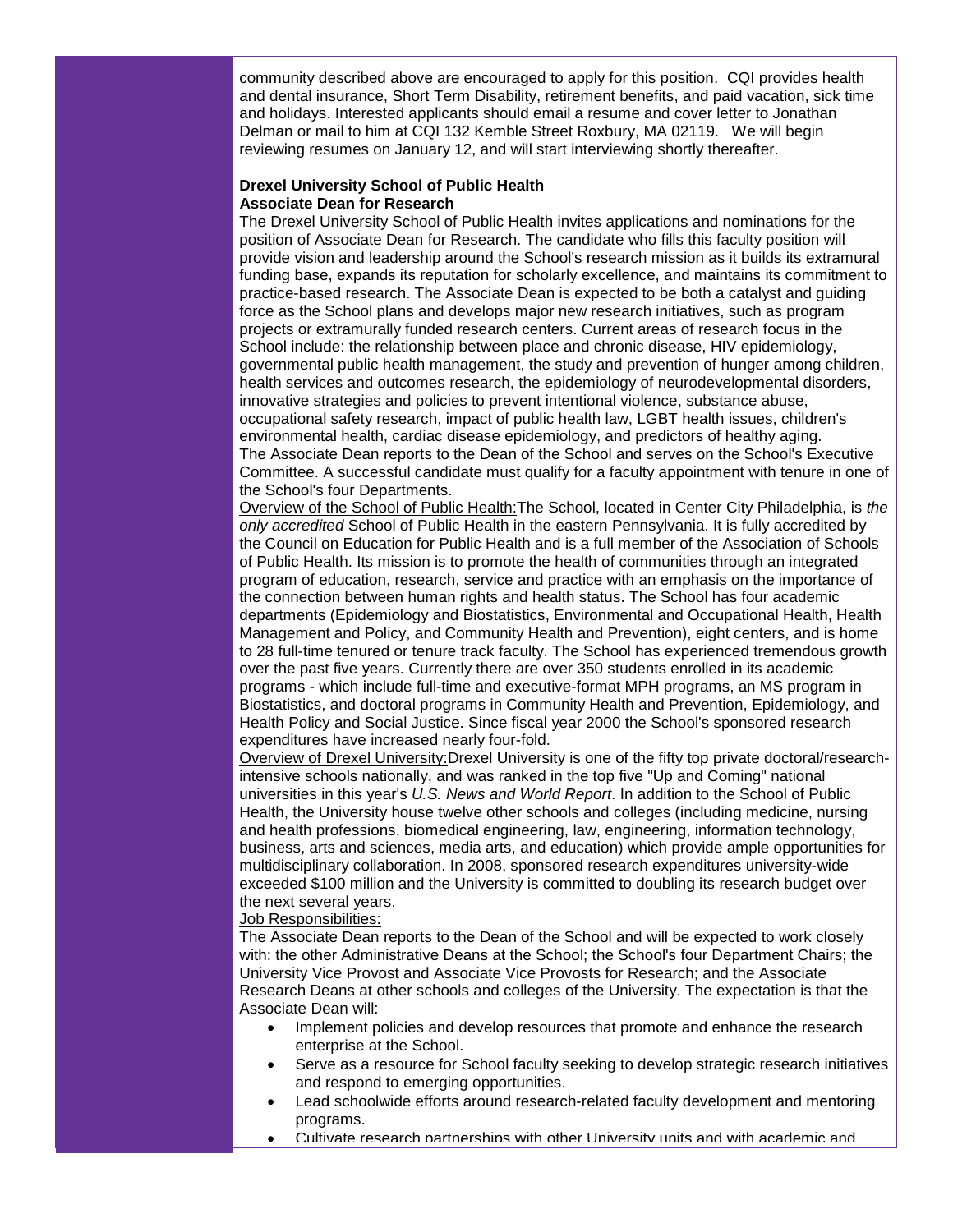nonacademic research entities outside the University.

- Build relationships with local, national and international foundations and facilitate communication and interaction with federal funders.
- Support effective interaction between the Departments, the School, and the University around grant and contract submission and management.
- Act as a liaison to the Vice Provost for Research and represent the School in University-wide activities relating to the research mission.
- Fulfill responsibilities of a faculty member in one of the School's academic Departments as negotiated with the Dean and Department Chair.

Qualifications:

- Terminal degree in a public health field or in a closely related field
- Achievements commensurate with a tenured appointment including national recognition as a scholar
- Proven success as an extramurally funded researcher in one or more public health areas
- Management experience in an academic environment
- Commitment to promoting a culture that nurtures diverse forms of inquiry and scholarship
- Experience planning, implementing, and sustaining comprehensive interdisciplinary public health research centers or programs is highly desirable.
- Institutional research administration experience is helpful but not necessary.

Drexel University is an equal opportunity/affirmative action employer and encourages applications from women, members of minority groups, disabled individuals, and veterans. Applications will be handled with strictest confidence. Applicants should apply electronically to [www.drexeljobs.com.](http://rs6.net/tn.jsp?et=1102939693473&s=1&e=001B8WMXQG3H7VXWvnKddMydD7CThHSuwbfoEiqO3GchO6SH5BRaStv0sty6-YhMhbGIcv1bTGrO-mUTs54ZR6RY-3UB303dlzXCkOTsaofwri8AUTtggv-Yg==) Click the "search postings" button on the left and enter "public health" in the keyword field. Then choose the Associate Dean for Research position title. The button to apply for the position appears at the bottom of the job description. Questions may be directed to Craig Newschaffer, Ph.D., Search Committee Chair, at [cnewscha@drexel.edu](mailto:cnewscha@drexel.edu) or 215-762-7152.

## **Drexel University School of Public Health**

**Chair, Dept. of Community Health and Prevention**

## **Review of Application Begins: January 18, 2010 until position is filled**

Position Overview: The Drexel University School of Public Health is seeking an experienced and dynamic public health professional with academic/administrative experience to lead the Department of Community Health and Prevention. The department is strongly committed to human rights, social justice and community engagement, incorporating these values into the curriculum and program objectives of the DrPH and MPH degree tracks. The department has a well-developed research and public health practice agenda grounded in serving vulnerable populations, adopting community-based participatory research methodology to address public health concerns in youth, HIV/AIDS, LGBT health and tobacco-related chronic diseases. The Department Chair reports to the Dean, serves on the School's leadership team, and manages departmental fiscal and human resources to foster excellence in education, research and service. The successful candidate will have a well-developed research program and will be expected to continue scholarly and educational pursuits.

Drexel University, School of Public Health - Overview:Among Drexel University's eleven Schools and Colleges is *the only accredited* School of Public Health in the Philadelphia region, located in Center City Philadelphia. The School of Public Health is fully accredited by the Council on Education for Public Health and is a full member of the Association of Schools of Public Health. Its mission is to promote the health of communities through an integrated program of education, research, service and practice with an emphasis on the importance of the connection between human rights and health status The SPH covers the five core concentrations of Public Health through four academic Departments: Epidemiology and Biostatistics, Environmental and Occupational Health, Health Management and Policy and Community Health and Prevention. The School has experienced tremendous growth over the past five years in enrollment, research expenditures and academic offerings. School-wide research includes excellence in autism epidemiology, the relationship between place and chronic disease, governmental public health management, the study and prevention of hunger among children, innovative strategies and policies to prevent intentional violence, occupational safety research, impact of public health law, cardiac disease epidemiology and more.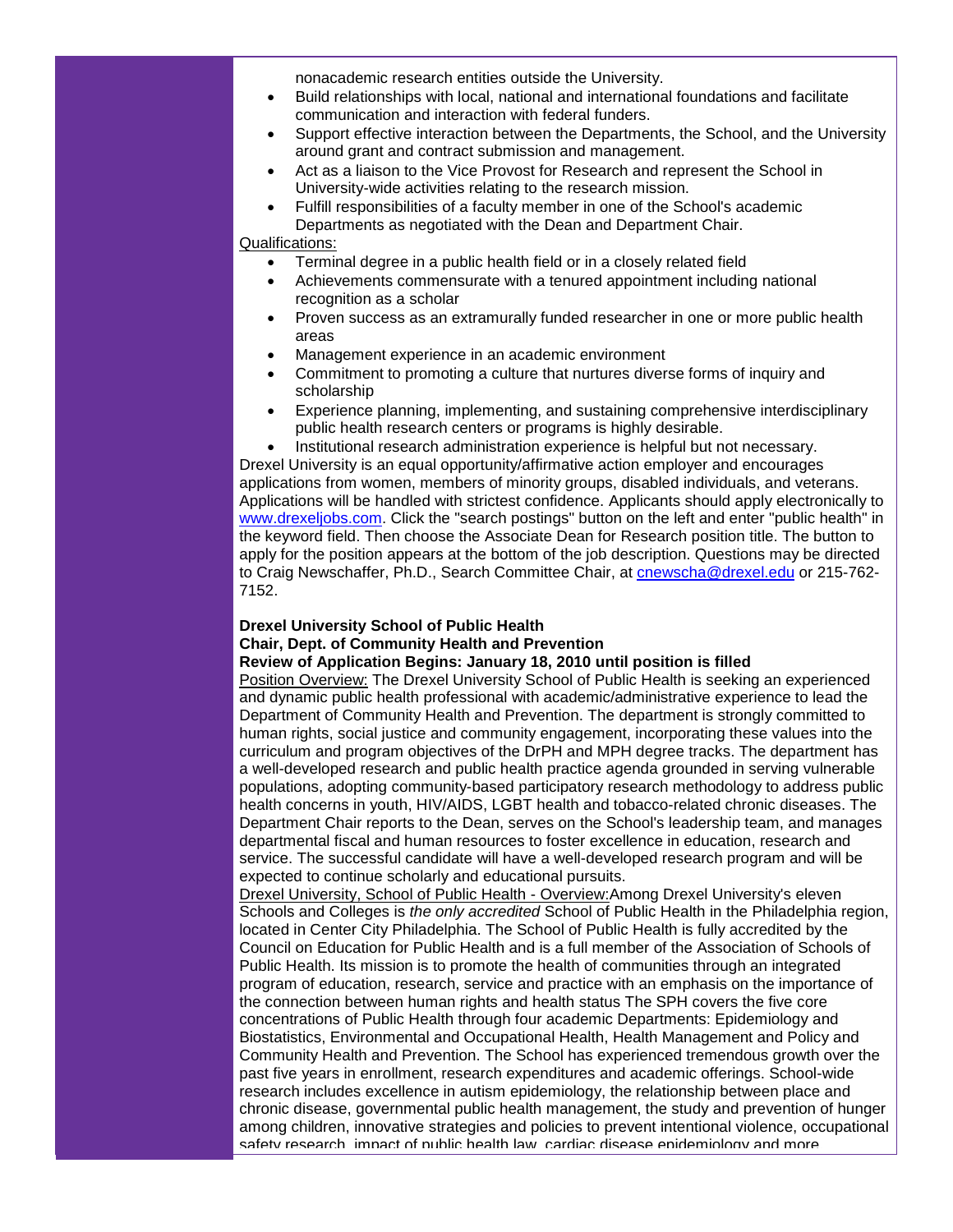Drexel University - Overview:Drexel University is one of the fifty top private doctoral/researchintensive schools nationally, and is among the top five "Schools to Watch" in this year's *U.S. News and World Report*. Along with the School of Public Health, Drexel University is home to colleges of medicine, law, nursing and health professions, engineering, information technology, business, arts and sciences, media arts, and education - providing unique opportunities for interdisciplinary collaboration. Philadelphia boasts internationally recognized historical and cultural attractions, award-winning restaurants, and diverse recreational activities.

Department Chair, Community Health and Prevention Responsibilities:

The Department Chair reports to the Dean of the School and works with the Administrative Deans, three other Department Chairs and department faculty members. Department Chair responsibilities include:

- Departmental management, administration and visionary leadership, including planning, budgeting, resource use, assessment, and staffing
- Development of new research and scholarship pursuits in collaboration with departmental faculty as a facilitator or mentor
- Maintenance of extant departmental research, service, educational and scholarly pursuits
- Engagement in community health and prevention efforts with impact at the local/state/national/global levels
- Ongoing development, assessment, and accreditation activities for the DrPH and MPH curricula
- Engagement in student recruitment, retention and success initiatives
- Faculty recruitment, mentoring, advancement and assessment
- Development and maintenance of school and university-wide collaborative relationships, including development of joint degree programs, and departmental advocacy and service on school and university committees
- Advancement of the goals and objectives of the department and school through collaboration with Institutional Advancement, Student Life, Enrollment Management, Media Relations, and other institutional resources

#### Qualifications:

- Terminal degree in Public Health or a related field, with demonstrated competence in an area of public health*.*
- Achievements commensurate with appointment at Full Professor level, including a nationally recognized record of research and scholarship, a substantive publication record, considerable teaching experience, and a strong record of sponsored research in community health and prevention
- Experience with, and support for, collaborative relationships with community partners to improve the health of citizenry in the Greater Philadelphia region and beyond.
- Management experience in an academic environment plus documented, strong leadership skills in a climate of collaboration and support
- Ability to support and advance an interdisciplinary, diverse and inclusive curriculum, with knowledge of case-based learning a plus
- Demonstrated commitment to contribute to the diversity and excellence of the academic community through research, teaching, and/or service in community health and prevention.

Drexel University is an equal opportunity/affirmative action employer and encourages applications from women, members of minority groups, disabled individuals, and veterans. Applications will be handled with strictest confidence. Applicants should apply electronically to drexeljobs.com by clicking on "search postings," then "faculty" under job category, and then "search." Please upload a statement of interest, CV, and contact information for three references. Review of electronic applications will begin January 18, 2010 and will proceed until the position is filled. Questions may be directed to Janet Fleetwood, Ph.D., Search Committee Chair, at [Janet.Fleetwood@drexel.edu](mailto:Janet.Fleetwood@drexel.edu) or 215-895-1827.

**Emerging Scholars Interdisciplinary Network (ESIN) 2010 Summer Fellowship Program Summer Fellowship Program in Applied Multi-Ethnic Research University of Michigan-Ann Arbor June 21 to July 16, 2010** *12-16 stipends up to \$2,500 will be available to support selected fellows*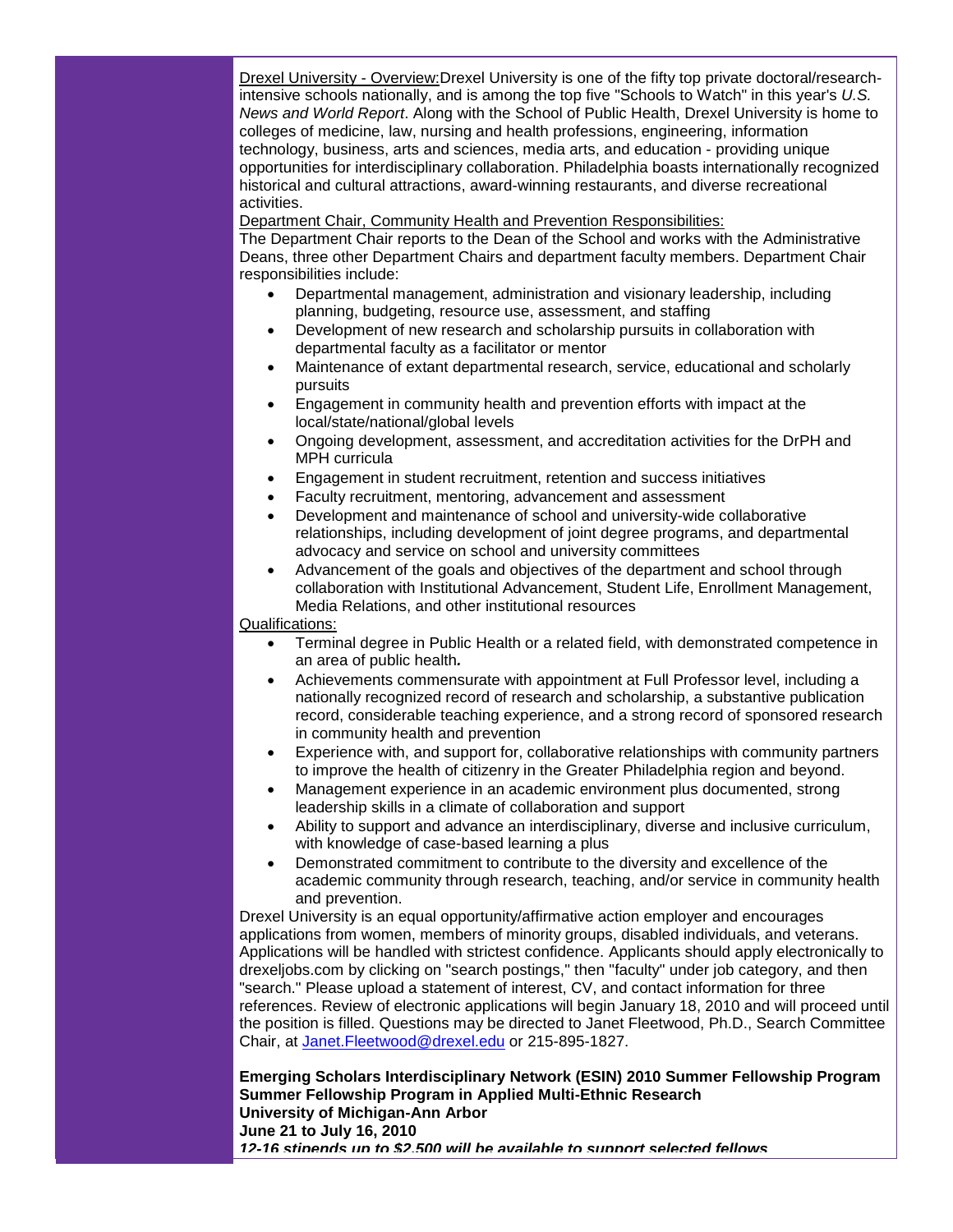## **Deadline: March 15, 2010**

Program Description: The 4-week Research Fellowship provides advanced statistical and methodological

training to early career ethnic minority or socially disadvantaged faculty and investigators. Fellows refine their skills to be productive researchers capable of formulating and addressing original and significant research questions. Training options include, but are not limited to the following:

*Advanced Statistical Courses.* Fellows will choose from a variety of advanced statistics courses (i.e. Regression Analysis I-III: Introduction, Linear Models, and Advanced Methods) that combine lectures and discussion with the practical application of quantitative methods in a state-of-the-art computer lab.

*Research Workshops.* Fellows will select from a variety of statistics workshops, such as: Structural Equation Modeling, Introduction to NVivo 8, STATA Intermediate, and SPSS Intermediate.

*Statistical Consultation.*Additionally, fellows will be eligible to receive methodological expertise from a cadre of statistical consultants through the Stats-Chat service. Services may include, but are not limited to: Data Interpretation & Methodological Design.

*Professional Development.* Fellowship recipients will also engage in trainings to enhance their career and professional development. Trainings may include seminars focused on:

Negotiating the Academy, Clinical & Intervention Research, and Managing Funded Research Projects.

Who Should Apply? We strongly recommend this summer research fellowship for both researchers early in their careers and seasoned researchers wishing to retool or shift their statistical or methodological approach. Only current ESIN members are eligible to apply. *12-16 stipends up to \$2,500 will be available to support selected fellows*

**Eligibility** 

- ESIN member

- U.S. citizen or permanent resident

- Ph.D., M.D., or equivalent degree, or Ph.D. candidate

*Special consideration will be given to those whose research focuses on substance use. Prevention, and health disparities. Participation in the program is based upon a competitive selection process.*

Not a member yet? To become an ESIN member, visit our website and complete a Member Application. Once your application has been approved, apply for the summer fellowship program online as directed on this page. [www.emergingschlars.net](http://rs6.net/tn.jsp?et=1102939693473&s=1&e=001B8WMXQG3H7XccSclxz1hqRoiLCTSO5Ev8dTAGL_D7ES9SFztZUUUq5PRt5budZuxxoW5dKbXasp99MqqwHb9XJ57LdWFBDcxRIol-QDko3d9yBU0Kjqzwg==)

How to Apply for a Fellowship: Interested members should visit

[http://emergingscholars.net/public\\_events/view/76](http://rs6.net/tn.jsp?et=1102939693473&s=1&e=001B8WMXQG3H7WD_bPIIdOWRFzp89FEmTPmfHaGqbd8ID2zS5Zmrx9yDOMECDZPth8HVAIpjjD932yWryUgT-wNASePu_Vkyq6DpOCcyB2tStxZ4A55ihJtN18khxdmCJGAzvbOFm7mFr8=) to find links to an application. Individuals need to submit a completed application and the following documents to apply:

*Summer Research Plan*

*Sample Research Manuscript*

*Curriculum Vitae*

*Biographical Statement*

The program application and supporting documentation must be submitted as an email attachment to: [admin@emergingscholars.net.](mailto:admin@emergingscholars.net) The application deadline is *March 15, 2010*. Incomplete or late applications will not be reviewed. Notifications will be sent out by April 1, 2010.

*Direct questions to:*

Lailea J. Noel, M.A.

Program Manager, ESIN

Phone: (734) 615-2095

[admin@emergingscholars.net](mailto:admin@emergingscholars.net)

Program Sponsors: ICPSR, U-M Office of the Provost, U-M School of Social Work

## **Fogarty International Clinical Research Scholars and Fellows [http://www.fogartyscholars.org/](http://rs6.net/tn.jsp?et=1102939693473&s=1&e=001B8WMXQG3H7Vgy49TlFt1eha1ekJbBJcHgWLCRuPcEfIqEDYxRVTYsB7FPZGIbiDcmlGTvbo0ZiYN1qEC2fTze8inDgwNbg0zDJebj6KpaPi9R3Z4961DwQ==)**

**[For Doctoral Students in the Health Sciences: International Clinical Research Scholars](http://rs6.net/tn.jsp?et=1102939693473&s=1&e=001B8WMXQG3H7VBUItTRVBGPmZL_PWyRMMgV8to7z8gDLHmcSIBAoZnEEYKB7hy96RgCL3UqNMqOoYDOfwNxPpJSlT9MTSvz_xURH6NpUn4Qk97qlrM2o7L3a14erHdSA059ZaBUStQfjefXguVdk5BZnBdP_cy9iTXoRHCCq5eDnvZ6nAiTSo0pkOs17ybDTCVIuES-Lg2V4g=)  Program** *The Scholars program offers US graduate students in the health* 

*sciences hands-on experience at top-ranked, NIH-funded research centers abroad.* **[For Residents, Fellows, & Post Doctoral Health Scientists:](http://rs6.net/tn.jsp?et=1102939693473&s=1&e=001B8WMXQG3H7VaaXHN1ouAiJyLUJd3L2lWohJE8OCXoKsoVEiSDEccbegSXWjfBV22CqP4aa23uQYz-QcqmllsKX0ZXdH5QR9jltUiC6j2UbbUSuK-g_GVjI5HXU1wLv_lsvFMwGKGtMRcbRawdQwdorC-Bt63Ej53)** 

**[International Clinical Research Fellows Program in Global Mental Health](http://rs6.net/tn.jsp?et=1102939693473&s=1&e=001B8WMXQG3H7VaaXHN1ouAiJyLUJd3L2lWohJE8OCXoKsoVEiSDEccbegSXWjfBV22CqP4aa23uQYz-QcqmllsKX0ZXdH5QR9jltUiC6j2UbbUSuK-g_GVjI5HXU1wLv_lsvFMwGKGtMRcbRawdQwdorC-Bt63Ej53) (Application Deadline February 12, 2010)**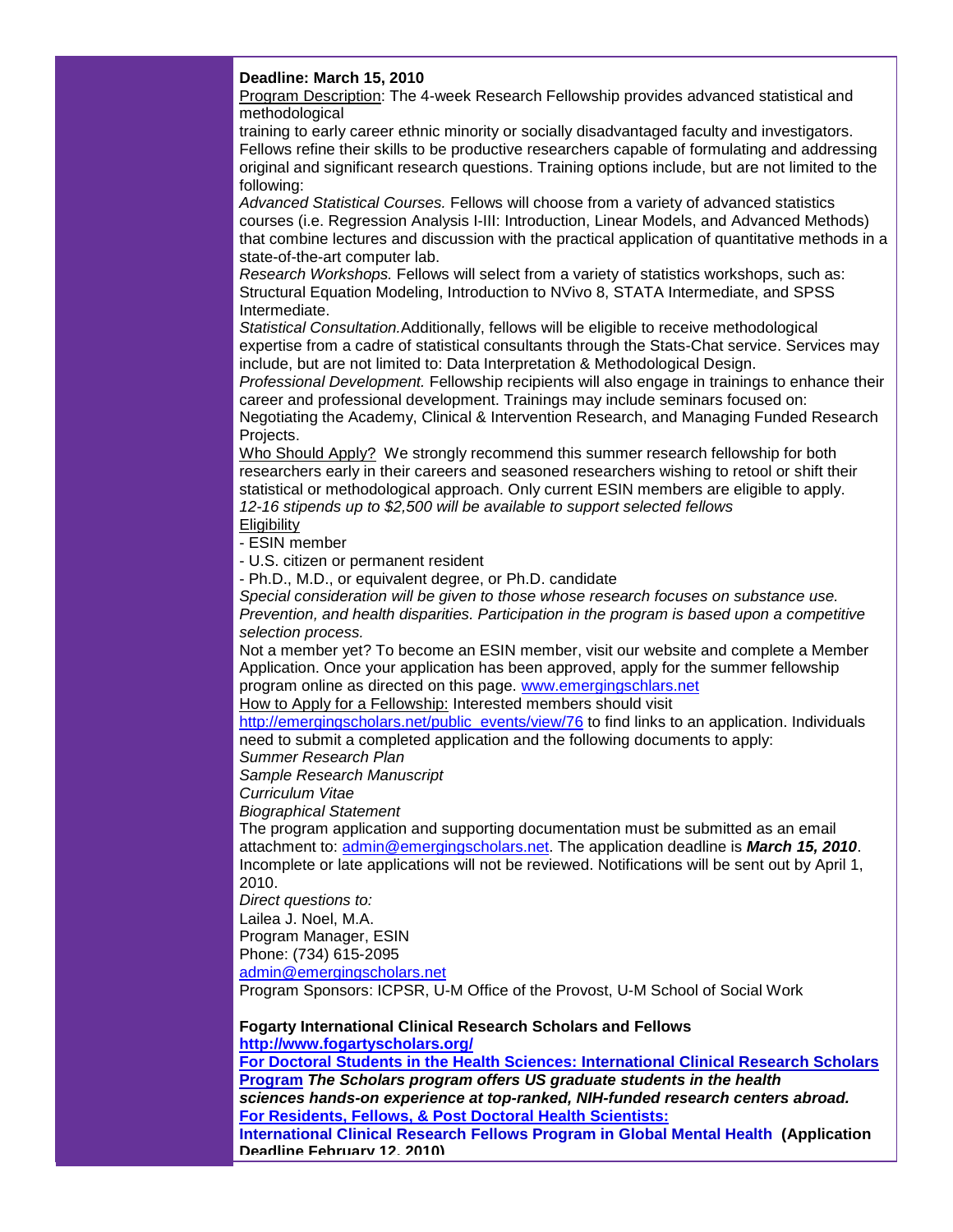*The Fellows program offers an opportunity for young investigators to develop and conduct a specific research training proposal with an overseas site.*

## **[FULBRIGHT-FOGARTY FELLOWSHIP\(](http://rs6.net/tn.jsp?et=1102939693473&s=1&e=001B8WMXQG3H7Xzek0GI6-Vl2g1C6CV_g7vnDau7Dnq8TmnEaKesRtNhzZkaG6VoFn1dj7wFK2zomaie4xqREJE0FOHUGvQRhqS03ofte8NsfAE2SrMZId6lQG4uPb7haNSol3yTRTYjDngV9rrFB7pxyplEqyomHtbuukazBiEF_erTT70x45mXPf8NcDvV60hxWn8FZ8j9mC8X7spQCz_yw==)Application process will start in 2010) [Fulbright-Fogarty Fellowship](http://rs6.net/tn.jsp?et=1102939693473&s=1&e=001B8WMXQG3H7Xzek0GI6-Vl2g1C6CV_g7vnDau7Dnq8TmnEaKesRtNhzZkaG6VoFn1dj7wFK2zomaie4xqREJE0FOHUGvQRhqS03ofte8NsfAE2SrMZId6lQG4uPb7haNSol3yTRTYjDngV9rrFB7pxyplEqyomHtbuukazBiEF_erTT70x45mXPf8NcDvV60hxWn8FZ8j9mC8X7spQCz_yw==)**

*The Fulbright-Fogarty Fellows program offers pre- and post-graduates the opportunity to contribute to ongoing research endeavors with an overseas site in sub-Saharan Africa.* 

## **Northeastern University, Bouvé College of Health Sciences, Boston, MA Associate Professor, Health Sciences**

Northeastern University strives to create a vibrant and diverse community, characterized by collaboration, creativity and an unwavering commitment to excellence. Our core mission is to educate students for a life of fulfillment and accomplishment and to create and translate knowledge to meet global and societal needs. Bouvé College is one of six colleges at Northeastern University and prepares students for health science careers in nine undergraduate and 29 graduate majors. The comprehensive array of skills, expertise and professions present in the Bouvé College of Health Sciences are found at few institutions. The Bouvé College of Health Sciences invites applications for a new interdisciplinary faculty position in biostatistics with a primary appointment being in the Department of Health Sciences, starting in September, 2010. The college is recruiting a biostatistician to teach in a Masters of Public Health and other programs, and to contribute to research involving diverse populations and addressing disparities in health and healthcare along with other scholarly activities with faculty in the Departments of Health Sciences and Pharmacy Practice. This academic position may be either tenure-track or non-tenure track, depending on the qualifications of the candidate. Outstanding tenured faculty will also be considered with the option of obtaining tenure upon entry. The successful candidate should be committed to excellence and innovation in teaching and research supervision. Additionally, the candidate should be able to work

with a diverse group of students and faculty having varying levels of knowledge regarding research design and statistical methods. Superior oral and written communications skills are desired. Requirements include: a doctorate in biostatistics or a closely related field from an accredited institution; graduate teaching experience in biostatistics; experience supervising graduate students; record of

grantsmanship and publications (commensurate with experience). Research experience in community, public health or other non-academic settings is also desirable. Northeastern is committed to providing faculty and staff with a highly competitive and comprehensive benefits program. Our benefits program offers protection and financial security as well as a range of programs that support work/life balance.

interested candidates: Applications must be submitted on-line by visiting the Provost website at

[http://www.northeastern.edu/provost/faculty/positions.html](http://rs6.net/tn.jsp?et=1102939693473&s=1&e=001B8WMXQG3H7U6xxYK0Ao0q46kpnslUG5NbevjWtqXpjtq7_eEw-35BKfLIbSuqIL30JP3QsNQH-Beu3AsIvQC4uug5oISlRPYcAl6LP-vLVdhpWNhaVxnEU-JOp-rfqxAl7PTWdgUqyGsUIOWRKGc8nAyExCKUFdd) and click on `Access Faculty Positions'. Applications should include a cover letter, a statement of current and future research interests, curriculum vitae, and contact information for at least three references. For more information regarding this position please contact Search Chair Professor Alisa Lincoln at [a.lincoln@neu.edu.](mailto:a.lincoln@neu.edu)

## **The ACHIEVE Research Partnership: Action for Health Equity Interventions A Canadian Institutes for Health Research Strategic Training Program 2010-2012 Post-Doctoral Fellowships: Call for Applications (4-6 Fellows may be accepted)**

## **Deadline: February 1, 2010**

The ACHIEVE Research Partnership is aimed to equip new researchers with the competencies necessary for closing the gap between measuring health inequities and reducing them. The program has two main foci: Solutions-Oriented Research Methods; and Community Engagement and Partnerships.

INFORMATION & ELIGIBILITY: PhD and/or MD completion. For MD applicants, additional completion of Masters level is preferred, to ensure the candidate has advanced research skills. However, ACHIEVE also aims to build capacity related to interventions research for marginalized populations. In the absence of advanced research training among MD applicants, practical experience with marginalized populations will be strongly considered. Term: September, 2010 - August, 2012.

Stipend: Minimum \$40,000 (based on CIHR guidelines for qualified candidates).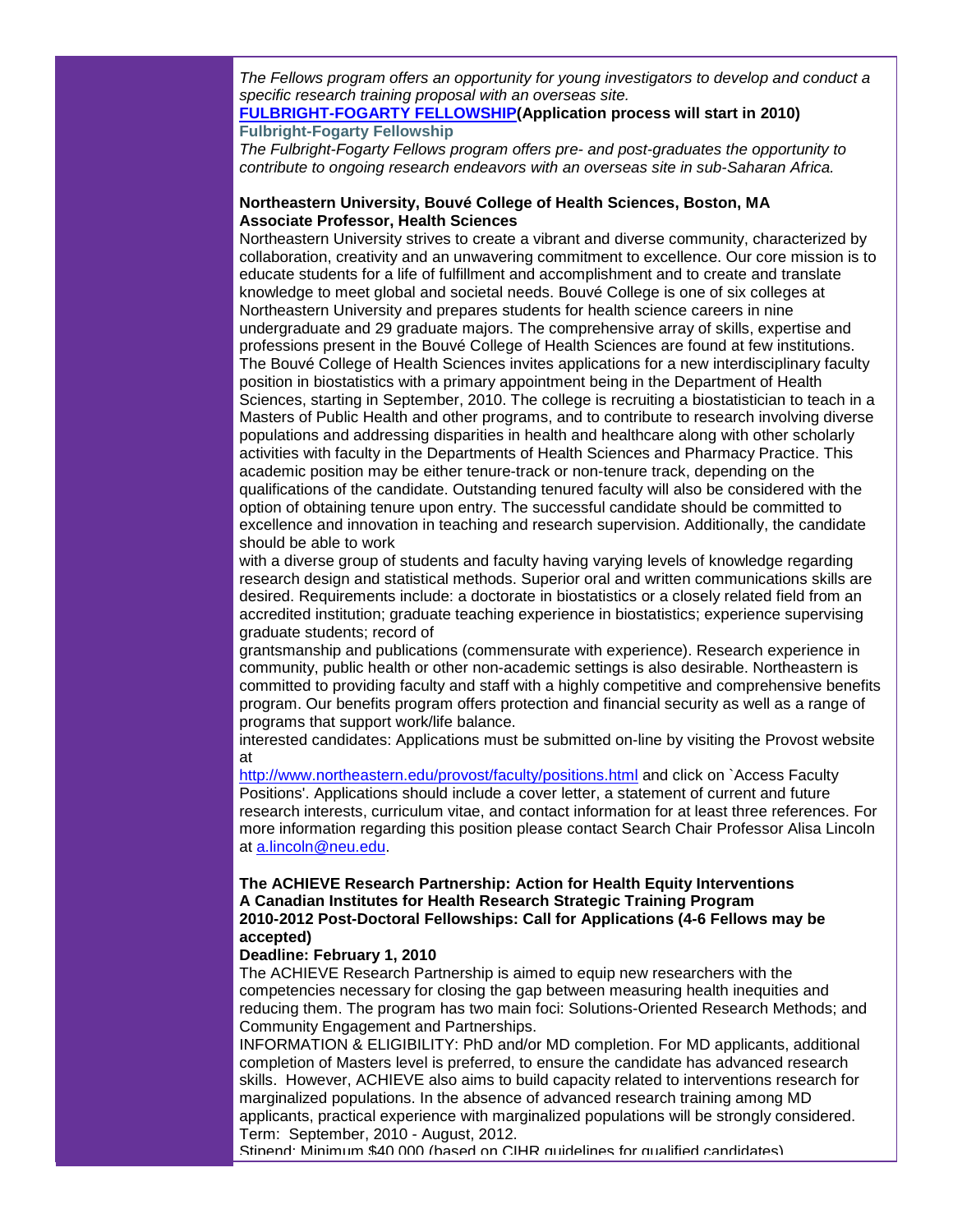Based at Centre for Research on Inner City Health (Li Ka Shing Knowledge Institute, St. Michael's Hospital), and Agency Partner Locations. Fellows are required to complete all training program components within the two years. The Training Program must be notified of all other awards that are held or obtained during the fellowship period. Top-ups will be allowed up to the maximum stipulated by CIHR.

IMPORTANT DATES:

Deadline to apply: February 1, 2010

Decision announcements: April, 2010

For More Information About the Program & How to Apply Go To Our Website: [www.crich.ca](http://rs6.net/tn.jsp?et=1102939693473&s=1&e=001B8WMXQG3H7WtZxWFPNiKbvfN-24SZ12T6MbLBwCiwnVD4jRoP9I2ubRUNjWoyjiDUsFRR-W_fbxuMQDMqrEhFxQhTa26w1-lF6GoUoRCBuI=) (Please check the site regularly for updates).

The ACHIEVE Research Partnership: Action for Health Equity Interventions, A Canadian Institutes for Health Research Strategic Training Program - BRIEF OVERVIEW: ACHIEVE is designed to equip new researchers with competencies that are typically unavailable through traditional graduate training, yet are necessary for closing the gap between measuring urban health inequities and reducing them. We have two primary foci:

1. Interventions Research Methods: Often, population health research focuses on measuring the extent of health disparities, rather than generating and testing effective interventions. This program will emphasize the need for interventions research aimed to illuminate solutions to complex problems and facilitate sustainability;

2. Community Engagement & Partnership: ACHIEVE will prepare researchers for careers both within and outside the academy. The program will prioritize experiences to work effectively with, and to be relevant to inner city health service providers, policy-makers, and advocates.

Note: Fellows will work closely with a mentor who will provide guidance for the duration of the program.

Agency Partnerships: The hallmark of ACHIEVE is engaged partnership building among Fellows and community agencies, health care providers, policy-makers, and advocacy organizations in order to advance the use of research evidence. Agency Partners' involvement will expose Fellows directly to real pressures facing inner city programs and policy-making environments and will support Fellows in developing approaches for conducting research and supporting the utilization of research findings that are responsive to the practical conditions of inner city health work.

Required Curricular Elements:

- 1. Mentorship in Inner City Health Research
- 2. Emerging Methods Modules
- 3. Collaborative Team Research Project for Inner City Health
- 4. Bi-weekly ACHIEVE Seminar

5. St. Michael's Hospital Research Community Participation Approach:

We are motivated by the CIHR's goal to produce the next generation of "creative agents for change," and by the Institute of Population and Public Health's call for interventions research, defined as "*the use of scientific methods to produce knowledge about policy and program interventions that operate within or outside of the health sector and have the potential to impact health at the population level.*"

## **The University of Texas, M.D. Anderson Cancer Center Postdoctoral Fellows**

The University of Texas M.D. Anderson Cancer Center is accepting applications for a Postdoctoral Fellowships in Disparities and Addiction Research (2- year appointment). The fellow will have the opportunity to participate in several NIH- and CDC-funded smoking and alcohol intervention, mechanism, health communication, and dissemination and implementation studies. Treatment approaches include

using motivational enhancement therapies, mindfulness meditation, and cognitive behavioral approaches. Assessment approaches include ecological momentary assessments and implicit cognition. Health communication studies emphasize risk perception. Special populations of interest include Latinos, African Americans, low socioeconomic status individuals, pregnant/postpartum women, and women in general.

The program is designed to prepare Fellows for independent academic research careers. Fellows will have numerous publication and grant-writing opportunities, and will share in authorship and investigator status in a manner commensurate with their effort and responsibilities. Fellows will serve on project teams, implement research protocols, and oversee quality control and data management procedures. For interested candidates, there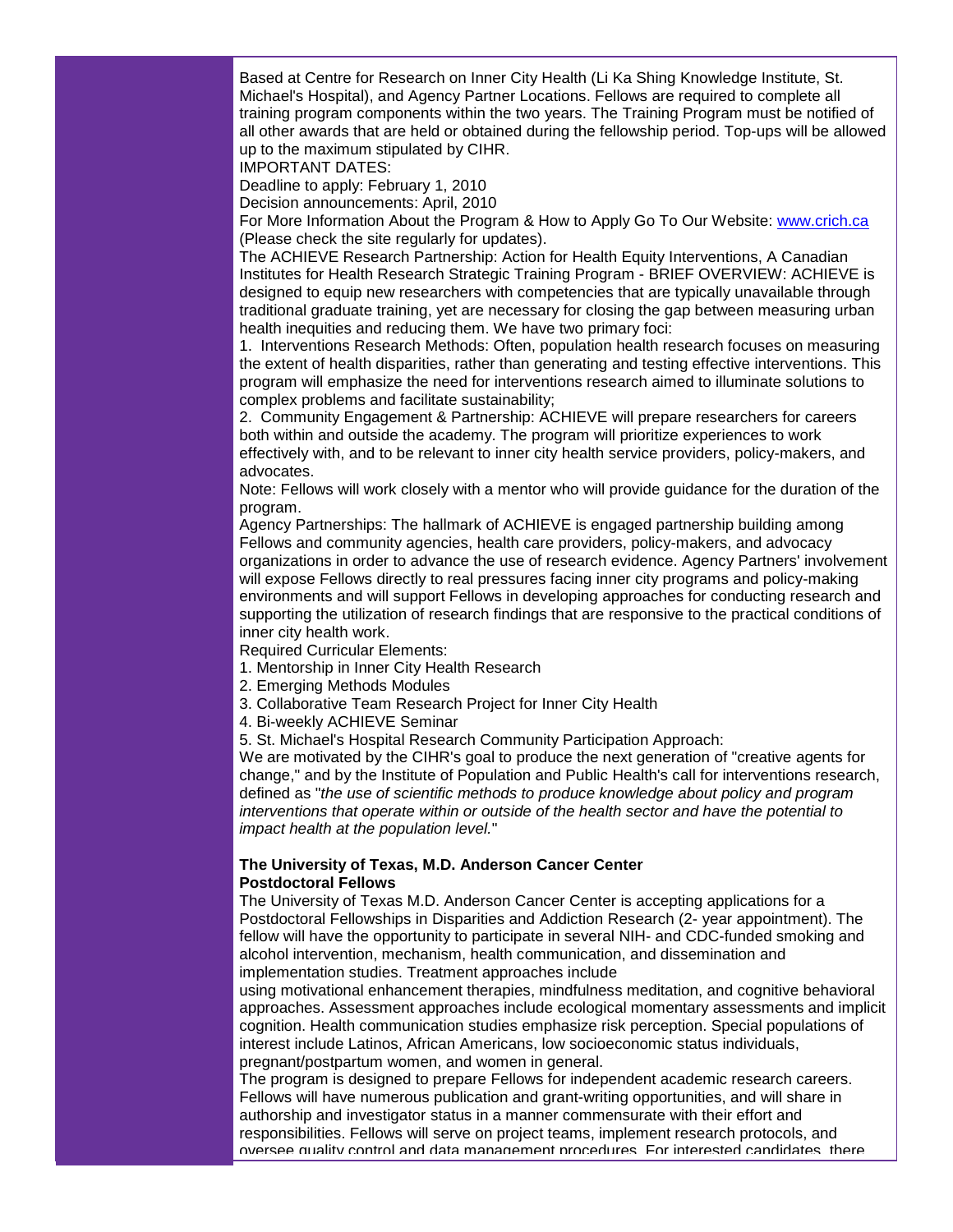are opportunities to develop quantitative and statistical expertise. Fellows may also develop collaborative projects that can be used to further their own research interests. Salary is extremely competitive with excellent fringe benefits. QUALIFICATIONS include a doctoral degree or ABD in psychology, public health, communications, or other relevant social science. Experience with diverse populations, addiction, health disparities, communications, or quantitative methods is preferred, but not required. For psychologists seeking licensure, opportunities exist for obtaining postdoctoral hours and supervision. The Department of Health Disparities Research provides unusually rich opportunities for behavioral research. An exceptional infrastructure and multidisciplinary opportunities in clinical and community settings are readily available. The M. D. Anderson Cancer Center is located within the Texas Medical Center, the largest medical center in the world. Houston is the fourth-largest city in the United States, with dynamic cultural and recreational resources and an affordable cost of living. Postdoctoral

fellows will be mentored by David W. Wetter, Ph.D. or Jennifer Irvin Vidrine, Ph.D., depending on research interests. Opportunities for co-mentoring by both Drs. Wetter and Vidrine also exist. Applications

will be reviewed as they are received. Application procedures: Email cover letter, curriculum vita, and the names and contact information for at least three professional/academic references to [dwetter@mdanderson.org.](mailto:dwetter@mdanderson.org)

## **University of George, College of Public Health, Department of Health Promotion and Behavior**

#### **Instructor, Health Promotion Deadline: March 15, 2010**

The Department of Health Promotion and Behavior in the College of Public Health at The University of Georgia invites applications for a non-tenure track Instructor. The appointment is an academic year appointment with an opportunity to supplement salary during the summer. Duties include teaching, advising undergraduates and contributing to our undergraduate program. Minimum qualifications include: doctorate in health promotion/education, public health or related area; experience in teaching and working with students; and a commitment to cultural diversity. The successful candidate will teach core courses in the undergraduate program and advise undergraduate majors. Review of applications will begin March 15, 2010. To assure full consideration, applications must be received by March 15, 2010. The position is available August, 2010. Send a letter of application indicating your teaching experience and interests; a vita; and a list of three references, (name, mailing address, e-mail address, and phone number) to: Chair, Instructor Search Committee, Department of Health Promotion and Behavior, College of Public Health, 308 Ramsey Center, The University of Georgia, Athens, GA 30602-6522. For more information visit: [http://www.publichealth.uga.edu/hpb.](http://rs6.net/tn.jsp?et=1102939693473&s=1&e=001B8WMXQG3H7VVwHlE-UiuQPJM_I4H7dHOi7s3t-A9DctpOIAnPbRhTG8DA66W3N3amH5B3r_SgYvaiD2NzGfWmy4y_gvp0mlgIVaC4evu1Xf7OFpgzCmY_pxZI4AoupVv)

# **University of Michigan, The Center for the Study of Black Youth in Context Postdoctoral Fellowship**

## **Deadline: February 1, 2010**

The Center for the Study of Black Youth in Context (CSBYC) in the School of Education at the University of Michigan announces the establishment of a two-year postdoctoral research fellowship studying the psychological, social, and academic development of African American adolescents. The center supports inter-disciplinary research on the development of Black youth with core scholars from Education and Psychology, and with affiliated faculty from Sociology, Anthropology, Public Health, and Social Work. The post-doctoral fellowship offers recipients an opportunity to work with senior scholars on a longitudinal study of community, school, familial, and individual sources of risk and resilience for African American children and adolescents. Currently, CSBYC is looking for a postdoctoral fellow for September 1, 2010. The fellowships are two-year research positions. Applicants must have completed a PhD in a relevant field of study prior to August 15, 2010. Successful applicants must have experience and interest in research related to African American child development (e.g., emotional wellbeing, academic performance, self-concept). Strong methodological and analytic skills in qualitative, quantitative, and/or mixed method approaches are essential. The fellowship pays \$45,000 per year in stipend plus benefits. There is also a \$5,000 travel/research allowance per year. Applications should include a vita, examples of written work, three letters of recommendation (can be emailed/mailed directly from reference), and a two-page statement of the applicant's research experience and research interests. Materials should be sent either via email [\(csbyc-postdoc@umich.edu\)](mailto:csbyc-postdoc@umich.edu) or US mail. All application material must be received by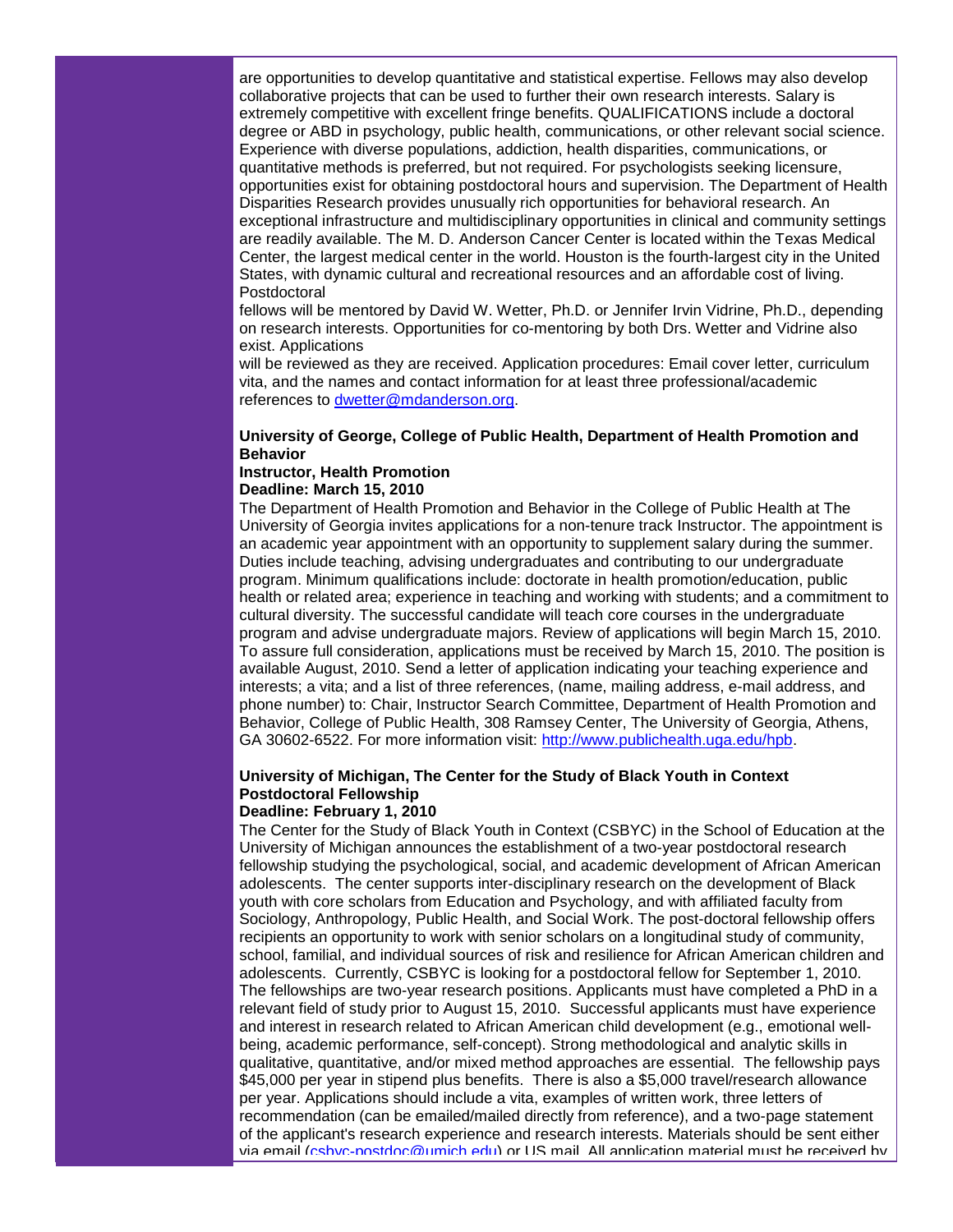February 1, 2010. Inquires and applications should be directed to: Postdoctoral Fellowship Center for the Study of Black Youth in Context School of Education University of Michigan 619 East University Ave, Room 1323 Ann Arbor, MI 48109 734-647-2454 [csbyc-postdoc@umich.edu](mailto:csbyc-postdoc@umich.edu)

## **University of Michigan School of Public Health Tenure-Track Faculty Position in Public Health Policy**

The Department of Health Management and Policy at the University of Michigan School of Public Health is seeking an assistant professor (tenure track) of public health policy. Minimum requirements include

an earned doctorate in public policy, public affairs, health policy, health services research, political science, economics, sociology, or other relevant field, and a track record in public health policy research and teaching. The ideal person for the position has strong research skills and evidence of a research agenda that focuses on the policy aspects of important public health issues, such as the social determinants of health and health disparities, substance abuse, obesity prevention and control, publicly-funded health insurance programs, or emergency preparedness. Teaching responsibilities could include an introductory course in public health policy and/or courses in policy analysis methods. Applicants with research and teaching interests in global health are particularly welcome. Application Process: Applications should include a cover letter, curriculum vitae, a statement of research and teaching interests, two reprints/examples of scholarship, and the names/contact information for three references. All application materials should be e-mailed to Barbara Klumpp at [baklumpp@umich.edu.](mailto:baklumpp@umich.edu) Please include "Public Health Policy" in your subject line. For more information, please contact Paula Lantz, PhD, Professor and Chair, Department of Health Management and Policy, telephone: 734-763-9902; E-mail: [plantz@umich.edu.](mailto:plantz@umich.edu) The Department of Health Management and Policy has been ranked the number one program in health administration by US News and World Report since 1993. The Department offers MHSA, MPH, MS and PhD degrees. Our multidisciplinary faculty engages in cutting-edge research regarding health care and public health policy, and the organization, financing, delivery and quality of health care and public health services. Application review will begin on January 8, 2010 and continue until the position is filled. The University of Michigan is a non-discriminatory Affirmative Action Employer. Women, minorities, individuals with disabilities, and veterans are encouraged to apply. The University of Michigan is responsive to the needs of dual career couples. Informational URL: [http://www.sph.umich.edu/hmp/.](http://rs6.net/tn.jsp?et=1102939693473&s=1&e=001B8WMXQG3H7XLaQ8TM5aFmFSzVAwP8VOfTcRm_n9qB-iC3Pbts1MvZ40aLCpjWwNmjcAe9aJ4_YaJNxnArIaLDnmgfMyTfILZet6hHfQswyLhyaN5kkePbA==)

## **University of New Mexico Medical Sociology**

The Department of Sociology in partnership with the Robert Wood Johnson Foundation (RWJF) Center for Health Policy at the University of New Mexico (UNM) invites applications for an open rank (Assistant, Associate or Full Professor) faculty appointment in Medical Sociology beginning Fall 2010. The Department of Sociology at UNM offers a comprehensive program of undergraduate and graduate studies that focus on themes in criminology, comparative sociology, Latin American society, race/ethnic relations, family, social policy, medical sociology, health policy, and human services. Faculty members and students conduct research on major sociological issues of global, national, and regional significance. The Department provides expertise and community service through applied projects, public lectures, and consultation. By addressing issues of importance to diverse populations, faculty and students in the Department devote special attention to the Southwestern region and the unique conditions of New Mexico. The Department accomplishes its mission partly through affiliation with the Institute of Social Research, the Latin American and Iberian Institute, and the Center on Alcoholism, Substance Abuse and Addictions. The RWJF Center for Health Policy aims to increase the number of Hispanic and Native American PhD graduates in the social sciences with expertise in heath policy. According to the Center's mission, these graduates will participate as leaders in achieving progressive changes in US health policies at the national level. In January 2007 RWJF awarded initial and renewable funding of \$18.5 million for the first five years. The Center will serve as a national resource for minority health policy research and will provide a voice for Hispanics, Native Americans, and other underrepresented groups in health policy discussions. In its educational and research goals,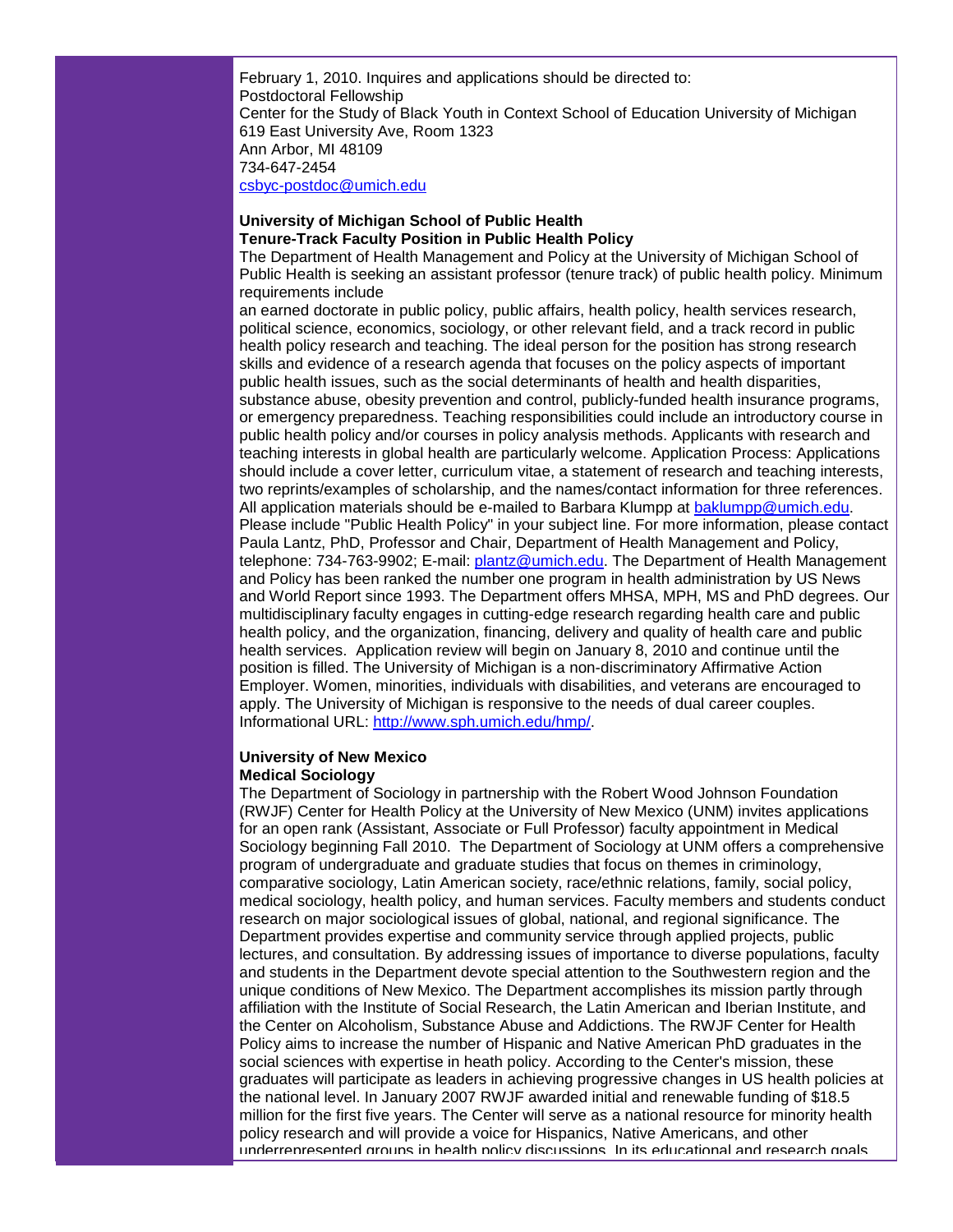the Center fosters collaboration among the social science departments in the College of Arts and Sciences (Economics, Political Science, and Sociology) and the Health Sciences Center (Medicine, Nursing, Pharmacy, and Public Health). Minimum qualifications are a doctoral degree in sociology, demography, social epidemiology, public health, or a closely related field. The successful candidate will be a scholar chosen on the basis of strength and breadth of performance, according to the following selection criteria:

1) active research agenda and publication history congruent with the missions of the Department of Sociology [\(http://www.unm.edu/~socdept<http://www.unm.edu/%7Esocdept\)](http://rs6.net/tn.jsp?et=1102939693473&s=1&e=001B8WMXQG3H7VPc3C2gmEKlqNNNWs_mKArW9TXrXKsHom0SONvOQpHM8o8fCc9FBUlqxbtpLPjC0Jy7Vz1ZEc2az2xHs8Y2GES0C5lzRCVsqxv9W880T6-RxxiZxtv8Nsi6zy092defxfLfuT4SNdRwcSe_xx_2eSi48ZGNbe8F-8=) and the RWJ Center [\(http://rwjf.unm.edu\)](http://rs6.net/tn.jsp?et=1102939693473&s=1&e=001B8WMXQG3H7XiOL8Rp1WdpKH-WDC8cy_rEE4lzYmGs0hPn9DivKwrU1ugoqHnfD3Dg7AqbvTZjidf5SVgCcQB6BqTSgPLB7K1V4biBTsPsEI=);

2) academic preparation and ability to teach graduate and undergraduate courses in sociology and any of the following areas of specialization: medical sociology, demography, epidemiology, public health, and health policy; and

3) ability to supervise graduate students, in studies leading to the doctoral degree in sociology, with a focus on health policy.

Preference will be given to candidates with a strong background in interdisciplinary and community-oriented research in medical sociology, public health, and/or health policy pertinent to Hispanic/Latino or Native American populations. For best consideration, all application materials should be received by January 4, 2010, but applications will be accepted until the position is filled. A complete application should include:

1. cover letter of application describing the applicant's qualifications and objectives. You must also address the three minimum requirements.

 1) active research agenda and publication history congruent with the missions of the Department of Sociology [\(http://www.unm.edu/~socdept\)](http://rs6.net/tn.jsp?et=1102939693473&s=1&e=001B8WMXQG3H7UNtj10rL_HF4pRDEBDTcpoxEs2c9rMMdVyuYRmGXyqjNrd4_zSArjrKies-eu6Tv_EOm9jIXiyesKw9lE11YiLo5jLdi4bcZqhURfzDqO_-g==) and the RWJ Center [\(http://rwjf.unm.edu\)](http://rs6.net/tn.jsp?et=1102939693473&s=1&e=001B8WMXQG3H7XiOL8Rp1WdpKH-WDC8cy_rEE4lzYmGs0hPn9DivKwrU1ugoqHnfD3Dg7AqbvTZjidf5SVgCcQB6BqTSgPLB7K1V4biBTsPsEI=);

 2) academic preparation and ability to teach graduate and undergraduate courses in sociology and any of the following areas of specialization: medical sociology, demography, epidemiology, public health, and health policy; and

 3) ability to supervise graduate students, in studies leading to the doctoral degree in sociology, with a focus on health policy.

2. a curriculum vitae

3. at least two pertinent journal articles or chapters, published or in press 4. at least three letters of recommendations (signed and on letterhead, sent via email in PDF format - refer to instructions in UNMJobs).

How to Apply: Applications for all faculty positions are submitted through UNMJobs, the University of New Mexico's on-line application form ( [http://www.unm.edu/jobs/\)](http://rs6.net/tn.jsp?et=1102939693473&s=1&e=001B8WMXQG3H7VOYgRKsteaWlhsrd8bq6fsf7mdvXnGlz4kLuk_TzZqBRfiaEOmV5Jp_YBa8dPOLw3RcBgTvS-uq5NHxoOd6jsCTII3iAF4X22N4lrE5wp0pQ==). New Applicants:

· To search positions, click on the type of position above or click the Search Postings link at the left.

· To create your login and on-line application form, click the Create Application link at the left. Returning Applicants: Click Login at the left and enter your user name and password. This will enable you to:

· Edit your existing application.

Review the status of positions to which you have applied.

· Apply to new jobs without re-entering your application information.

If you have any questions regarding this position contact:

Roberto A. Ibarra, Chair

Medical Sociology Search Committee

Department of Sociology

University of New Mexico

Phone: 505.277.2501

E-mail: [raibarra@unm.edu.](mailto:raibarra@unm.edu)

**[back to top](#page-0-2)**

# <span id="page-15-0"></span>**CALL FOR SUBMISSIONS**

## **Call for Nominations - Community-Campus Partnerships for Health Deadline: February 1, 2010**

The Community-Campus Partnerships for Health (CCPH) Annual Award recognizes exemplary partnerships between communities and higher educational institutions that are striving to achieve the systems and policy changes needed to overcome the root causes of health, social and economic inequalities. The award highlights the power and potential of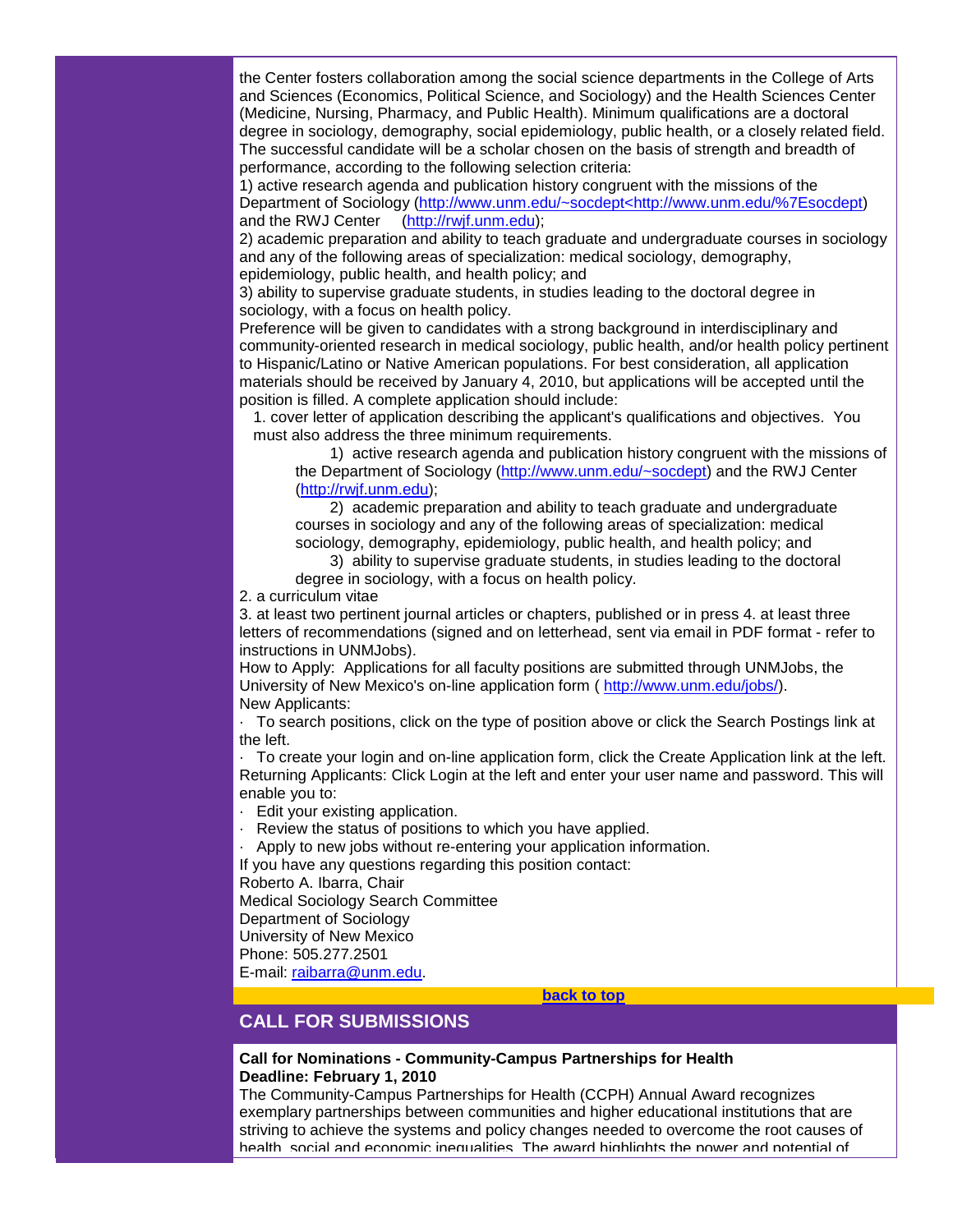community-campus partnerships as a

strategy for social justice. The 2010 award will be announced and recognized during a ceremony at CCPH's next conference, May 12-15, 2010 in Portland, Oregon. Partnerships nominate themselves and need not be members of CCPH. Partnerships that have applied in the past but did not receive the award or honorable mentions may re-submit. We welcome nominations from any country or nation. Past awardees and honorable mentions have come from Canada, Peru, South Africa and the United States.

For the nomination guidelines, visit

[http://depts.washington.edu/ccph/pdf\\_files/Award10guidelinesf.pdf](http://rs6.net/tn.jsp?et=1102939693473&s=1&e=001B8WMXQG3H7WOPhKi8YA_-L-sAdD6Np9w_4dI0U70iShTbtWk4ELJip5NSsnq4X5qNvk5hLf4p6UN8fKa3MWeqMCPP3duhKopnF3NgiVQHLV2ivuPLPscU4zTOEXCDuCNO6JFHaj6Q0v25xW2n1CKWVmZclTMUIr8I6mrX232MuE=)

For information on past awardees, answers to frequently asked questions and other resources, visit [http://depts.washington.edu/ccph/awards.html](http://rs6.net/tn.jsp?et=1102939693473&s=1&e=001B8WMXQG3H7XfEZkRA9_C2urJgRZDjKXh2X3fTfSLW4rryiSsxRbFw-yQjzcR8xAQBbgiBf8p3FZqs8CoCNijfa9j9ul73x3WqdG13WknnwdVEzFAxVkEx16LtM4gl81Yfp4zu-NDUXs=)

For information on the CCPH conference, visit

[http://depts.washington.edu/ccph/conf10-overview.html](http://rs6.net/tn.jsp?et=1102939693473&s=1&e=001B8WMXQG3H7VG9JctEgQ8t9zSZieWlsGGzvzl67Bts8EYiFXYBnFME0b5OOAki2ghkR7uX6KQgg2oWah1d0ZAKpBrFwcXZV9PK0FOkz1UOu8cK8aEGAXSBLnLBPo_vOxyKaWup1eRnrtXXufk31LUyw==)

Questions? Email [award06@u.washington.edu](mailto:award06@u.washington.edu)**Call for Abstracts - Society for** 

**Epidemiologic Research (SER) Annual Meeting**

**Race and Class Inequalities in Health**

**Seattle, WA**

**June 23-26, 2010**

**Deadline: February 1, 2010, 11:59 p.m. EST**

We are looking for conceptual and data-based papers for presentation at the annual Society for Epidemiologic Research (SER) meeting in 2010. There will be a contributed paper session on Race and Class Inequalities in Health and we encourage those of you working in this area to submit abstracts of

your work. Meeting dates June 23-26, 2010 in Seattle, WA. Accepted abstracts will be distributed at the June meeting and will also be published in a Supplement issue of the American Journal of Epidemiology.

Abstracts must be submitted online at the following web address: [http://epiresearch.org/](http://rs6.net/tn.jsp?et=1102939693473&s=1&e=001B8WMXQG3H7WE2LD1eFm4XFsBcHvbXAHf4g0xIxHDrvZd6loQdh0e9LqfInIAQRhCP3nmswOuYkTBZ65sIaaKU0wc6pkzg3Ol4PFnuhWei5I=) [click on Annual meeting - abstract submission form is now available]. Submissions will be accepted until February 1, 2010, 11:59 p.m. EST. For inquiries about this specific session on Race and Class Inequalities in Health, contact Irene Yen [\(irene.yen@ucsf.edu\)](mailto:irene.yen@ucsf.edu) or Pat O'Campo [\(pat.ocampo@utoronto.ca\)](mailto:pat.ocampo@utoronto.ca). For information about the conference, please visit the SER website [www.epiresearch.org.](http://rs6.net/tn.jsp?et=1102939693473&s=1&e=001B8WMXQG3H7U7OKDrwZRqO3JGCc5torx6xsWEVqPItrd7hx050mA6ZBC-JMoHrH7ROHBw0Nd6AvIdxOAug6pbx_O5b32oU8RO4tEMqFVs_ETknZFd0gO6rQ==)

## **Call for Abstracts - American Public Health Association, 138th Annual Meeting "Social Justice: Public Health Imperative"**

## **The Spirit of 1848 Caucus: A Network Linking Politics, Passion, and Public Health Denver, CO**

## **November 6-10, 2010**

## **Deadline: February 3, 2010**

Advancing social justice & public health - and countering co-optation: Spirit of 1848 sessions at APHA 2010. The theme of the APHA 2010 138th annual meeting ("Social Justice: Public Health Imperative") is central to the mission of the Spirit of 1848 - and we believe it imperative that there be a sharp, critical focus on what it means to link issues of social justice and public health. The Spirit of 1848 sessions for 2010 will therefore each emphasize the importance of critical approaches to work on "social justice and public health," noting that as we begin to see the "mainstreaming" of work regarding the "social determinants of health," we are also seeing a dilution of the politics involved. A core concern pertains to how, with "mainstreaming," comes the possibility, if not likelihood, of cooptation. Thus, although it certainly is better to start to have work on the "social determinants of health" move into the mainstream (and potentially encounter backlash) rather than be ignored, we need to think critically about the impact of "mainstreaming" on the ideas, work, and efforts to rectify health inequities. Accordingly, every Spirit of 1848 session will accordingly critically engage with mainstreaming & the state of the field, recognizing both positive aspects and potential problems due to cooptation. As usual, we are organizing 4 oral sessions and 1 poster session, together addressing the 3 themes of our caucus, which concern the inextricable links between social justice and public health, as manifested in: the politics of public health data, social history of public health, and progressive pedagogy. To learn more about the Spirit of 1848 Caucus and sessions we have organized at past APHA meetings, please see our mission statement below and please also visit our website at: [http://www.spiritof1848.org.](http://rs6.net/tn.jsp?et=1102939693473&s=1&e=001B8WMXQG3H7WUghoRatHSv8UBOFvJCLq_tktDQbd3rZFAfy1e8N6RIqUoUVJswipQGl9p0KvSJufUV3NMG8WELpAwkaMbmycO_cY3JN_DONmxWbukSziX3w==)

1) POLITICS OF PUBLIC HEALTH DATA SESSION -- APHA 2010

For this session, titled, "Politics of public health data: the "mainstreaming" of social justice in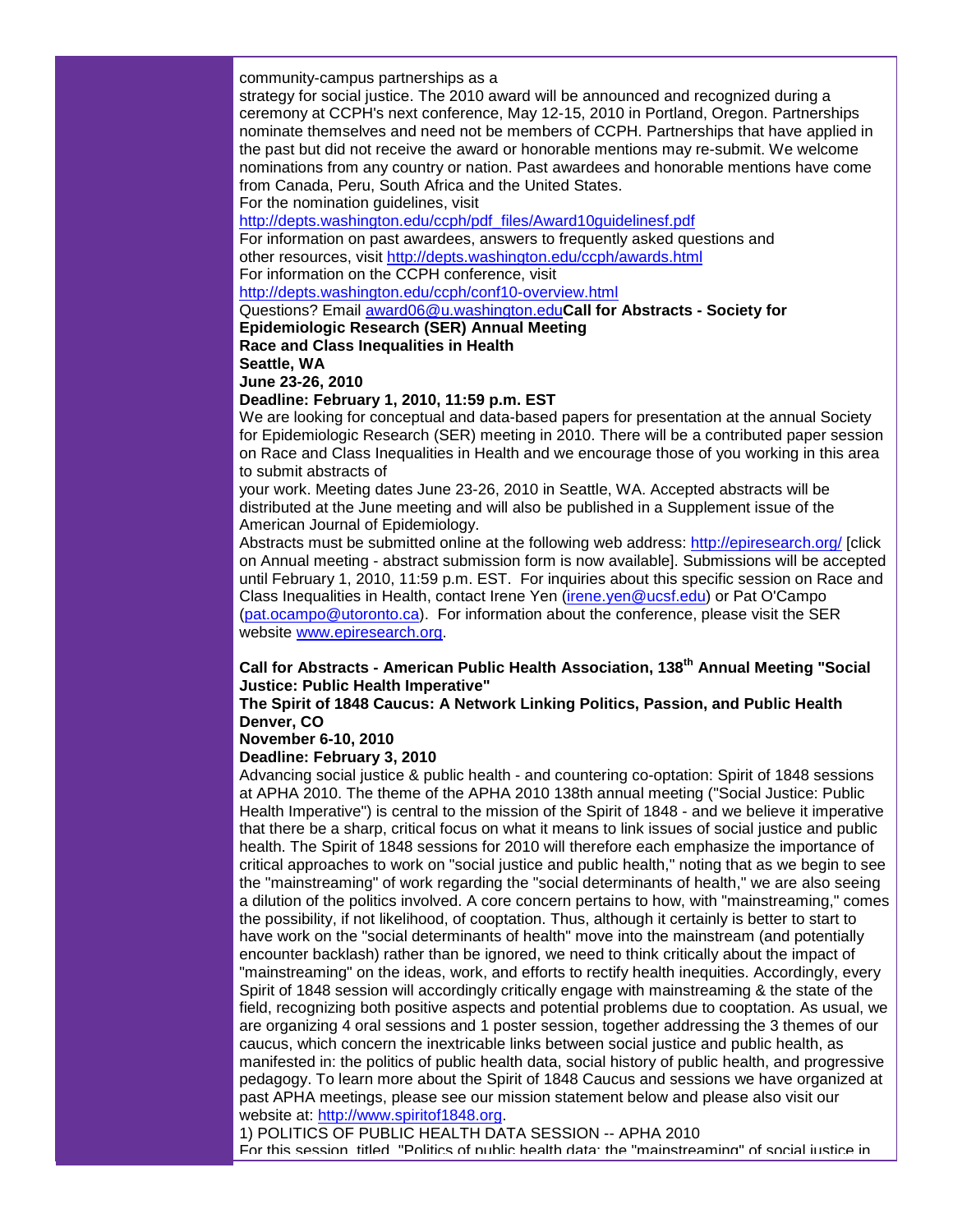data systems and monitoring health inequities -- possibilities and problems," we will accept only \*solicited abstracts\* that critically examine issues of social justice and public health in relation to public health data systems and monitoring of health inequities, including both resistance to and cooptation by efforts to minimize the political issues at stake. It will be organized by Spirit of 1848 Coordinating Committee members Catherine Cubbin (email: [ccubbin@austin.utexas.edu\)](mailto:ccubbin@austin.utexas.edu), Vanessa Watts (email: [vanessa.watts@montana.edu\)](mailto:vanessa.watts@montana.edu), and Nancy Krieger (email: [nkrieger@hsph.harvard.edu\)](mailto:nkrieger@hsph.harvard.edu). No unsolicited abstracts will be considered for this session. This session will take place at the 138th annual meeting of the American Public Health Association, in Denver, CO, on Monday, November 8, 2010, in the 2:30 to 4:00 pm APHA time slot.

2) SOCIAL HISTORY OF PUBLIC HEALTH SESSION -- APHA 2010 For this session, titled "The Long Struggle: Building Social Justice and Public Health -- and challenging co-optation -- from 19th Century Social Medicine to 20th Century Progressivism and Civil Rights," we will accept only \*solicited abstracts\* that critically examine, from a historical perspective, issues of social justice and public health. As an official discourse of social justice is increasingly adopted by a diversity of national and international organizations, it is important to scrutinize what social justice means as a public health goal and identifying efforts that minimize its political dimension. By focusing on victories, defeats, and backlash, as well as on strategies of cooptation and resistance, the panelists in this session will present a diversity of historical examples that illuminates the current practice of advocating social justice in public health. The historical examples to be presented may include the role of single individuals or organized group efforts in various settings, from regional initiatives to national and international struggles and activism. The session will be organized by Spirit of 1848 Coordinating Committee members Anne-Emanuelle Birn (email: [aebirn@utoronto.ca\)](mailto:aebirn@utoronto.ca), and Luis Avilés (email: [laviles@upm.edu\)](mailto:laviles@upm.edu). No unsolicited abstracts will be considered for this session. This session will take place at the 138th annual meeting of the American Public Health Association, in Denver, CO, on Monday, November 8, 2010 in the 4:30 to 6:00 pm APHA time slot.

## 5) STUDENT POSTER SESSION -- 2010

For APHA 2010, our student poster session will focus on: "Social Justice & Public Health: Student Posters." We are having an \*open call for abstracts\* from students .of public health and health-related programs that highlight the intersection between social justice and public health from a historical, epidemiological, and/or methodological perspective. We welcome abstracts on topics ranging from public health research to public health practice to studentinitiated courses on connections between social justice & public health. The work presented can be global, country-specific, or local.

-- We encourage students at ALL levels of training in their work on public health to submit abstracts, whether undergraduates, master students, MPH students, or doctoral students; submissions will be judged in accordance to expectations appropriate for each level of training. Postdoctoral fellows are NOT eligible to submit posters.

-- Abstracts should focus on furthering understanding and action to address the ways that social inequality harms, and social equity improves, the public's health. Examples of social inequality include inequitable social divisions within societies based on social class, race/ethnicity, and gender, as well as inequitable relations between nations and geographical regions. Given the theme of the APHA conference - on "Social Justice: Public Health Imperative" -- we especially welcome abstracts that critically address the impacts of the mainstreaming of work on the social determinants of health.

This session will take place at the 138th annual meeting of the American Public Health Association, in Denver, CO on Tuesday, November 9, 2010 in the 12:30 pm to 1:30 pm APHA time slot. Reminder: for this session we are issuing an \*open call for abstracts\*: all posters for this session will be selected from abstracts submitted in response this "call for abstracts." For any questions about this session, please contact Spirit of 1848 Coordinating Committee members Rebekka Lee [\(rlee@hsph.harvard.edu\)](mailto:rlee@hsph.harvard.edu) or Jennifer Garcia [\(jennifergarcia@ucla.edu\)](mailto:jennifergarcia@ucla.edu).

## **Call for Abstracts 138th APHA Annual Meeting (November 6-10, 2010) Community-based Public Health Caucus Deadline: February 4, 2010**

The Community-Based Public Health Caucus invites abstracts related to the science and practice of community-based public health for the 138th American Public Health Association Annual Meeting and Exposition to be held from November 6-10, 2010 in Denver, Colorado.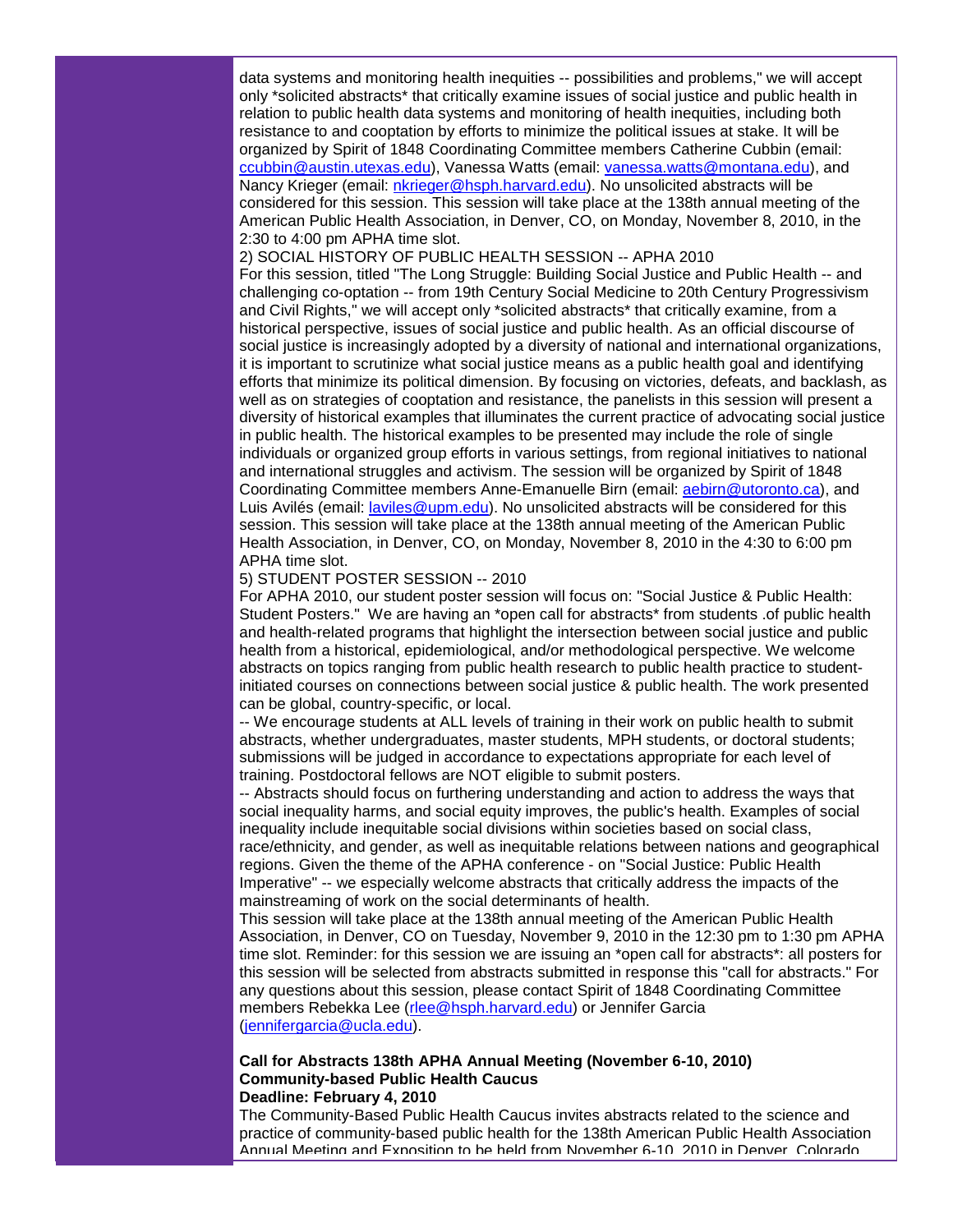The theme of the 2010 meeting is "Social Justice: Public Health Imperative," and we have particular interest in abstracts and proposals that reflect this theme. For more information and to submit abstracts: [http://apha.confex.com/apha/138am/cbph.htm.](http://rs6.net/tn.jsp?et=1102939693473&s=1&e=001B8WMXQG3H7Vf117_ZfUK_UOgiImKETTO43mv6HfVkybAQtL3MxsK9DWUTP8pi7VG_JjOJUODbNRo-e2B1UbcKLvmAn-57e8imxxUjaCdyOy7v6s2938eWHUXuQVOgdMSnaygSKVtHYA=)

## **Call for Public Comments - US Department of Health and Human Services, Office of Minority Health National Plan for Action Deadline: February 12, 2010**

#### **[http://www.minorityhealth.hhs.gov/npa/templates/browse.aspx?lvl=1&lvlID=31](http://rs6.net/tn.jsp?et=1102939693473&s=1&e=001B8WMXQG3H7UJebPTNnHxn6Ys_4rS7SkGsICpTd4MNZfHaHU7t4E0ATCfQIRS_gkq6inG5Js-wWPN279mGDBzF6Zrgi9tSXIu8DpTgtphbujRFXZd5WKcAjn20dMlYi6Xbg1HMjItwRpLQM33T5Pe8BQSPkeR9iRf4Q4o42-xiq4E6IiTNt7V2l1iq0oG3zCr)**

The National Plan for Action, which captures the status of health disparities in the United States and proposes 20 strategies for their elimination, is a collaborative effort of representatives from community, faith-based and non-profit organizations, academic institutions, foundations and Federal, State and local agencies. Initiated by the Office of Minority Health in the US Department of Health and Human Services, the National Plan for Action inspires us to move forward to implement the strategies and provides us a roadmap to make an impact in the elimination of health disparities. Comment forms are set up so that you may comment on individual chapters of the report or on the report overall. Comments will not be posted, but will be used for development of the final plan. Please read individual chapters and take some time to add your voice to the thousands of concerned voices from around the United States. The plan is available for your comment until February 12, 2010. [http://www.minorityhealth.hhs.gov/npa/templates/browse.aspx?lvl=1&lvlID=31](http://rs6.net/tn.jsp?et=1102939693473&s=1&e=001B8WMXQG3H7UJebPTNnHxn6Ys_4rS7SkGsICpTd4MNZfHaHU7t4E0ATCfQIRS_gkq6inG5Js-wWPN279mGDBzF6Zrgi9tSXIu8DpTgtphbujRFXZd5WKcAjn20dMlYi6Xbg1HMjItwRpLQM33T5Pe8BQSPkeR9iRf4Q4o42-xiq4E6IiTNt7V2l1iq0oG3zCr)

## **Call for Applications -- The National Mentoring and Training Program of the Center for Population Research in LGBT Health Deadline: February 15, 2010**

The Center is seeking applications from doctoral and advanced masters' students interested in careers in LGBT health research. The program connects students with expert faculty mentors from the national network of faculty of the Center. Mentors are closely matched to students' research interests and will assist students who are developing or working on a research project in the study of LGBT health or same-sex families/households. An ideal candidate will have an interest in working with a mentor to better incorporate population health research methods and/or concerns in their projects.

Please visit [icpsr.umich.edu/FENWAY/training/](http://rs6.net/tn.jsp?et=1102939693473&s=1&e=001B8WMXQG3H7VI6MUzAAk2r7n5NsikL-ZnQRSHRrZGbgRXTFZnQmlt2jNmLQGLquTVwguMsXEy3O0x5oym_vFGa2-K_3YkIsFNWdIKdrOiOhBVIcL69Fwp2Zy9wBJIxoUsHJhrt-m91vQ=) to learn more and download a brochure and application. Contact Aimee Van Wagenen [\(mentoring@lgbtpopcenter.org\)](mailto:mentoring@lgbtpopcenter.org) for further information. Applications for pre-doctoral mentoring are accepted on a rolling basis until February 15, 2010.

# **Call for Abstracts - Journal of Public Health Management and Practice Teaching and Learning in the Community**

## **2011 Special Issue of the Journal of Public Health Management and Practice Deadline: February 19, 2010**

The Journal of Public Health Management and Practice (JPHMP), in collaboration with the ASPH/Pfizer Public Health Academy of Distinguished Teachers (Teaching Academy), will publish a theme issue in May 2011 on "Teaching and Learning in the Community." JPHMP [\(http://journals.lww.com/jphmp/pages/default.aspx\)](http://rs6.net/tn.jsp?et=1102939693473&s=1&e=001B8WMXQG3H7VhrgO7o-R-9SGnasdRlNepXA8DByW3uep1gxreeZANtsVZO6xbv0EZoWMu6rF-46tf2OGAimo0Xc-7Bn602oK8R8d991lMh9UyBBoMLJihXWVJjE7ZoXNxfPuSjQ1NE76oqZCcJMqI4A==) is a peer-reviewed bimonthly publication recognized as the nation's leading practice journal in population health. The Teaching Academy is a 40+-member strong body that seeks to elevate the excellence, visibility, scholarship and impact of learning and teaching in public health. Abstracts are sought on the following topics: community learning, service learning, experiential learning, multi-disciplinary education (among public health and other professions), and field experiences (communitybased participatory research, academic requirements, internships and fellowships, teaching health departments, etc.), for K-12, undergraduate, certificate, masters, and doctoral-level students as well as for an educated citizenry in public health. Submission of abstracts by students or student groups is encouraged. Abstracts (200-250 words maximum) are due February 19, 2010 and will be peer-reviewed by an independent, objective review committee. Send abstracts to John E. McElligott at [jmcelligott@asph.org.](mailto:jmcelligott@asph.org) Authors will be notified by March 12, 2010 as to whether or not a full manuscript is requested. Manuscripts will be due in May 2010. The notice to authors of reviewers' decisions/comments will be by August 1, 2010. Final revisions by authors will be due by Oct. 15, 2010. The issue is expected to be published in May 2011. The journal is also looking for peer reviewers. If you are interested, please contact John F. McFiligott at imcelligott@asph.org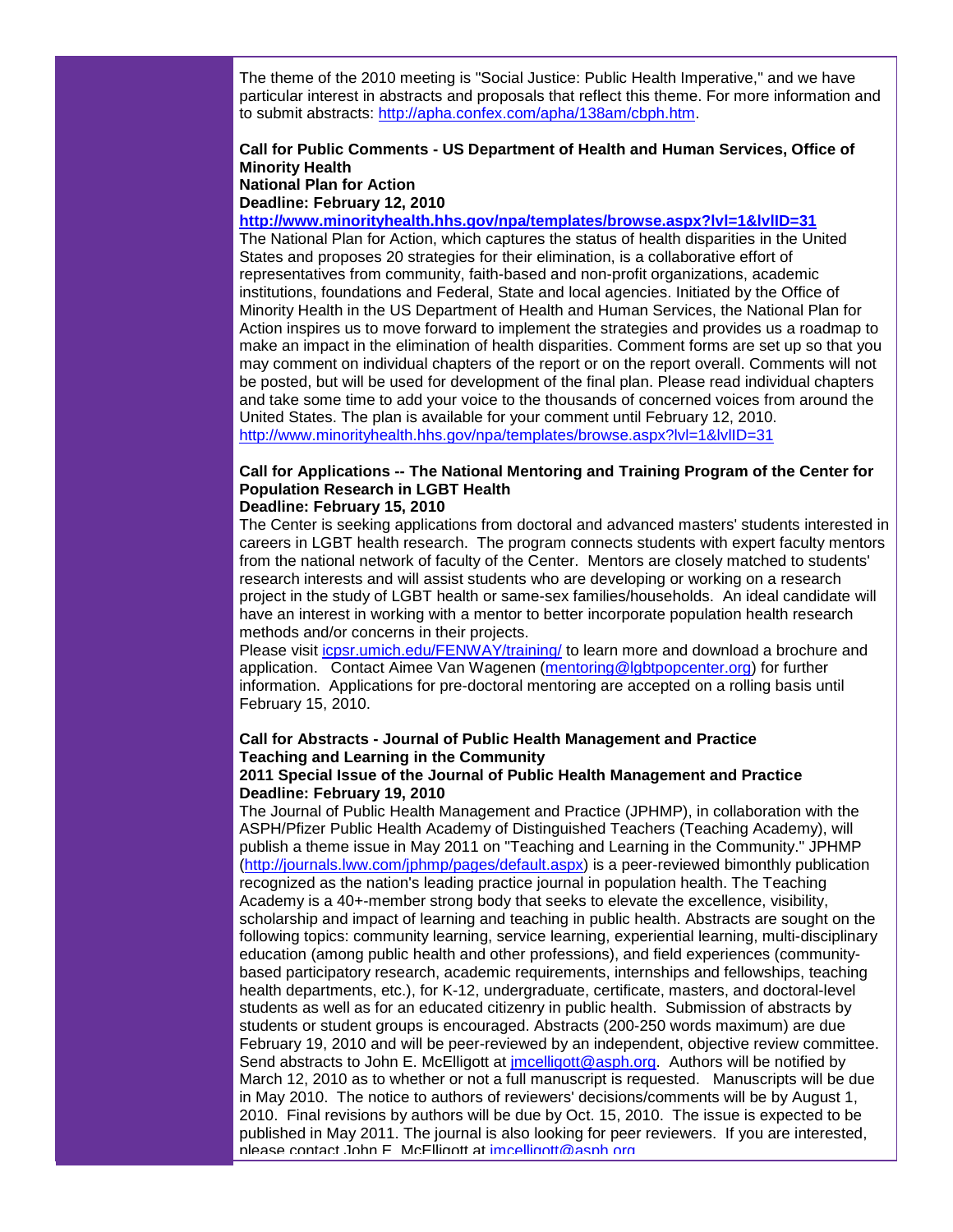**Call for Abstracts CAIP, Creative Arts in Interdisciplinary Practice Research Series Publisher: Detselig Temeron Press Editor, Cheryl McLean, Publisher IJCAIP International Journal of The Creative Arts in Interdisciplinary Practice Associate Editor, Robert Kelly Ph.D. Deadline: February 20, 2010**

## For the research text:

\*Creative Arts in Interdisciplinary Practice

\*Research for Change Across Cultures and Communities

Background: The CAIP, Creative Arts in Interdisciplinary Practice, research text series was launched with the inaugural text "Creative Arts in Interdisciplinary Practice, Inquiries for Hope and Change" published by Detselig Temeron Books, Editor Cheryl McLean, Publisher of The International Journal of The Creative Arts in Interdisciplinary Practice, IJCAIP, and Associate Editor Dr. Robert Kelly, Faculty of Fine Arts, University of Calgary, The inaugural text is scheduled for release in April 2010. [\(http://www.creativeartpractice.blogspot.com](http://rs6.net/tn.jsp?et=1102939693473&s=1&e=001B8WMXQG3H7WzyIQTaQO-JFa8fMyAvRcy_7lpLZiTJCKbCBWI_OPGTsWTATILUXXyM6VPOGcLcvs0SUR6ez__P2CHDx26-AkBhuVPwxWJ9SoqSPqhraktth2mCW44d2n9Ng1X5v_agy8=) ) The book "Creative Arts in Interdisciplinary Practice, Inquiries for Hope and Change" introduces the emerging field with illustrative examples, demonstrating the breadth and depth of the applications of the creative arts in research, action and interdisciplinary practice. About the book -- New Book in the CAIP series and Call for Abstracts: In the second research text in the series, "Creative Arts in Interdisciplinary Practice Research for Change Across Cultures and Communities" there will be a particular focus on arts and community based research that transforms and empowers individuals and communities. We are interested in arts and research within neighbourhoods and cities, across continents and beyond borders. Currently we are seeking illustrative and accessible research accounts of new work offering hope for change across cultures and communities locally and globally. These are a just a few of the themes and subjects areas of special interest:

a) arts research and community based research CBR/ arts and participatory methods b) arts in research and practice re-building or bridging communities in conflict (visual arts, dance, performance, narrative/poetry, installation etc.)

c) arts in research and interdisciplinary practice across cultures for global change

d) ethnographic/oral history field studies leading to arts for social justice, anti-oppression work, empowerment

e) arts in research for improved health and quality of life, examples poverty,

homelessness, environment, youth, crime, aging, urban studies

f) arts in research used in distinctive and innovative ways, transformative new methods and creative approaches to help investigate, explore, articulate and communicate research

findings while working actively within communities and beyond borders to foster change. Submissions for Creative Arts in Interdisciplinary Practice Research for Change Across Cultures and Communities -- Send an abstract (max. l pg.) as a Word attachment, with a short bio and a brief list of references to [CherylMcLean@ijcaip.com](mailto:CherylMcLean@ijcaip.com) with ?submission Research Across Cultures and Communities? in the subject line. Deadline: February 20, 2010. Selected candidates will be contacted with a request for full articles and additional information will be provided at that time. Due date for full articles will be e/o April 2010. Please be aware that we are seeking research related articles. Cheryl McLean, Editor, Publisher, IJCAIP. The International Journal of the Creative Arts in Interdisciplinary Practice website: [http://www.ijcaip.com.](http://rs6.net/tn.jsp?et=1102939693473&s=1&e=001B8WMXQG3H7X2KMG49KZLHI6vF_kbArZ5Lwk9mFSNIpTSZA3VHgdn9ms07BfQwZGaKdZvb8LwjSKFsz9BW4aNbDDox2rghu_pjn1IC6Kh_IU=)

## **Call for Papers - Public Health Reports Supplement on Data Systems and Social Determinants of Health Deadline: June 1, 2010**

Public Health Reports (PHR) is inviting papers for a Supplement on Social Determinants of Health and Data Systems. The Guest Editors for this Supplement are Drs. Kathleen McDavid Harrison and Hazel D. Dean. Dr. McDavid Harrison is Associate Director for Health Equity and Dr. Dean is Deputy Director, both with the United States Centers for Disease Control and Prevention, National Center for HIV/AIDS, Viral Hepatitis, STD, and TB Prevention. The Editors seek manuscripts that advance the scientific knowledge and public health research, practice, and policy on data systems related to addressing social determinants of health (SDH). Manuscripts may be analytic or descriptive in format and may propose models for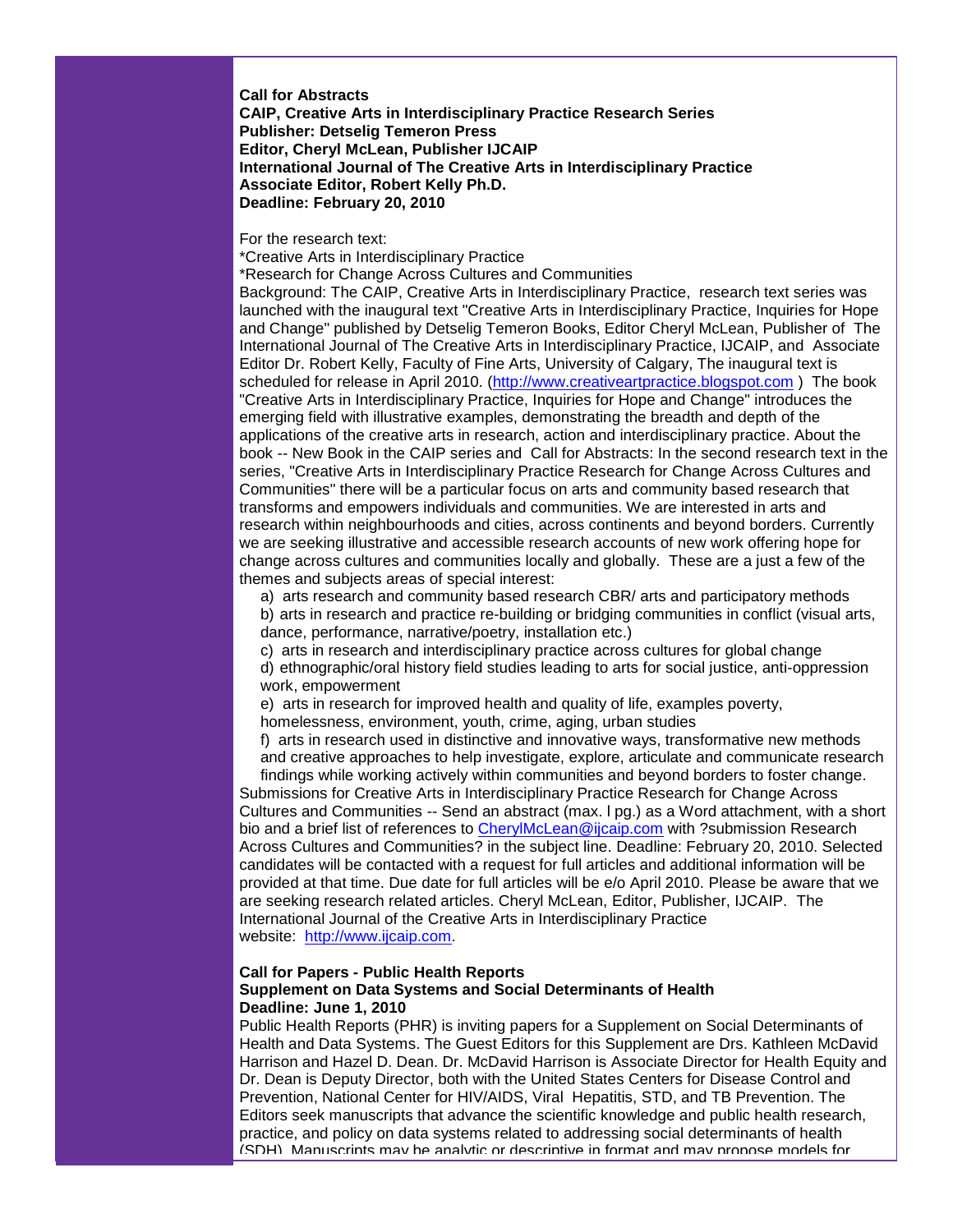new/enhanced data systems, evaluate existing data systems, or use data from current systems to illustrate how gaps can be addressed. Manuscripts may examine policy, program, disease surveillance, or other appropriate data systems and novel ways to use them to monitor indicators of health equity. Manuscripts addressing the following broad range of topics will be sought:

\* Studies focusing on developing and identifying key metrics that might be used to better measure and monitor the impact of SDH;

\* Studies that are multidisciplinary; that analyze or compare rather than merely describe; and that are not limited to one measure of social determinants or health outcomes, one age group, or one population subgroup;

\* Mathematical models of social determinants of human immunodeficiency virus, viral hepatitis, sexually transmitted diseases, and tuberculosis outcomes;

\* Studies that examine or use SDH analytic methods (e.g., individual-level, multilevel, and mixed-level analyses) that take into account the uniqueness of the data being used;

\* Evidence of linkage with policy or other constituencies that influence equity outcomes; \* Application of innovative analytic methods for studying and monitoring influences on health

equity;

\* Analyses to support the design and evaluation of policies, services, and interventions that enhance equity in health;

\* Analyses or meta-analyses of available data on legal and health policies; and **\*** Use of evidence toward enhanced public accountability in and social action for health equity. MANUSCRIPT REQUIREMENTS: Articles in PHR are typically 3,000-4,000 words in length. All manuscripts will be reviewed by the PHR Special Editorial Committee (SEC) for this Supplement. The SEC determines which manuscripts are sent for external peer review and which manuscripts are published in the Supplement. DEADLINE FOR SUBMISSION: Deadline for submission: June 1, 2010. The anticipated publication date for the PHR Supplement is Fall 2011. Submit manuscripts to: [manuscripts@publichealthreports.org.](mailto:manuscripts@publichealthreports.org) Please include "Attention Social Determinants of Health and Data Systems" in the subject line of the e-mail. If you have any questions about this Supplement, please contact Dr. Hazel Dean (404-639-8000; HDean @cdc.gov). If you have any questions about PHR, please contact the Acting Editor, Laurence Reed, at 513-636-0257; [Laurence.Reed@cchmc.org.](mailto:Laurence.Reed@cchmc.org) Public Health Reports is a peer-reviewed journal of the U.S. Public Health Service and the U.S. Surgeon General. It is published in collaboration with the Association of Schools of Public Health. PHR is the oldest journal of public health in the U.S. and has published since 1878. The journal is widely distributed internationally, and is indexed by MEDLINE/Index Medicus, Current Contents, EMBASE/Excerpta Medica, Pais International, and LexisNexis. More information on the journal, including author guidelines, is available at [www.publichealthreports.org.](http://rs6.net/tn.jsp?et=1102939693473&s=1&e=001B8WMXQG3H7VOYgRKsteaWoE5vYkUa7q-AMA1wWdmkvy2ccZeI7EPUp9CaHNEIFMngOzcBkWx7uIfwmwU_xMS8u6psMEOQgngUpbseskLZBiCijt79-Ne8Jbaj2SCE3pj)

#### **[back to top](#page-0-2)**

## <span id="page-20-0"></span>**CONFERENCES AND EVENTS**

#### **Community-Campus Partnerships for Health Regional Workshops on Community-Engaged Research!**

CCPH is helping to support regional workshops on community-engaged research taking place in March and April 2010. Workshops marked with \* are being co-sponsored by CCPH. Workshops marked with + feature CCPH presenters. Click on a link for more information and to register.

\*+ March 11, 2010: Partners for Health: Communities and Researchers Working Together," Loma Linda University, School of Public Health, Office of Public Health Practice and Workforce Development , Loma Linda, CA.

[http://www.atpm.org/prof\\_dev/community10\\_loma\\_linda.html](http://rs6.net/tn.jsp?et=1102939693473&s=1&e=001B8WMXQG3H7XNpHBvIi5KFEfm0gNrlBkWnUYINWCm8K_ZzODiQEWyMs03eYrHbVxl8VYMRK4pTBYWZQVQ_h7teREMFvQfp4MxhH91Usw7yUTvbdYiIQroDibgGNnkPXNdrWTIECwuWlWgdTpJxBP15iWBwHgK4Hvo)

\*+ April 6, 2010: "Taking it to the Curbside: Engaging Communities to Create Sustainable Change for Health," Harvard Medical School, Boston, MA.

[http://www.atpm.org/prof\\_dev/community10\\_harvard.html](http://rs6.net/tn.jsp?et=1102939693473&s=1&e=001B8WMXQG3H7W-AAeIwxDegsIdEnrGe4tGGolG-6kD-ArZonPjvYquStCmhFRRmfOuaSfTPWwPmhTYxaiuwxdixBSSIGLkXeht0gARhdVq1y-lP7vo7uFtn1lVcOw1G0Sx753n_LM2SHhpKHZLaLFkrg==)

\*+ April 9-10, 2010: "2<sup>nd</sup> Annual Workshop on Community-Based Participatory Research," University of Houston, Houston, TX.

[http://www.uh.edu/cpp/SavetheDateJERHREannouncement.pdf](http://rs6.net/tn.jsp?et=1102939693473&s=1&e=001B8WMXQG3H7UTByr923AWU7_ddGeO6WjMeN6bVBKYyEJmatmQhuCa_Dw2LIdZWOgD90rM9zcgiSvSJNOxETfSZPy5z-DZSzYhpwl2LfPhmPy17WukxBZ_xHKGBUZpf_z8jpdlNLgPmHcLsKRq0l7C6vLMFAkYuHAH)

\*+ April 23, 2010: "Improving Children's Health through Community-Engaged Research," University of Michigan, MI Institute for Clinical and Health Research, Ann Arbor, MI [http://www.michr.umich.edu/news&events/children\\_health.html](http://rs6.net/tn.jsp?et=1102939693473&s=1&e=001B8WMXQG3H7X_WnTXyVJCFqBjIzYjVWJwLFJV-3f47pCuOIsJRTcjizcTX_PiO8i1zJQtqa5lt8PVdgAhD403MGXC_jFhHVp1RwRLQsInQSI7_2dsiuNVNMvS0cyBuImYfyGa5gSNgI7aZP-fa711J4rNR2_etxZ0)

+ April 30, 2010: "Researchers & their Communities: Rewarding the 'Meaning' in Meaningful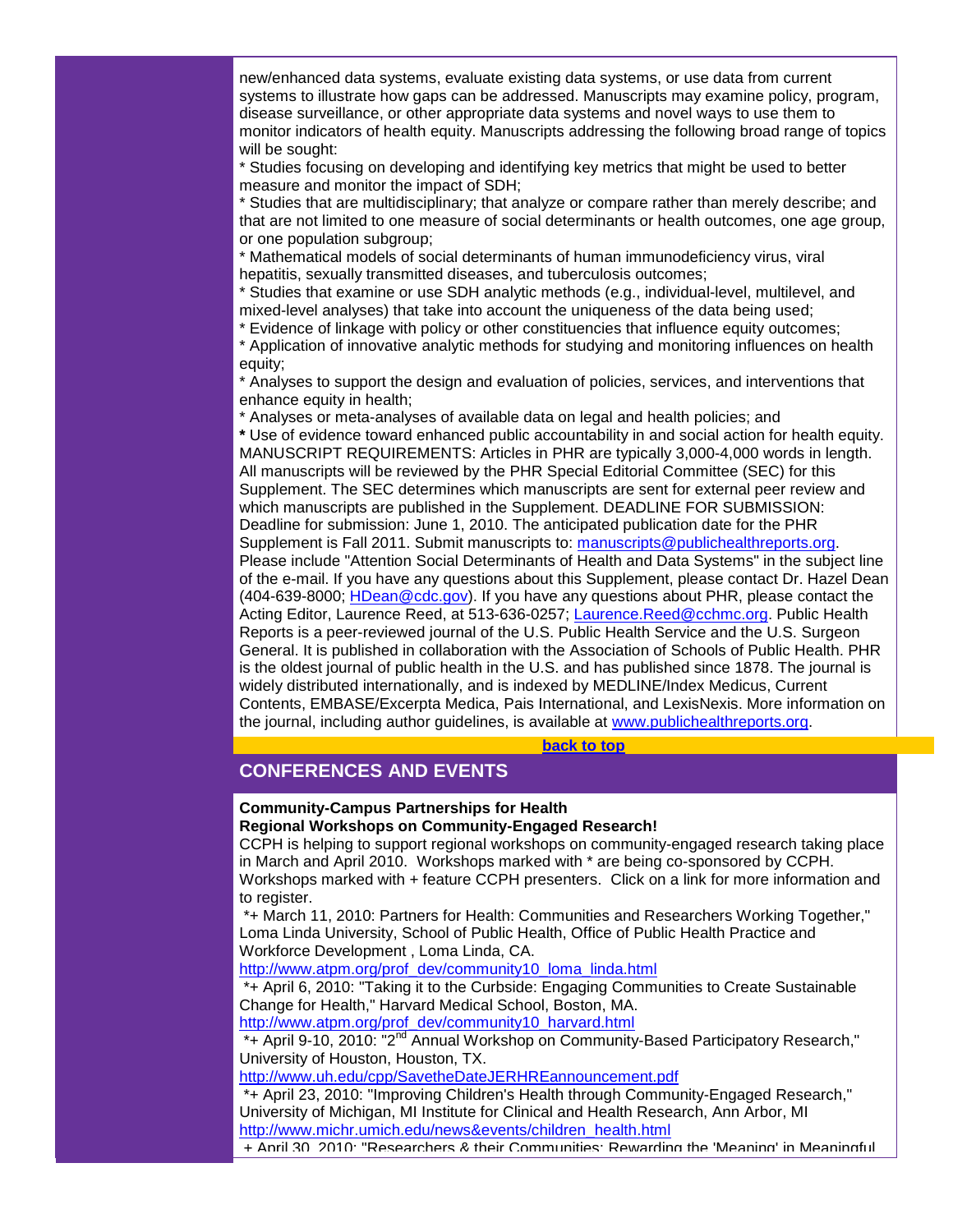Community Engagement," University of New Mexico, Masters in Public Health Program, Albuquerque, NM

[http://www.atpm.org/prof\\_dev/community10\\_new\\_mexico.html](http://rs6.net/tn.jsp?et=1102939693473&s=1&e=001B8WMXQG3H7XEGNAOER_lYdXVl7UqAV2ud8nrEFW7RiSxNwEOuhM4Ng5VAlltbWdoW0QwvUlB2hJk_9kcYyYTsulB932iAWqQKDMCJoFAb1cWXr5_7h1zBlY_KRqnBHjgI55M7trgHSTT63xF9uucmT3jedQAG0XN)

## **Community-Campus Partnerships for Health 11th Conference Creating the Future We Want to Be: Transformation through Partnerships Portland, Oregon**

**May 12-15, 2010**

Online registration is now open for Community-Campus Partnerships for Health's 11th conference, May 12-15, 2010 in Portland, Oregon! Register by February 23rd to receive discounted early-bird registration rates:

[http://guest.cvent.com/EVENTS/Info/Invitation.aspx?e=8525920f-f0f8-43e9-b1e4-](http://rs6.net/tn.jsp?et=1102939693473&s=1&e=001B8WMXQG3H7XhKZ3vLtAL5cpBNJ32hXfVO7jOue1YbPqxJOIqCIMd4MHbHdFGs1yiKaumN1Sby1Iy0BR39FmaipGwAwAvQuMxIoZ9qOhozpuNLEYl4IyK6iPizsWUp8k-mtxGxUN6Ls5JTuLKR4NjbQoW5eKNCDEKDfNvzgj2WbNbfWqCJaoRDfu_UAzKZ90b7Y7l33xoSLQmKBv4Z36s0g==) [89dec9feaecc](http://rs6.net/tn.jsp?et=1102939693473&s=1&e=001B8WMXQG3H7XhKZ3vLtAL5cpBNJ32hXfVO7jOue1YbPqxJOIqCIMd4MHbHdFGs1yiKaumN1Sby1Iy0BR39FmaipGwAwAvQuMxIoZ9qOhozpuNLEYl4IyK6iPizsWUp8k-mtxGxUN6Ls5JTuLKR4NjbQoW5eKNCDEKDfNvzgj2WbNbfWqCJaoRDfu_UAzKZ90b7Y7l33xoSLQmKBv4Z36s0g==)

The conference, "Creating the Future We Want to Be: Transformation through Partnerships," promises to be CCPH's best yet as hundreds of community and campus partners convene for 4 days of skill-building, networking and agenda-setting! Whether you are new to communitybased participatory research, service-learning or community-campus partnerships and looking for basics to get started, or you've been involved for years and seeking more advanced knowledge and connections, this is one conference you will not want to miss! Features this year include:

\* Diverse participants who share a commitment to social justice and a passion for the power of partnerships to transform communities and academe.

\* A stellar line-up of pre-conference workshops covering such topics as service-learning, community-based participatory research and partnerships for policy change: [http://depts.washington.edu/ccph/conf10-preconf.html](http://rs6.net/tn.jsp?et=1102939693473&s=1&e=001B8WMXQG3H7UTfHMDgHZ98eeDYhlZ22eBScdXgBZKz9iyCxhmPEHycKg929Wq3uoxknIK9nPWnAYt_XKzM6BRg7BkBOd5TiChpVRvSVVqpbld6amPWHaJ2bAgfJuxWDRwQrpJIG4gb0_yz2LYeOmMeA==)

\* An inspiring opening keynote presentation by Elder Atum Azzahir, Executive Director of the Powderhorn Phillips Cultural Wellness Center in Minneapolis that works to "unleash the power of citizens to heal themselves and build community": [http://depts.washington.edu/ccph/conf10](http://rs6.net/tn.jsp?et=1102939693473&s=1&e=001B8WMXQG3H7UMWK8sD2Z4caJqvcurpVSi5dp48zKm7YUGsGubibpu0DXhIo-vqwHOnEaF73R32VHIt3qaxRuBXx5RQEGvuBu0y4EaBh6E8BZG4felkrDYrzSO80Bt8xJGub9pATQdUaoMM71jOe_J9UQej5nUiCVMBYvzULo2V9c=) [program.html#KeynoteSpeakers](http://rs6.net/tn.jsp?et=1102939693473&s=1&e=001B8WMXQG3H7UMWK8sD2Z4caJqvcurpVSi5dp48zKm7YUGsGubibpu0DXhIo-vqwHOnEaF73R32VHIt3qaxRuBXx5RQEGvuBu0y4EaBh6E8BZG4felkrDYrzSO80Bt8xJGub9pATQdUaoMM71jOe_J9UQej5nUiCVMBYvzULo2V9c=)

\* Skill-building workshops, educational exhibits, site visits of exemplary community-campus partnerships, and many opportunities for informal networking:

[http://depts.washington.edu/ccph/conf10-program.html](http://rs6.net/tn.jsp?et=1102939693473&s=1&e=001B8WMXQG3H7X0JBadYv-DRRNlpMXwNvn1l2MTp5fnaKg8ANWHGdA8zcTyfj6t77SHwg9-xTvZjLnLIaqSm-lGLXNOS6rXqZzBXOS7jjfMlbT1aJZMswchDGwxCUNEQ5psqVdP7vWx1NJ9YInyr2zYwQ==)

\* Opportunities to meet with staff from funding agencies that include the National Institutes of Health, the Canadian Institutes of Health Research and the Northwest Health Foundation

\* A one-year individual premium membership in CCPH with your conference registration (if you're not yet a CCPH member; and discounted registration rate if you are!):

[http://depts.washington.edu/ccph/members.html](http://rs6.net/tn.jsp?et=1102939693473&s=1&e=001B8WMXQG3H7Wxkwa5wH4tNVTCnMLoGE_GZNsdFI3q_8RW4lPHN8nWMDJcZCXLwXOcg-cDrw0AvGErcaNp5iXzSAkbyR3SmkUBHRwH6lsIrKk9aYngY6xLCGo1hUO6m63D4Gdbh-DO0iU=)

REGISTER TODAY! To register, visit

[http://guest.cvent.com/EVENTS/Info/Invitation.aspx?e=8525920f-f0f8-43e9-b1e4-](http://rs6.net/tn.jsp?et=1102939693473&s=1&e=001B8WMXQG3H7XhKZ3vLtAL5cpBNJ32hXfVO7jOue1YbPqxJOIqCIMd4MHbHdFGs1yiKaumN1Sby1Iy0BR39FmaipGwAwAvQuMxIoZ9qOhozpuNLEYl4IyK6iPizsWUp8k-mtxGxUN6Ls5JTuLKR4NjbQoW5eKNCDEKDfNvzgj2WbNbfWqCJaoRDfu_UAzKZ90b7Y7l33xoSLQmKBv4Z36s0g==) [89dec9feaecc](http://rs6.net/tn.jsp?et=1102939693473&s=1&e=001B8WMXQG3H7XhKZ3vLtAL5cpBNJ32hXfVO7jOue1YbPqxJOIqCIMd4MHbHdFGs1yiKaumN1Sby1Iy0BR39FmaipGwAwAvQuMxIoZ9qOhozpuNLEYl4IyK6iPizsWUp8k-mtxGxUN6Ls5JTuLKR4NjbQoW5eKNCDEKDfNvzgj2WbNbfWqCJaoRDfu_UAzKZ90b7Y7l33xoSLQmKBv4Z36s0g==)

RESERVE YOUR HOTEL ROOM TODAY!

CCPH has secured guest rooms at the Marriott Portland Downtown Waterfront Hotel. To make your hotel reservation, please contact the Marriott directly at toll-free 1-800-228-9290 or 1- 503-226-7600. When making your reservation, please indicate that you are attending the CCPH 2010 Conference. The hotel rate for conference attendees is \$109 USD per night for single/double occupancy. This reduced hotel rate is only guaranteed until April 23rd so make your reservations today!

KEEP THESE IMPORTANT DEADLINES IN MIND:

February 23rd for early-bird conference registration rate April 23rd for hotel reservations at the discounted conference rate April 30th for advanced conference registration QUESTIONS? Visit the conference homepage at [http://depts.washington.edu/ccph/conf10](http://rs6.net/tn.jsp?et=1102939693473&s=1&e=001B8WMXQG3H7VG9JctEgQ8t9zSZieWlsGGzvzl67Bts8EYiFXYBnFME0b5OOAki2ghkR7uX6KQgg2oWah1d0ZAKpBrFwcXZV9PK0FOkz1UOu8cK8aEGAXSBLnLBPo_vOxyKaWup1eRnrtXXufk31LUyw==) [overview.html,](http://rs6.net/tn.jsp?et=1102939693473&s=1&e=001B8WMXQG3H7VG9JctEgQ8t9zSZieWlsGGzvzl67Bts8EYiFXYBnFME0b5OOAki2ghkR7uX6KQgg2oWah1d0ZAKpBrFwcXZV9PK0FOkz1UOu8cK8aEGAXSBLnLBPo_vOxyKaWup1eRnrtXXufk31LUyw==) or contact Shelly Tolo at [toloevents@aol.com](mailto:toloevents@aol.com) or 1 (206) 962-0012.

**Families USA: Health Action 2010-Minority Health Track Hyatt Regency Capitol Hill 400 New Jersey Ave. NW Washington, DC 20001 January 28 - 30, 2010** For more information and to register [click here](http://rs6.net/tn.jsp?et=1102939693473&s=1&e=001B8WMXQG3H7WsQoD3-QF5TssYKF3sJQ8N_YZVoNE3Bs9Qsu5coKYRDzyY2Cq7vaHZLCjGeaLndSMSH2b3JGqGp1ATMbI_jNrU3zuhPn6yzxTJvLRxsUMWQxhJLGq1iLnG) [\(http://www.familiesusa.org/conference/\)](http://rs6.net/tn.jsp?et=1102939693473&s=1&e=001B8WMXQG3H7WsQoD3-QF5TssYKF3sJQ8N_YZVoNE3Bs9Qsu5coKYRDzyY2Cq7vaHZLCjGeaLndSMSH2b3JGqGp1ATMbI_jNrU3zuhPn6yzxTJvLRxsUMWQxhJLGq1iLnG).

**National Hispanic Medical Association**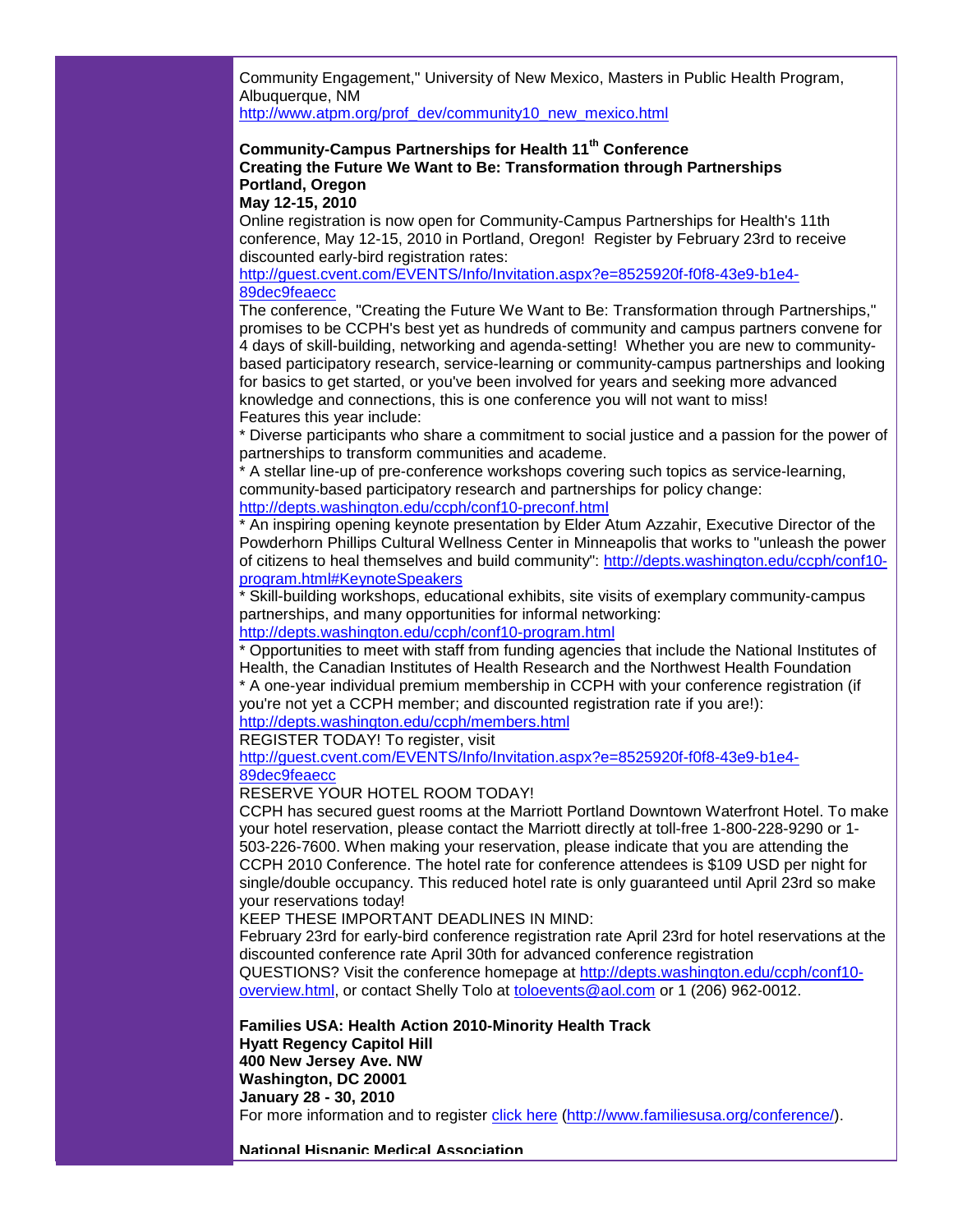**14th Annual Conference: Health Care Transformation to Expand Prevention and Health Promotion for Hispanic Communities Washington Marriott Wardman Park Hotel 2660 Woodley Rd., NW Washington, DC March 25 - 28, 2010** For more information and to register **[click here](http://rs6.net/tn.jsp?et=1102939693473&s=1&e=001B8WMXQG3H7VRgBwyUeJXkwuYuugjyzYvQ0sBt9g3XZc4Yatehxgf5ecIj-4LALPFScgMGcgyY4EUr74oYFa8M08Q-MFwzbdc06NfXZ4Rr-E_TQte0yQgzDozue0uQ1q3QiADfVFyomAue79hr89FQNVeqtzBLo5h7WmRZnKeeLI=)** [\(http://www.nhmamd.org/NHMA-14th-Annual-](http://rs6.net/tn.jsp?et=1102939693473&s=1&e=001B8WMXQG3H7VRgBwyUeJXkwuYuugjyzYvQ0sBt9g3XZc4Yatehxgf5ecIj-4LALPFScgMGcgyY4EUr74oYFa8M08Q-MFwzbdc06NfXZ4Rr-E_TQte0yQgzDozue0uQ1q3QiADfVFyomAue79hr89FQNVeqtzBLo5h7WmRZnKeeLI=)[Conference-2010-Washington-DC\)](http://rs6.net/tn.jsp?et=1102939693473&s=1&e=001B8WMXQG3H7VRgBwyUeJXkwuYuugjyzYvQ0sBt9g3XZc4Yatehxgf5ecIj-4LALPFScgMGcgyY4EUr74oYFa8M08Q-MFwzbdc06NfXZ4Rr-E_TQte0yQgzDozue0uQ1q3QiADfVFyomAue79hr89FQNVeqtzBLo5h7WmRZnKeeLI=).

#### **[back to top](#page-0-2)**

## <span id="page-22-0"></span>**RESOURCES**

## **Publications**

## **Kaiser Family Foundation Issue Briefs**

**[Health Reform and Communities of Color: How Might it Affect Racial and Ethnic Health](http://rs6.net/tn.jsp?et=1102939693473&s=1&e=001B8WMXQG3H7XSEqmo-fnjecSYxHBjEvHJpfRQSp-j9J7boMOrjOhGry6X5fy__h9s_j9gELDiqzsBGuhOg6kv7Ii6aAkbxWoGsv2P_7UkUzX5CXBlN67lXQy7Kk-cphgFQKOilYOdV0k=)  [Disparities?](http://rs6.net/tn.jsp?et=1102939693473&s=1&e=001B8WMXQG3H7XSEqmo-fnjecSYxHBjEvHJpfRQSp-j9J7boMOrjOhGry6X5fy__h9s_j9gELDiqzsBGuhOg6kv7Ii6aAkbxWoGsv2P_7UkUzX5CXBlN67lXQy7Kk-cphgFQKOilYOdV0k=) [\(http://kff.org/healthreform/upload/8016.pdf\)](http://rs6.net/tn.jsp?et=1102939693473&s=1&e=001B8WMXQG3H7XSEqmo-fnjecSYxHBjEvHJpfRQSp-j9J7boMOrjOhGry6X5fy__h9s_j9gELDiqzsBGuhOg6kv7Ii6aAkbxWoGsv2P_7UkUzX5CXBlN67lXQy7Kk-cphgFQKOilYOdV0k=) [The Role of Health Coverage for Communities of Color](http://rs6.net/tn.jsp?et=1102939693473&s=1&e=001B8WMXQG3H7XU1aOa0Eg_6FEo_iU9SLuiDP866ITB37cjHLgAg20gWvopGpQVzTyrBIYqYhEkTySKME-KyDAIYIQuZeaBnSVai6vUh-dM_PKX3ul2roZCBl-E3VN1Q9Bnb7duBuyLamA=)**

**[\(http://kff.org/healthreform/upload/8017.pdf\)](http://rs6.net/tn.jsp?et=1102939693473&s=1&e=001B8WMXQG3H7XU1aOa0Eg_6FEo_iU9SLuiDP866ITB37cjHLgAg20gWvopGpQVzTyrBIYqYhEkTySKME-KyDAIYIQuZeaBnSVai6vUh-dM_PKX3ul2roZCBl-E3VN1Q9Bnb7duBuyLamA=)** 

Kaiser Family Foundation released a new issue brief, [Health Reform and Communities of](http://rs6.net/tn.jsp?et=1102939693473&s=1&e=001B8WMXQG3H7XSEqmo-fnjecSYxHBjEvHJpfRQSp-j9J7boMOrjOhGry6X5fy__h9s_j9gELDiqzsBGuhOg6kv7Ii6aAkbxWoGsv2P_7UkUzX5CXBlN67lXQy7Kk-cphgFQKOilYOdV0k=)  [Color: How Might it Affect Racial and Ethnic Health Disparities?,](http://rs6.net/tn.jsp?et=1102939693473&s=1&e=001B8WMXQG3H7XSEqmo-fnjecSYxHBjEvHJpfRQSp-j9J7boMOrjOhGry6X5fy__h9s_j9gELDiqzsBGuhOg6kv7Ii6aAkbxWoGsv2P_7UkUzX5CXBlN67lXQy7Kk-cphgFQKOilYOdV0k=) which examines some of the key provisions of the federal health reform legislation that are likely to have a significant impact on people of color and highlights the specific provisions that focus on health disparities. A second brief, [The Role of Health Coverage for Communities of Color,](http://rs6.net/tn.jsp?et=1102939693473&s=1&e=001B8WMXQG3H7XU1aOa0Eg_6FEo_iU9SLuiDP866ITB37cjHLgAg20gWvopGpQVzTyrBIYqYhEkTySKME-KyDAIYIQuZeaBnSVai6vUh-dM_PKX3ul2roZCBl-E3VN1Q9Bnb7duBuyLamA=) examines variations in health coverage by race and ethnicity and explores the role that coverage plays in improving access to health care services for communities of color.

#### **The Commonwealth Fund Two New Publications**

**[Access to Care and Use of Preventive Services by Hispanics: State-Based Variations](http://rs6.net/tn.jsp?et=1102939693473&s=1&e=001B8WMXQG3H7XBLdZSq_3PVHh3IaQefRAQIQ6mDfzshgTFY2JhLBUPG983lZ-tUVAWOKdmUpKFhEZmnQiluiMz4M-b0E_u-HrC_L2v8CH2ux7S1i0IJ1wlQonoYoBLMTV07pvKu6HIpoSs-PlTIKf3NAW_Yj2TJLP0EfpdPxJ5-SfnxtLkW0Y9rBlabiTEeK2zxyuyjk3vretem6uszUl0pnz8A84iXGbvvwRLnoiiEcQfljeqd8eer0CVVJutGB8Py5GhEpvGhw9unZp5BSooHNabVrWnu84ktsT4HIO1Ku3ebXSM_rLi2veoYbdXatescmHigLGe1WCWNYIvLaAD4Q==)  [from 1991 to 2004](http://rs6.net/tn.jsp?et=1102939693473&s=1&e=001B8WMXQG3H7XBLdZSq_3PVHh3IaQefRAQIQ6mDfzshgTFY2JhLBUPG983lZ-tUVAWOKdmUpKFhEZmnQiluiMz4M-b0E_u-HrC_L2v8CH2ux7S1i0IJ1wlQonoYoBLMTV07pvKu6HIpoSs-PlTIKf3NAW_Yj2TJLP0EfpdPxJ5-SfnxtLkW0Y9rBlabiTEeK2zxyuyjk3vretem6uszUl0pnz8A84iXGbvvwRLnoiiEcQfljeqd8eer0CVVJutGB8Py5GhEpvGhw9unZp5BSooHNabVrWnu84ktsT4HIO1Ku3ebXSM_rLi2veoYbdXatescmHigLGe1WCWNYIvLaAD4Q==)**

**[Racial and Ethnic Disparities in the Use of High-Volume Hospitals](http://rs6.net/tn.jsp?et=1102939693473&s=1&e=001B8WMXQG3H7VZ8wmjLRFVBS8p4KN3FaQmqw3EWgQgyKZynat8YN-fKOM1AIJKYoY9vmMogniv3mPSZKJ5ubIA4ODQl5JbFpPqvQfDjSXQ2ZRrsWkiw4grn9ohrnEZk2ouTonloeEZcZQz4EA02VIDrsbzPlfz7lcumAvoDDUx-31uHrgUWvMDsMxRaOZ1iOHI1CZ4-lZT7KlGXQCDqE770EcJm8VYIG6kzW1K9adCtpXKFa71VG0Td1FjNAC7DXkQ_fZD-TP7pwUrRGcV9NzuqdLdnjzzX0Oy)**

The Commonwealth Fund's new report, [Access to Care and Use of Preventive Services by](http://rs6.net/tn.jsp?et=1102939693473&s=1&e=001B8WMXQG3H7XBLdZSq_3PVHh3IaQefRAQIQ6mDfzshgTFY2JhLBUPG983lZ-tUVAWOKdmUpKFhEZmnQiluiMz4M-b0E_u-HrC_L2v8CH2ux7S1i0IJ1wlQonoYoBLMTV07pvKu6HIpoSs-PlTIKf3NAW_Yj2TJLP0EfpdPxJ5-SfnxtLkW0Y9rBlabiTEeK2zxyuyjk3vretem6uszUl0pnz8A84iXGbvvwRLnoiiEcQfljeqd8eer0CVVJutGB8Py5GhEpvGhw9unZp5BSooHNabVrWnu84ktsT4HIO1Ku3ebXSM_rLi2veoYbdXatescmHigLGe1WCWNYIvLaAD4Q==)  [Hispanics: State-Based Variations from 1991 to 2004,](http://rs6.net/tn.jsp?et=1102939693473&s=1&e=001B8WMXQG3H7XBLdZSq_3PVHh3IaQefRAQIQ6mDfzshgTFY2JhLBUPG983lZ-tUVAWOKdmUpKFhEZmnQiluiMz4M-b0E_u-HrC_L2v8CH2ux7S1i0IJ1wlQonoYoBLMTV07pvKu6HIpoSs-PlTIKf3NAW_Yj2TJLP0EfpdPxJ5-SfnxtLkW0Y9rBlabiTEeK2zxyuyjk3vretem6uszUl0pnz8A84iXGbvvwRLnoiiEcQfljeqd8eer0CVVJutGB8Py5GhEpvGhw9unZp5BSooHNabVrWnu84ktsT4HIO1Ku3ebXSM_rLi2veoYbdXatescmHigLGe1WCWNYIvLaAD4Q==) looks at state trends in the last decade concerning the use of preventive health care and access to physicians. The study finds that, in the 10 states examined, disparities were reduced in some instances but widened in others. The Commonwealth Fund also published [Racial and Ethnic Disparities in the Use of High-](http://rs6.net/tn.jsp?et=1102939693473&s=1&e=001B8WMXQG3H7VZ8wmjLRFVBS8p4KN3FaQmqw3EWgQgyKZynat8YN-fKOM1AIJKYoY9vmMogniv3mPSZKJ5ubIA4ODQl5JbFpPqvQfDjSXQ2ZRrsWkiw4grn9ohrnEZk2ouTonloeEZcZQz4EA02VIDrsbzPlfz7lcumAvoDDUx-31uHrgUWvMDsMxRaOZ1iOHI1CZ4-lZT7KlGXQCDqE770EcJm8VYIG6kzW1K9adCtpXKFa71VG0Td1FjNAC7DXkQ_fZD-TP7pwUrRGcV9NzuqdLdnjzzX0Oy)[Volume Hospitals,](http://rs6.net/tn.jsp?et=1102939693473&s=1&e=001B8WMXQG3H7VZ8wmjLRFVBS8p4KN3FaQmqw3EWgQgyKZynat8YN-fKOM1AIJKYoY9vmMogniv3mPSZKJ5ubIA4ODQl5JbFpPqvQfDjSXQ2ZRrsWkiw4grn9ohrnEZk2ouTonloeEZcZQz4EA02VIDrsbzPlfz7lcumAvoDDUx-31uHrgUWvMDsMxRaOZ1iOHI1CZ4-lZT7KlGXQCDqE770EcJm8VYIG6kzW1K9adCtpXKFa71VG0Td1FjNAC7DXkQ_fZD-TP7pwUrRGcV9NzuqdLdnjzzX0Oy) which examines racial and ethnic disparities and treatment outcomes in high-volume hospitals. The researchers found that disparities in access to high-volume hospitals could result in significantly higher mortality rates for minority patients when compared to white patients.

## **The Robert Wood Johnson Foundation**

**[The Importance of Geographic Data Aggregation in Assessing Disparities in American](http://rs6.net/tn.jsp?et=1102939693473&s=1&e=001B8WMXQG3H7WjedCVlC7_hrhXa1XTr2qfrZcBXptrSItPG3luf7XGOASDCEaulXBJW4TlUsTfctQIUaskaX3FRIc7FNXfQwiKHa_QP9v52SMeywDn1Iu0r2jXJRHpKmKDOvCLFyizly8=)  [Indian Prenatal Care](http://rs6.net/tn.jsp?et=1102939693473&s=1&e=001B8WMXQG3H7WjedCVlC7_hrhXa1XTr2qfrZcBXptrSItPG3luf7XGOASDCEaulXBJW4TlUsTfctQIUaskaX3FRIc7FNXfQwiKHa_QP9v52SMeywDn1Iu0r2jXJRHpKmKDOvCLFyizly8=)**

## (**[http://www.rwjf.org/files/research/4258.pdf](http://rs6.net/tn.jsp?et=1102939693473&s=1&e=001B8WMXQG3H7WjedCVlC7_hrhXa1XTr2qfrZcBXptrSItPG3luf7XGOASDCEaulXBJW4TlUsTfctQIUaskaX3FRIc7FNXfQwiKHa_QP9v52SMeywDn1Iu0r2jXJRHpKmKDOvCLFyizly8=)**)

Robert Wood Johnson Foundationpublished [The Importance of Geographic Data Aggregation](http://rs6.net/tn.jsp?et=1102939693473&s=1&e=001B8WMXQG3H7WjedCVlC7_hrhXa1XTr2qfrZcBXptrSItPG3luf7XGOASDCEaulXBJW4TlUsTfctQIUaskaX3FRIc7FNXfQwiKHa_QP9v52SMeywDn1Iu0r2jXJRHpKmKDOvCLFyizly8=)  [in Assessing Disparities in American Indian Prenatal Care,](http://rs6.net/tn.jsp?et=1102939693473&s=1&e=001B8WMXQG3H7WjedCVlC7_hrhXa1XTr2qfrZcBXptrSItPG3luf7XGOASDCEaulXBJW4TlUsTfctQIUaskaX3FRIc7FNXfQwiKHa_QP9v52SMeywDn1Iu0r2jXJRHpKmKDOvCLFyizly8=) which explores whether nationallevel data on prenatal care utilization among American Indians and Alaska Natives conceals variations by location and disparities among sub-populations. The study recommends that geographically specific data be made available to health researchers and others interested in state-level comparisons in the future.

**The Robert Wood Johnson Foundation's Commission to Build a Healthier America [Breaking Through on the Social Determinants of Health and Health Disparities: An](http://rs6.net/tn.jsp?et=1102939693473&s=1&e=001B8WMXQG3H7VNEi0Cde4jcWtS766b5CsuqqEnIDbKm2A_ZoI4mQqQ_NKdi3PQEQGVLwLNPloTOCEExNbIAORVHXd_o8p5fW_X4BHbjVQc3wvZpBh-FpJAkVyhrPJ6aXQztPrt3RsQHM4ElRTjLHoIr1kPKv7_CvyqgM0uefscqmuipL9E5kPnbN_S5RggUE58J0jSJf_FtvZUcti05V10Wxxng9F_ZYJsj0DgLHMSUwH4jgf8XV8GizLvw3sXSU6IabvgPuoAcTferFUh5S6udMX7sgHWZjBW)  [Approach to Message Translation.](http://rs6.net/tn.jsp?et=1102939693473&s=1&e=001B8WMXQG3H7VNEi0Cde4jcWtS766b5CsuqqEnIDbKm2A_ZoI4mQqQ_NKdi3PQEQGVLwLNPloTOCEExNbIAORVHXd_o8p5fW_X4BHbjVQc3wvZpBh-FpJAkVyhrPJ6aXQztPrt3RsQHM4ElRTjLHoIr1kPKv7_CvyqgM0uefscqmuipL9E5kPnbN_S5RggUE58J0jSJf_FtvZUcti05V10Wxxng9F_ZYJsj0DgLHMSUwH4jgf8XV8GizLvw3sXSU6IabvgPuoAcTferFUh5S6udMX7sgHWZjBW)**

The Robert Wood Johnson Foundation's Commission to Build a Healthier America recently published [Breaking Through on the Social Determinants of Health and Health Disparities: An](http://rs6.net/tn.jsp?et=1102939693473&s=1&e=001B8WMXQG3H7VNEi0Cde4jcWtS766b5CsuqqEnIDbKm2A_ZoI4mQqQ_NKdi3PQEQGVLwLNPloTOCEExNbIAORVHXd_o8p5fW_X4BHbjVQc3wvZpBh-FpJAkVyhrPJ6aXQztPrt3RsQHM4ElRTjLHoIr1kPKv7_CvyqgM0uefscqmuipL9E5kPnbN_S5RggUE58J0jSJf_FtvZUcti05V10Wxxng9F_ZYJsj0DgLHMSUwH4jgf8XV8GizLvw3sXSU6IabvgPuoAcTferFUh5S6udMX7sgHWZjBW)  [Approach to Message Translation.](http://rs6.net/tn.jsp?et=1102939693473&s=1&e=001B8WMXQG3H7VNEi0Cde4jcWtS766b5CsuqqEnIDbKm2A_ZoI4mQqQ_NKdi3PQEQGVLwLNPloTOCEExNbIAORVHXd_o8p5fW_X4BHbjVQc3wvZpBh-FpJAkVyhrPJ6aXQztPrt3RsQHM4ElRTjLHoIr1kPKv7_CvyqgM0uefscqmuipL9E5kPnbN_S5RggUE58J0jSJf_FtvZUcti05V10Wxxng9F_ZYJsj0DgLHMSUwH4jgf8XV8GizLvw3sXSU6IabvgPuoAcTferFUh5S6udMX7sgHWZjBW) This issue brief suggests ways to develop messages and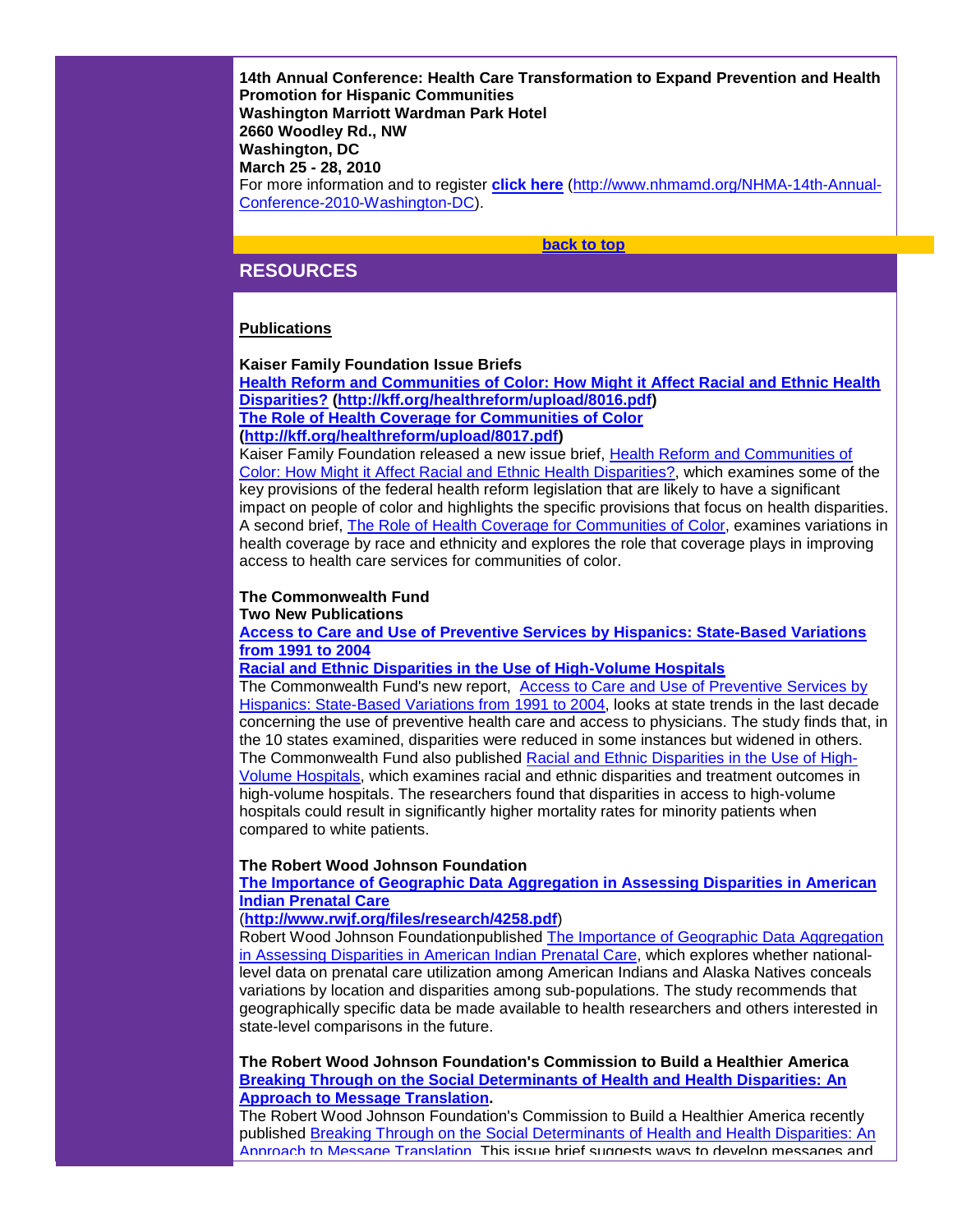frame technical information about health disparities and social determinants into language that is accessible to a broad group of policy makers, leaders, and advocates.

## **Websites**

# **Catalog of Federal Domestic Assistance**

## **[https://www.cfda.gov/index?cck=1&au=&ck=](http://rs6.net/tn.jsp?et=1102939693473&s=1&e=001B8WMXQG3H7U0ZL7YEOcmp6l08kqHlGv4Q2fskvSlM_wISiaq7av36ogDtiZguHUktsFoHxQbV25-FPMq76nsvGYYb2oeV_bVUQrcOGJRo3RYFsEqHb-JkEHKDOZZExZl4CuVypCcHPfCVZPNjj2CUw==)**

Catalog of Federal Domestic Assistance (CFDA) provides a full listing of all Federal programs available to State and local governments (including the District of Columbia); federallyrecognized Indian tribal governments; Territories (and possessions) of the United States; domestic public, quasi-public, and private profit and nonprofit organizations and institutions; specialized groups; and individuals.

## **National Institutes of Health**

## **Basic Behavioral and Social Science Opportunity Network (OppNet) HomePage** [http://oppnet.nih.gov/index.asp](http://rs6.net/tn.jsp?et=1102939693473&s=1&e=001B8WMXQG3H7VV0kZlDKJCRzxpbCoCCXbqMCRHst1BQLRxb8ieDfsA44BaZmlaNiWs92siPWZh_Gt5ygPNbPUZp9fpU5N_pKBGRfbEuL-A-2G6wjsbix7dTA==)

OppNet Mission: The mission of OppNet is to pursue opportunities for strengthening basic behavioral and social science research (b-BSSR) at the NIH while innovating beyond existing investments.

OppNet Goals:

\* OppNet advances basic behavioral and social science research through activities and initiatives that build a body of knowledge about the nature of behavior and social systems.

\* OppNet prioritizes activities and initiatives that focus on basic mechanisms of behavior and social processes; that are relevant to the missions and public health challenges of multiple NIH Institutes, Centers and Offices (ICOs); and that build upon existing NIH investments without replicating them.

OppNet Background: The National Institutes of Health (NIH) Director Francis Collins, M.D., Ph.D., announced the launch of the Basic Behavioral and Social Science Opportunity Network (OppNet) on November 18, 2009. OppNet is a trans-NIH initiative to expand the agency's funding of basic behavioral and social sciences research (b-BSSR). Basic-BSSR studies mechanisms and processes that influence behavior at the individual, group, community and population level. Research results lead to new approaches for reducing risky behaviors and improving the adoption of healthy practices. All NIH Institutes and Centers (ICs) share the mission of supporting b-BSSR. Twenty-four ICs and five programs within the Office of the Director will integrate existing NIH efforts, target research challenges best met collectively and collaborate on new research initiatives in complementary scientific areas supported through a pool of common funds over an initial five-year period. OppNet will also develop a plan for focused multi-year programs across ICs to advance priority topics within b-BSSR. Contact Us:

OppNet Facilitator

31 Center Drive, Suite B1-C19 (MSC 2027) Bethesda, MD 20892-2027 E-mail: [infooppnet@nih.gov](mailto:infooppnet@nih.gov) Phone: 301-402-0116

#### **Office of Minority Health, Department of Health and Human Services [http://minorityhealth.hhs.gov/templates/browse.aspx?lvl=1&lvlID=1](http://rs6.net/tn.jsp?et=1102939693473&s=1&e=001B8WMXQG3H7Ubm2nDtbLhfvcVJ8ByprHHbBhZ4cLstXN0IURcMy7glcPLucEDEsHzf1xvP6va39weSD8R7MpXCX8RDZ7Rw6C31zuqCFA2m8aJ9yTGega9msqPuEuBedICEpTbY2AhpP9La0nEJAKc0viIaSLGrmyuh1w0ydAqXsQ340nLykVZVA==)**

The Office of Minority Health in the Department of Health and Human Services has made available a list of funding resources for non-profit organizations, researchers, students, and commercial vendors. The [Web site](http://rs6.net/tn.jsp?et=1102939693473&s=1&e=001B8WMXQG3H7Ubm2nDtbLhfvcVJ8ByprHHbBhZ4cLstXN0IURcMy7glcPLucEDEsHzf1xvP6va39weSD8R7MpXCX8RDZ7Rw6C31zuqCFA2m8aJ9yTGega9msqPuEuBedICEpTbY2AhpP9La0nEJAKc0viIaSLGrmyuh1w0ydAqXsQ340nLykVZVA==) also provides various tips and tools for grant writing, proposal writing, and capacity building.

## **Others**

**Kaiser Family Foundation Webcast Today's Topics In Health Disparities: What Might Health Reform Mean for Women of Color?**

**[http://www.kff.org/minorityhealth/rehc121509webcast.cfm](http://rs6.net/tn.jsp?et=1102939693473&s=1&e=001B8WMXQG3H7V3vXMB4I1eX1OkvNgKHmTR7NB-v8jAP_fntKZ5iFnFFJfh1k5ocFlhTtyoZMH069WZ5agp4f6Nq3shcNv1YhSmHFnmQFs9rm-spmlFf3_2zWGkkCMZgOm8K-3ItyQW3TGn_WAI_Ta74P1sqtd6nUDO)**

This December 16, 2009, *Today's Topics In Health Disparities* webcast examined aspects of the current Senate and House health reform bills that particularly impact women of color.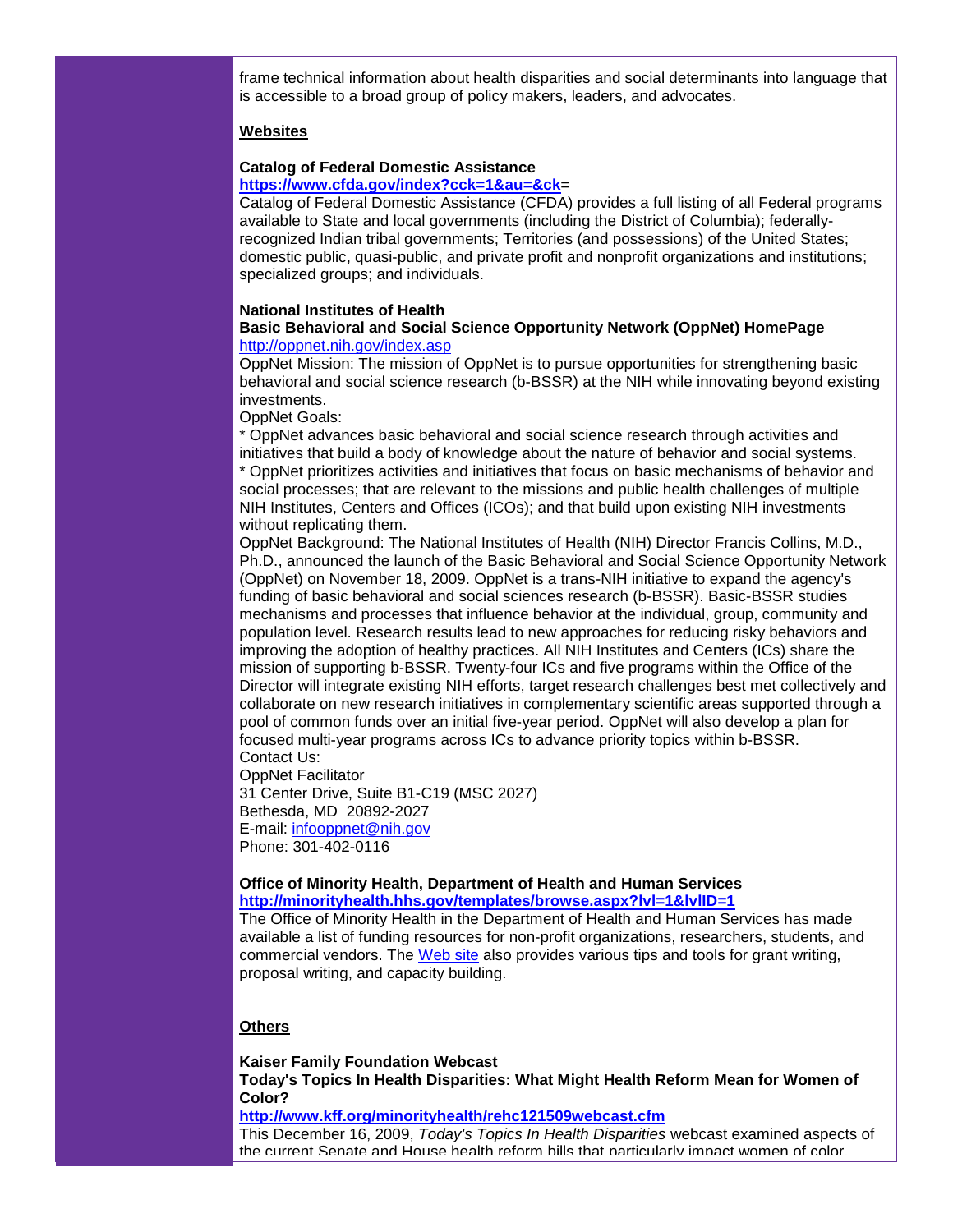Women tend to be greater users of the health care system than men, have higher rates of some chronic illnesses, and have unique reproductive health care needs. Women also tend to take the lead when it comes to obtaining health care for their family members. Provisions such as those that would preclude insurance companies from gender rating, remove barriers to care for pre-existing conditions, and improve access to preventive services was discussed. The conversation addressed how provisions in the bills impact women of color, who face additional health and access challenges with even higher rates of many diseases, decreased access to the health care system, and given income differences, fewer resources available to pay for health care. Cara James**,** Ph.D., senior policy analyst on race, ethnicity and health care for the Kaiser Family Foundation and Kellogg Fellows in Health Policy Research alumna, moderated the discussion with:

- Alina Salganicoff, Ph.D., vice president, director, Women's Health Policy, Kaiser Family Foundation
- Judy Waxman, J.D., vice president of Health and Reproductive Rights at the National Women's Law Center
- Paula Johnson, M.D., M.P.H., executive director of the Mary Horrigan Connors Center for Women's Health and Gender Biology, Brigham and Women's Hospital and associate professor of Medicine, Harvard Medical School

*[Today's Topics In Health Disparities](http://rs6.net/tn.jsp?et=1102939693473&s=1&e=001B8WMXQG3H7Xzcw1erRrpyT6vQI8EOp_LgDLON-3pYw4lLYPwi2TGcqSxN7yE93_QtuUuivUB31r1riIyWOOQ2QjjuviNmYWKau3WpcURv6Zhug989HG-o3MW6Jg_Paecth3u3JM3QTym4Z1IjjrmvQ==)* is a series of live, interactive webcasts devoted to addressing a range of issues relating to health and health care disparities in the United States. Each discussion features a panel of experts tackling current issues in health disparities and answering questions from webcast viewers.

## **The New England Research Institutes (NERI)**

## **Behavioral and Social Sciences Research Interactive Textbook**

Under a contract from the NIH Office of Behavioral and Social Sciences Research [\(http://obssr.od.nih.gov\)](http://rs6.net/tn.jsp?et=1102939693473&s=1&e=001B8WMXQG3H7UNtj10rL_HF8LU5sHTvmdzkDyEMOffHn4l7-Rlni-g6TzAQ6yR8jV1E4GCFbqBcdgLG8s0us9UL57It8kuZM4RV67_NVN1lwk=), The New England Research Institutes (NERI) [\(http://www.neriscience.com/web/default.asp\)](http://rs6.net/tn.jsp?et=1102939693473&s=1&e=001B8WMXQG3H7XIMOkwrAuqEItIF6A0LSCTzez_fYyhIOc4ezXApD2YKoxb0cKIAaX5zNdSTim6O4XvbZIPvfUO5VeZ-SCI_AiIvvqKbmZROVi7GHoFGZ8Szie6zyA8SeV-1HxiA7PU6i8=) has developed an interactive, online course on

research methods and tools for researchers engaging in behavioral and social sciences (BSS) research on health-related topics.

The mission OBSSR is to:

- enhance behavioral and social science research in the NIH,
- integrate a bio-behavioral perspective across the research areas of the NIH, and
- encourage the study of behavioral and social sciences across NIH's institutes, centers, and offices.

Reflecting this mission, the *e-Source* online resource for Behavioral and Social Sciences Research advances the methodological skill set of new and established researchers on the latest research methods, approaches and translation of BSS research. It also provides an easy means by which investigators can efficiently obtain answers to emerging methodological concerns. Specifically, it:

- 1. Demonstrates the considerable potential of BSS research to enhance biomedical research;
- 2. Serves as a resource center for the most current and high quality BSS research methods with references to and examples of well designed studies in BSS research and information on how to easily and efficiently obtain authoritative answers to methodological questions;
- 3. Provides information on how to integrate BSS research into a variety of biomedical research activities; and
- 4. Updates and strengthens the impact of BSS research by identifying consistent and high quality standards for the research community.

To view this course, go to [http://www.esourceresearch.org.](http://rs6.net/tn.jsp?et=1102939693473&s=1&e=001B8WMXQG3H7Vcx-wvur06yEDtQMJ0oeyPAKCB2PLePjsMk6ixR2Gr3oxCL8zwI6HBvFK1Gx2zlWEUCBEDjRUg5FSVeHBpfhY0dxKCh7lultGElpSHhKcT_A==) Recognized international experts in their fields are developing the 16 modules for this web-based learning site: Determining Appropriate Methods, John B. McKinlay, PhD

The Concept of 'Science' in the Behavioral and Social Sciences, Jeffrey Coulter, PhD Theory Development and Construction, Stephen Turner, PhD

Concepts in Sample Surveys, Sarah M. Nusser, PhD and Michael D. Larsen, PhD Do's and Don'ts of interviewing, Steve Woodland, PhD

Administrative Data Systems in Behavioral and Social Science Research on Health and Aging, Vincent Mor, PhD

A Reporting Checklist for Observational Studies, Richard Berk, PhD